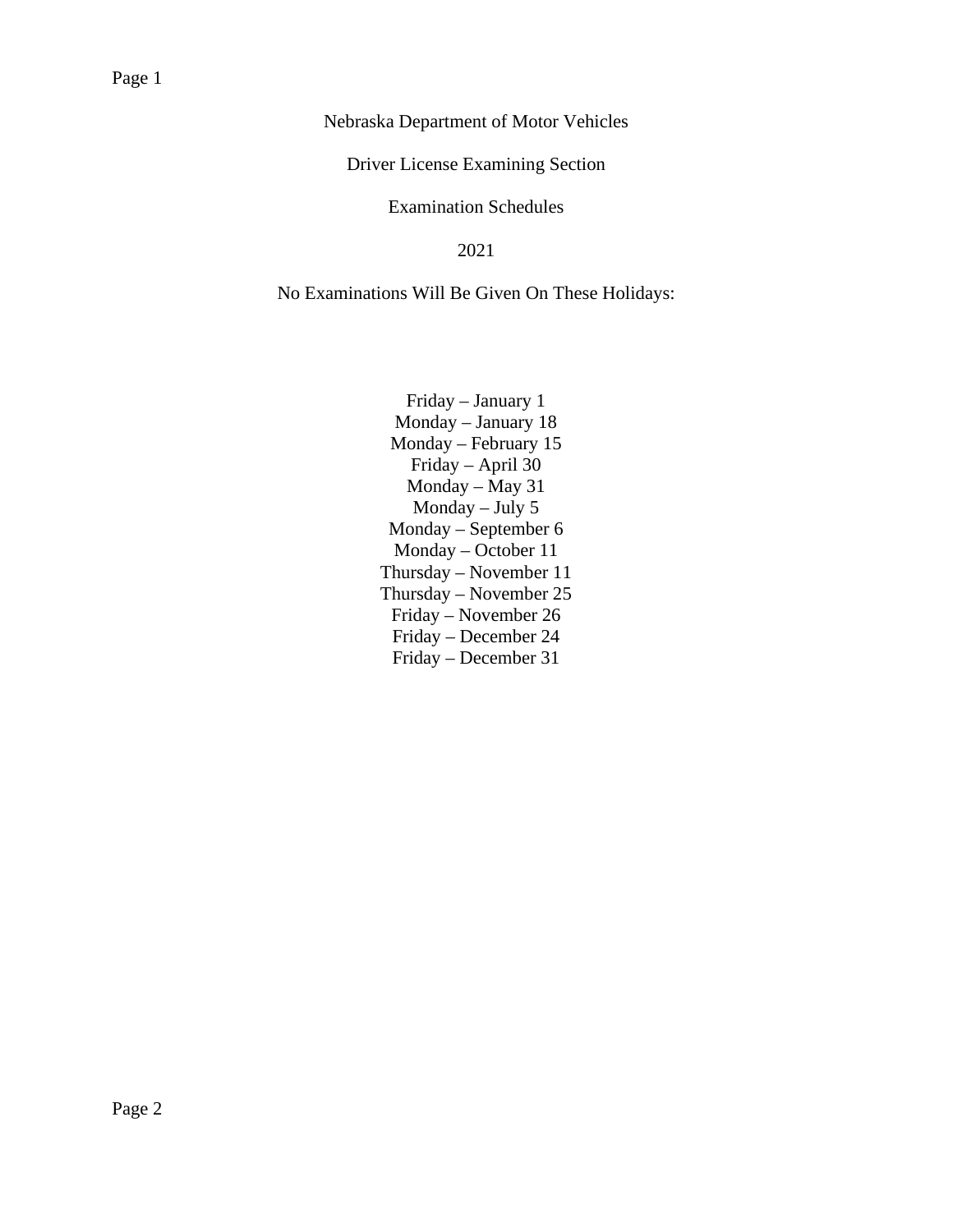#### **District Supervisors/Assistants**

- District 1 Lee Quintard #366
- District 1 Assistant Supervisor Chad Metz #393
- District 1 Assistant Supervisor Susan Keane #255
- District 1 Assistant Supervisor Cheryl Porter #261
- District 1 Assistant Supervisor Phillip Uhl #468
- District 1 Assistant Supervisor Nate Bolay #453
- District 2 Darrell Polacek #59
- District 2 -Assistant Supervisor Shane Johnson #246
- District 3 Janie Johannes #136
- District 3 Assistant Supervisor Adam Giddings #240
- District 4 Ashley Johnson #140
- District 4 Assistant Supervisor Shane Johnston #51
- District 5 Joani Kleensang #244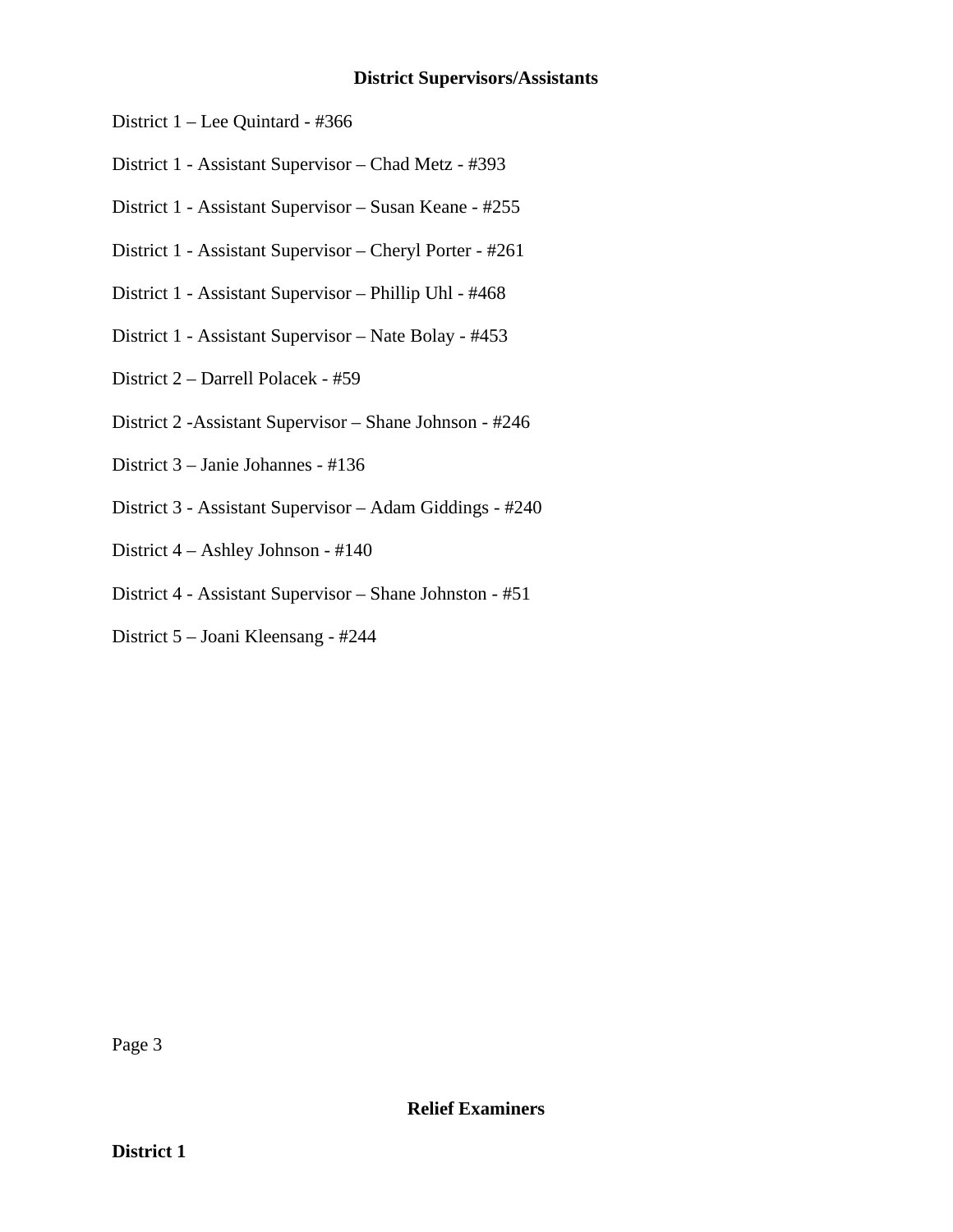Shawn Bell - #561 Christopher Couch - #793 Gary Dukat - #339 Trevor Nord - #559 Matt Prieto - #409 Steve Vogt - #384

# **District 2**

Charlie Beard - #50 Pat Klaumann - #336 Steve Nichols - #534 Tom Reinhart - #412 Burdette Slama - #334

# **District 3**

Dawn Buderus – #115 Shalee Cook – #543 Shane Stocker - #529 Susan Wagner - #141

#### **District 4**

Jennifer Hinrichs - #538 Karina Manzo - #557 David Villanueva - #544

#### **District 5**

Annette Leicester - #569 Marissa Peterson - #552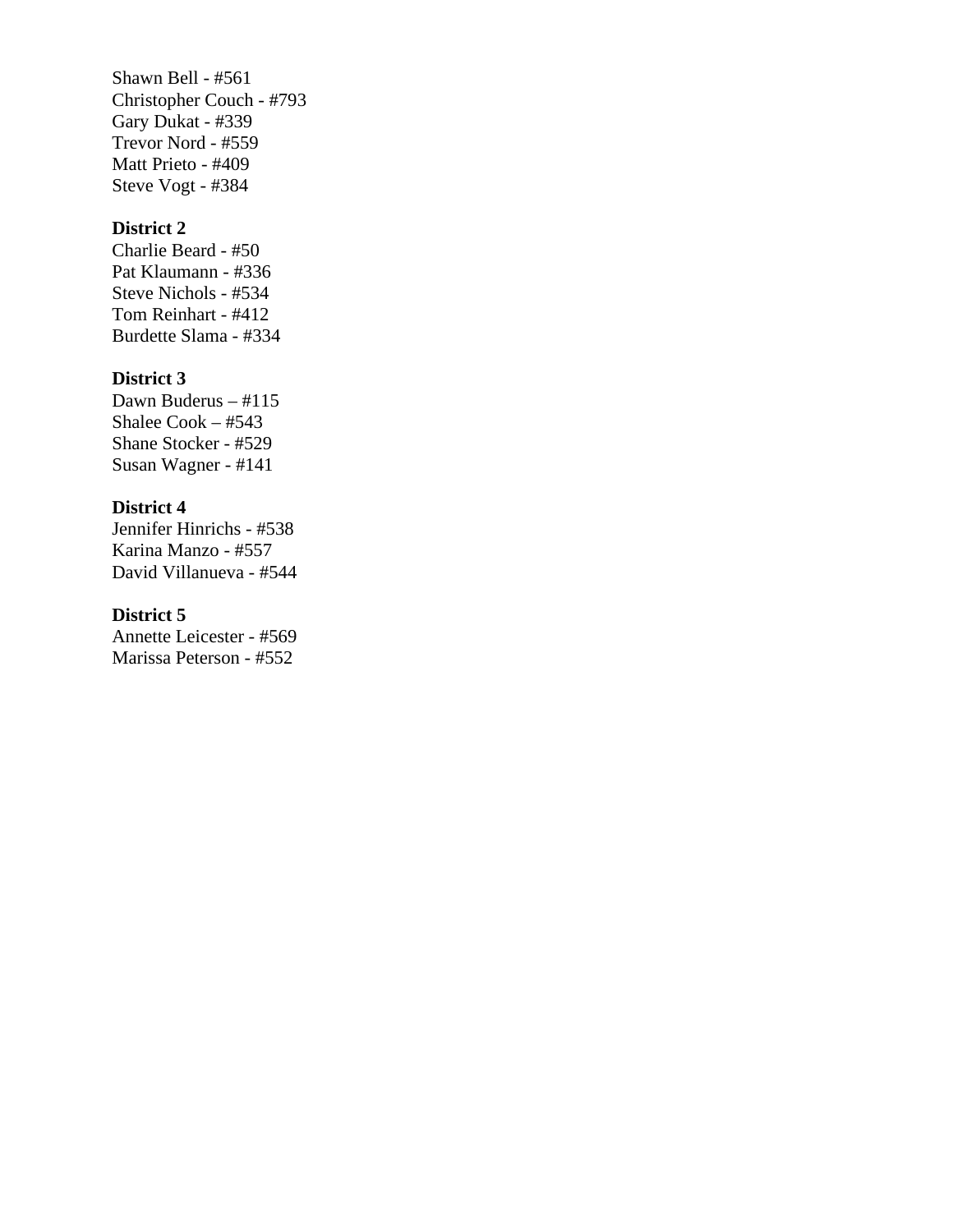# **OMAHA METRO AREA**

Abayata - #457, Bell - #561, Frerichs - #551, Hardin - #433, Holmes - #475, Koesters - #473, Mischke - #541, Overman - #519, Pack - #546, Reeves - #540, Smith - #514, Stieren - #481 Synowicki - #151, Vogt - #384, Witt - #214

### **Area #1 Station #1**

### EXAMINATION SCHEDULES 2021

#### NO EXAMINATIONS WILL BE GIVEN ON THESE HOLIDAYS:

Friday – January 1 Monday – January 18 Monday – February 15 Friday – April 30 Monday – May 31 Monday – July 5 Monday – September 6 Monday – October 11 Thursday – November 11 Thursday – November 25 Friday – November 26 Friday – December 24 Friday – December 31

| Station #1 | Metro West $-17007$ Burt Street  |                      |
|------------|----------------------------------|----------------------|
|            | Omaha, 68133                     | 531-600-7537         |
|            |                                  | <b>Public Number</b> |
|            | $8:00 - 4:00$ Monday thru Friday |                      |
|            |                                  | 531-600-7037         |
|            |                                  | DMV Use Only         |

Chad Metz & Cheryl Porter, Assistant Supervisors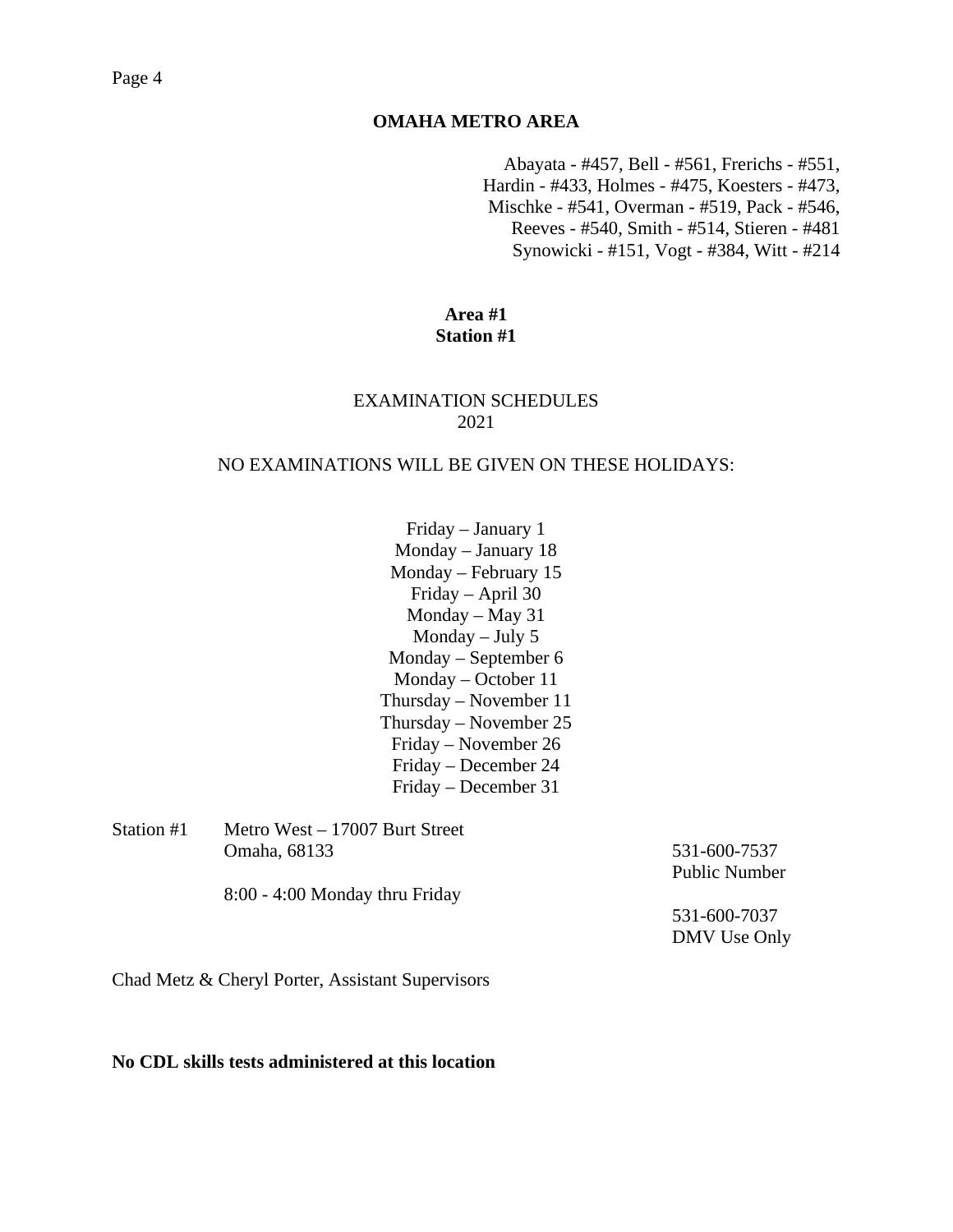#### Page 5

#### **OMAHA METRO AREA**

Bugay - #218, Case - #164, Gallardo - #201 Harris - #395, Laizure - #273, Prieto - #409

# **AREA #1 Station #2**

# EXAMINATION SCHEDULES 2021

#### NO EXAMINATIONS WILL BE GIVEN ON THESE HOLIDAYS:

Friday – January 1 Monday – January 18 Monday – February 15 Friday – April 30 Monday – May 31 Monday – July 5 Monday – September 6 Monday – October 11 Thursday – November 11 Thursday – November 25 Friday – November 26 Friday – December 24 Friday – December 31

| Station #2 | North Omaha - 4606 North 56th Street, Ste. 100 |                      |
|------------|------------------------------------------------|----------------------|
|            | Omaha, 68104                                   | $(402)$ 595-2040     |
|            |                                                | <b>Public Number</b> |
|            | $8:00 - 4:00$ Monday thru Friday               |                      |
|            |                                                | $(402)$ 595-1792     |
|            |                                                | DMV Use Only         |

Nate Bolay, Assistant Supervisor

Fax Number – 402-595-2198

#### **NO WRITTEN OR DRIVING TESTS GIVEN AT THIS LOCATION**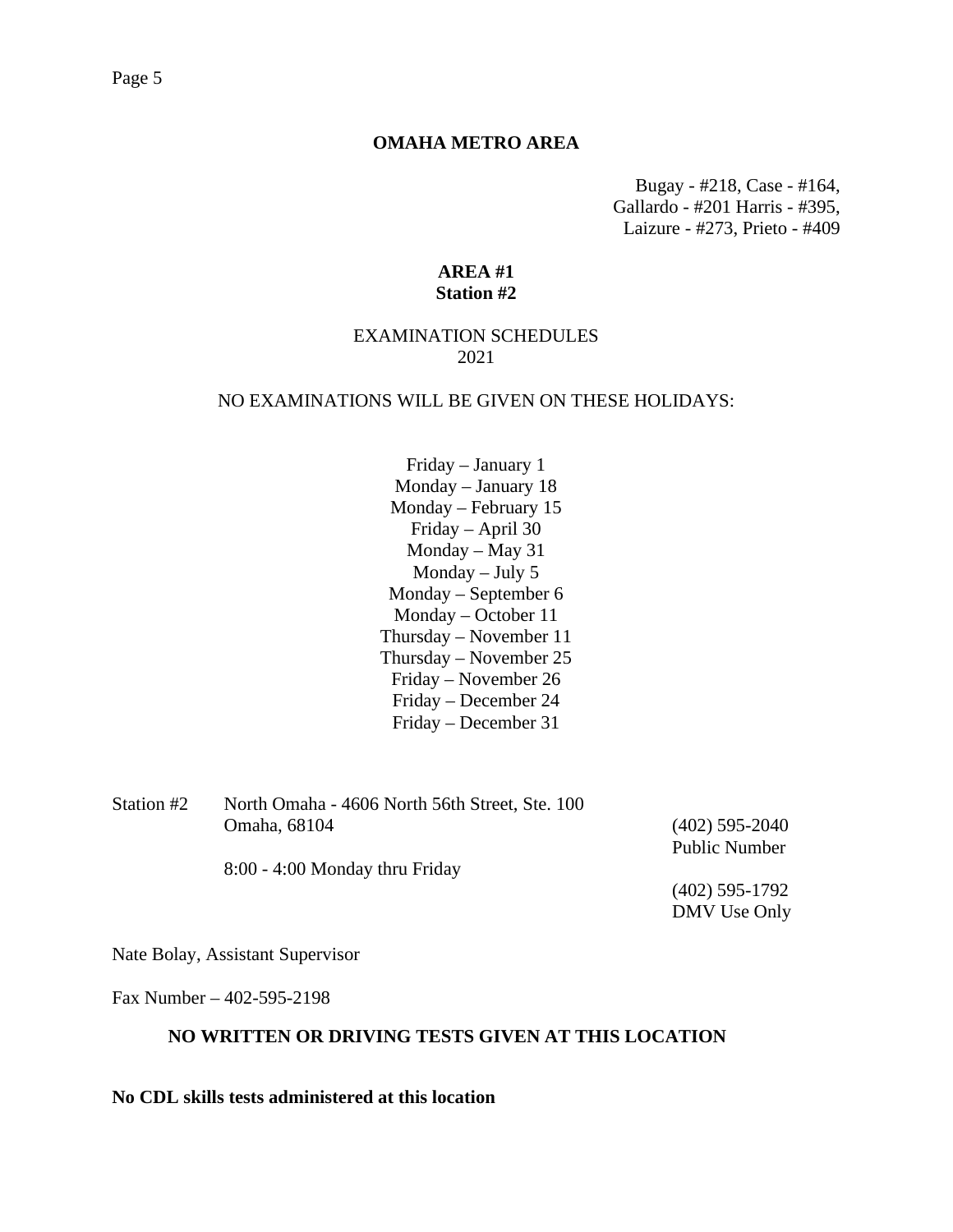#### **LINCOLN**

Ashley - #456, Christensen - #566, Deatrich - #419, Hall - #530, Herpolsheimer - #458, Kildare - #479, Kotas - #516, Linebaugh - #486, Parker - #421, Clark #501 Paulsen - #381

# **AREA #2 Station 1**

# EXAMINATION SCHEDULES 2021

#### NO EXAMINATIONS WILL BE GIVEN ON THESE HOLIDAYS:

Friday – January 1 Monday – January 18 Monday – February 15 Friday – April 30 Monday – May 31 Monday – July 5 Monday – September 6 Monday – October 11 Thursday – November 11 Thursday – November 25 Friday – November 26 Friday – December 24 Friday – December 31

| Station #1 | 500 West "O" Street, Lincoln 68528 | $(402)$ 471-2823     |
|------------|------------------------------------|----------------------|
|            |                                    | <b>Public Number</b> |
|            | 7:30 to 4:00 Monday thru Friday    |                      |
|            |                                    | $(102)$ 171 $0017$   |

(402) 471-0017 DMV Use Only

Shane Johnson, Supervisor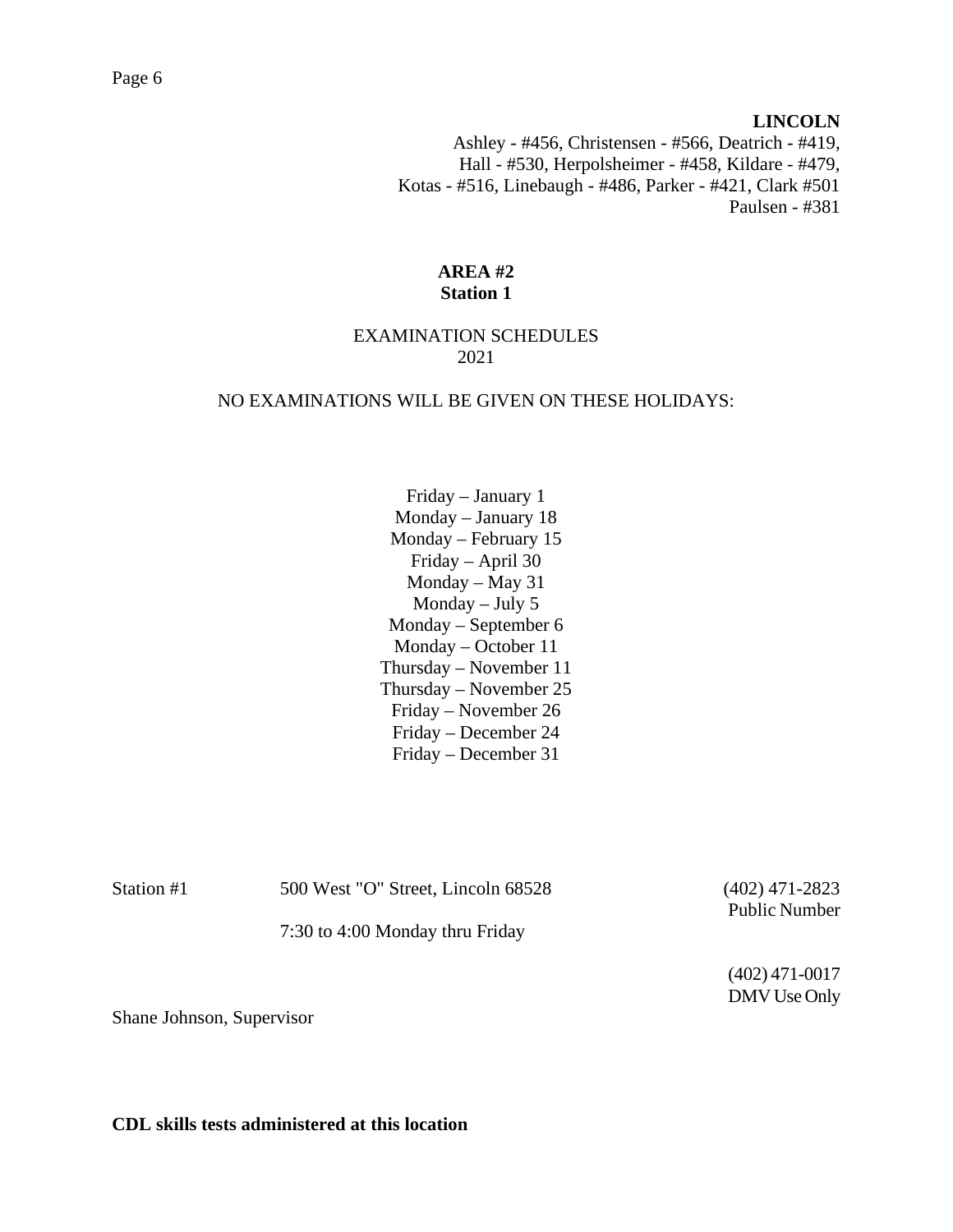# Page 7

# **METRO SOUTH**

Abayata - #398, Clark - #501, Coniglio - #550 Dietlin - #472, Dougherty - #526, Dukat - #339, Eastman- #498, Gould - #510, Grant - #527, Ledesma - #256, Lepe-Adame - #466, Lewiston - #533, Nord - #559, Shanahan - #562, Smith - #563 Couch - # 793, Jones - # 497

# **AREA #3**

### EXAMINATION SCHEDULES 2021

#### NO EXAMINATIONS WILL BE GIVEN ON THESE HOLIDAYS:

Friday – January 1 Monday – January 18 Monday – February 15 Friday – April 30 Monday – May 31 Monday – July 5 Monday – September 6 Monday – October 11 Thursday – November 11 Thursday – November 25 Friday – November 26 Friday – December 24 Friday – December 31

Metro South – 4502 Maass Road, Bellevue, 68133 (402) 292-0141

Public Number

8:00 - 4:00 Monday thru Friday

(402) 292-0466 DMV Use Only

Phil Uhl & Susan Keane, Assistant Supervisors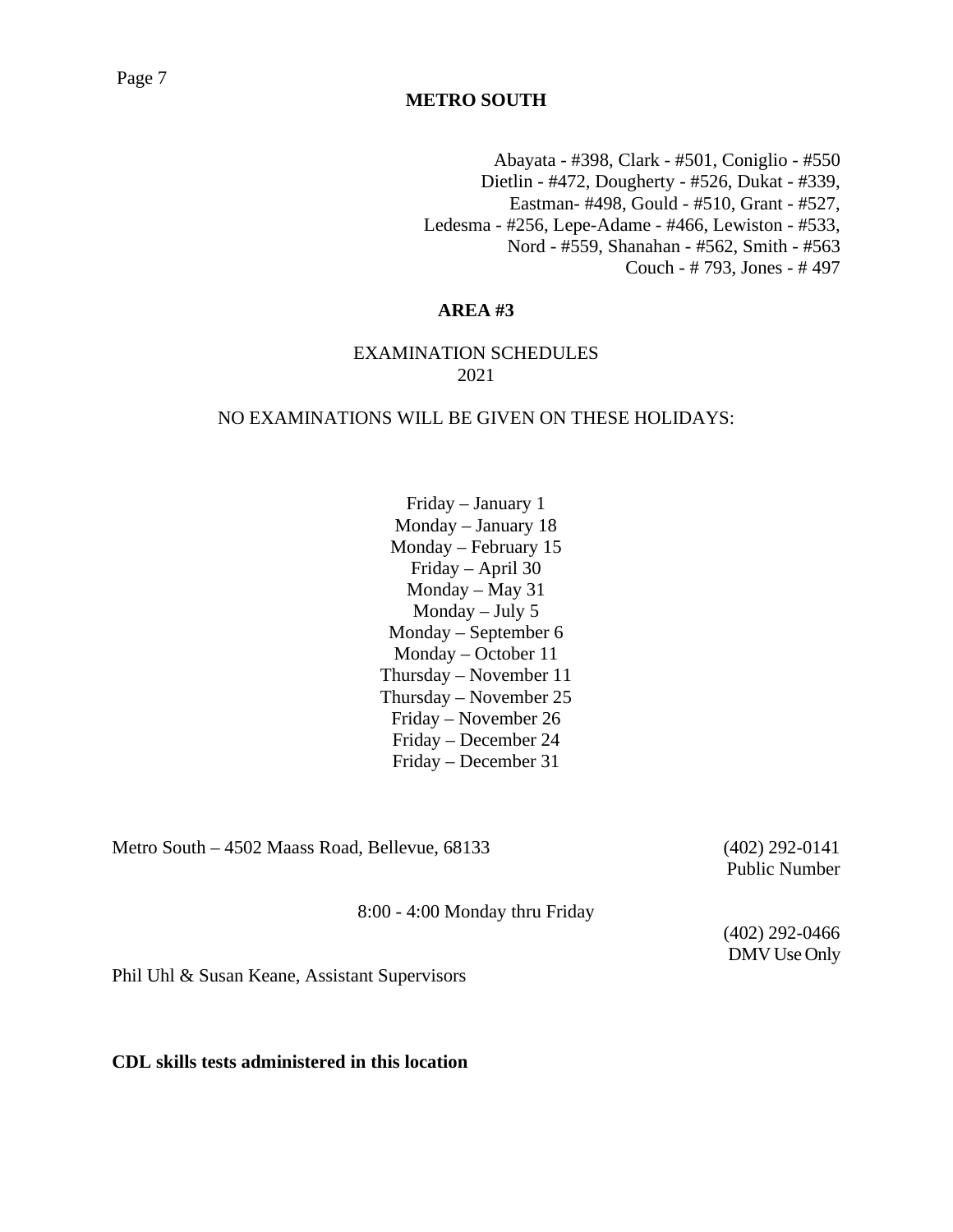#### EXAMINATION SCHEDULES 2021

| Monday    | Gage       | 8:15 to 12:00 Courthouse | 612 Grant Street<br>12:30 to 4:00 Beatrice 68310 | $(402)$ 223-1350 |
|-----------|------------|--------------------------|--------------------------------------------------|------------------|
| Tuesday   | Gage       | 8:30 to 12:00 Courthouse | 612 Grant Street                                 | $(402)$ 223-1350 |
| Wednesday | Richardson | 9:30 to 12:00 Courthouse | 12:30 to 4:00 Beatrice 68310                     | $(402)$ 245-2772 |
|           |            | 1:00 to 4:00             | 1700 Stone St.<br>Falls City 68355               |                  |
| Thursday  | Saline     | 8:45 to 12:00 Courthouse | 215 S. Court                                     | $(402)$ 821-3518 |
|           |            | 1:00 to 4:00             | Wilber 68465                                     |                  |
| Friday    | Johnson    | 8:30 to 12:00 Courthouse | 351 Broadway                                     | $(402)$ 335-6302 |
|           |            | 1:00 to $4:00$           | Tecumseh 68450                                   |                  |
| Friday    | Pawnee     | $9:15$ to $12:00$        | Courthouse<br>$625$ 6 <sup>th</sup> Street       | $(402)$ 852-2438 |
|           |            | 1:00 to $4:00$           | Pawnee City 68420                                |                  |

# NO EXAMINATIONS WILL BE GIVEN ON THE FOLLOWING HOLIDAYS:

Friday – January 1 Monday – January 18 Monday – February 15 Friday – April 30 Monday – May 31 Monday – July 5 Monday – September 6 Monday – October 11 Thursday – November 11 Thursday – November 25 Friday – November 26 Friday – December 24 Friday – December 31

**CDL skills tests only administered in Beatrice**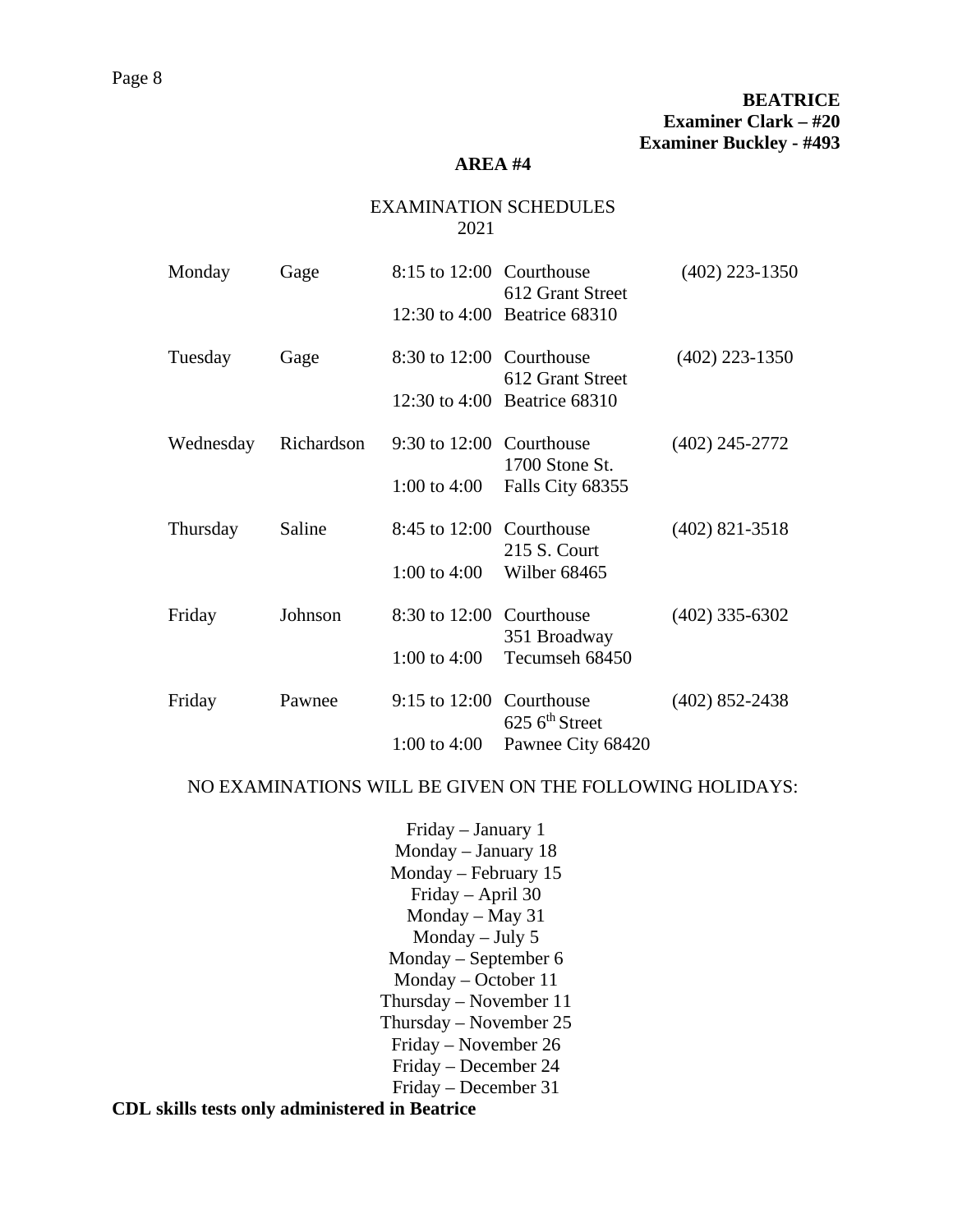| Page 9 Area #4      |                    | <b>Examining Schedules</b> |                     | 1-1-21 to 6-30-21       |  |
|---------------------|--------------------|----------------------------|---------------------|-------------------------|--|
| <b>Monday</b>       | <b>Tuesday</b>     | Wednesday                  | <b>Thursday</b>     | Friday                  |  |
|                     |                    |                            |                     | Jan 1<br><b>HOLIDAY</b> |  |
| 4 Gage              | 5 Gage             | 6 Richardson               | 7 Saline            | 8 Pawnee                |  |
| 11 Gage             | 12 Gage            | 13 Richardson              | 14 Saline           | 15 Johnson              |  |
| <b>18 Holiday</b>   | 19 Gage            | 20 Richardson              | 21 Saline           | 22 Pawnee               |  |
| 25 Gage             | 26 Gage            | 27 Richardson              | 28 Saline           | 29 Johnson              |  |
| <b>Febr 1 Gage</b>  | 2 Gage             | 3 Richardson               | 4 Saline            | 5 Pawnee                |  |
| 8 Gage              | 9 Gage             | 10 Richardson              | 11 Saline           | 12 Johnson              |  |
| <b>15 HOLIDAY</b>   | 16 Gage            | 17 Richardson              | 18 Saline           | 19 Pawnee               |  |
| 22 Gage             | 23 Gage            | 24 Richardson              | 25 Saline           | 26 Johnson              |  |
| <b>March 1 Gage</b> | 2 Gage             | 3 Richardson               | 4 Salinie           | 5 Pawnee                |  |
| 8 Gage              | 9 Gage             | 10 Richardson              | 11 Saline           | 12 Johnson              |  |
| 15 Gage             | 16 Gage            | 17 Richardson              | 18 Saline           | 19 Pawnee               |  |
| 22 Gage             | 23 Gage            | 24 Richardson              | 25 Saline           | 26 Johnson              |  |
| 29 Gage             | 30 Gage            | 31 Richardson              | <b>Apr 1 Saline</b> | 2 Pawnee                |  |
| 5 Gage              | 6 Gage             | 7 Richardson               | 8 Saline            | 9 Johnson               |  |
| 12 Gage             | 13 Gage            | 14 Richardson              | 15 Saline           | 16 Pawnee               |  |
| 19 Gage             | 20 Gage            | 21 Richardson              | 22 Saline           | 23 Johnson              |  |
| 26 Gage             | 27 Gage            | 28 Richardson              | 29 Saline           | <b>30 HOLIDAY</b>       |  |
| May 3 Gage          | 4 Gage             | 5 Richardson               | 6 Saline            | 7 Pawnee                |  |
| 10 Gage             | 11 Gage            | 12 Richardson              | 13 Saline           | 14 Johnson              |  |
| 17 Gage             | 18 Gage            | 19 Richardson              | 20 Saline           | 21 Pawnee               |  |
| 24 Gage             | 25 Gage            | 26 Richardson              | 27 Saline           | 28 Johnson              |  |
| 31 HOLIDAY          | <b>June 1 Gage</b> | 2 Richardson               | 3 Saline            | 4 Pawnee                |  |
| 7 Gage              | 8 Gage             | 9 Richardson               | 10 Saline           | 11 Johnson              |  |
| 14 Gage             | 15 Gage            | 16 Richardson              | 17 Saline           | 18 Pawnee               |  |
| 21 Gage             | 22 Gage            | 23 Richardson              | 24 Saline           | 25 Johnson              |  |
| 28 Gage             | 29 Gage            | 30 Richardson              |                     |                         |  |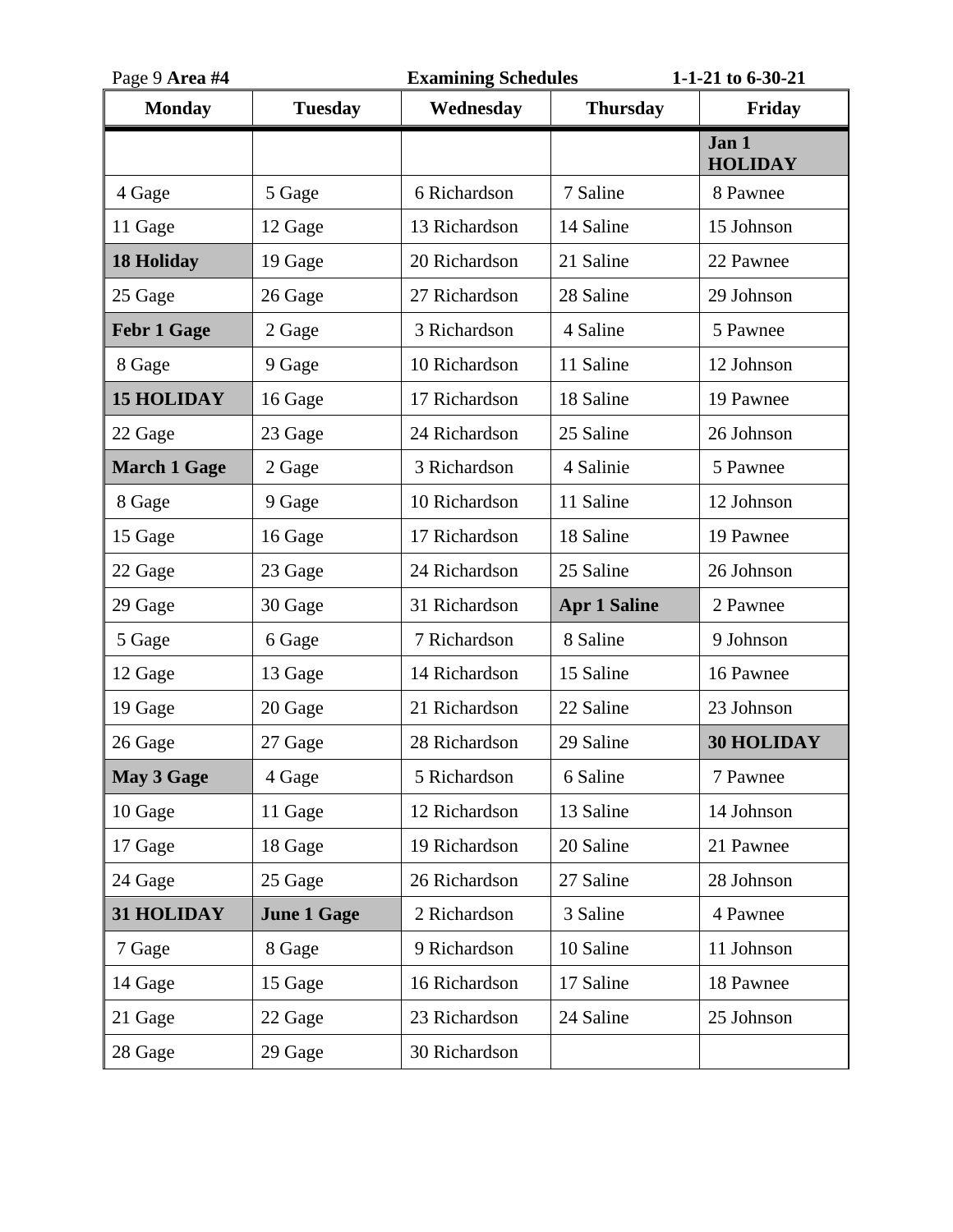| Page 10 Area #4   |                | <b>Examining Schedules</b>                       |                     | 7-1-21 to 12-31-21 |
|-------------------|----------------|--------------------------------------------------|---------------------|--------------------|
| <b>Monday</b>     | <b>Tuesday</b> | Wednesday                                        | <b>Thursday</b>     | Friday             |
|                   |                |                                                  | <b>Jul 1 Saline</b> | 2 Pawnee           |
| <b>5 HOLIDAY</b>  | 6 Gage         | 7 Richardson                                     | 8 Saline            | 9 Johnson          |
| 12 Gage           | 13 Gage        | 14 Richardson                                    | 15 Saline           | 16 Pawnee          |
| 19 Gage           | 20 Gage        | 21 Richardson                                    | 22 Saline           | 23 Johnson         |
| 26 Gage           | 27 Gage        | 28 Richardson                                    | 29 Saline           | 30 Pawnee          |
| Aug 2 Gage        | 3 Gage         | 4 Richardson                                     | 5 Saline            | 6 Johnson          |
| 9 Gage            | 10 Gage        | 11 Richardson                                    | 12 Saline           | 13 Pawnee          |
| 16 Gage           | 17 Gage        | 18 Richardson                                    | 19 Saline           | 20 Johnson         |
| 23 Gage           | 24 Gage        | 25 Richardson                                    | 26 Saline           | 27 Pawnee          |
| 30 Gage           | 31 Gage        | $\mathbf{1}$<br><b>Sept</b><br><b>Richardson</b> | 2 Saline            | 3 Johnson          |
| <b>6 HOLIDAY</b>  | 7 Gage         | 8 Richardson                                     | 9 Saline            | 10 Pawnee          |
| 13 Gage           | 14 Gage        | 15 Richardson                                    | 16 Saline           | 17 Johnson         |
| 20 Gage           | 21 Gage        | 22 Richardson                                    | 23 Saline           | 24 Pawnee          |
| 27 Gage           | 28 Gage        | 29 Richardson                                    | 30 Saline           | Oct 1 Johnson      |
| 4 Gage            | 5 Gage         | 6 Richardson                                     | 7 Saline            | 8 Pawnee           |
| 11 HOLIDAY        | 12 Gage        | 13 Richardson                                    | 14 Saline           | 15 Johnson         |
| 18 Gage           | 19 Gage        | 20 Richardson                                    | 21 Saline           | 22 Pawnee          |
| 25 Gage           | 26 Gage        | 27 Richardson                                    | 28 Saline           | 29 Johnson         |
| <b>Nov 1 Gage</b> | 2 Gage         | 3 Richardson                                     | 4 Saline            | 5 Pawnee           |
| 8 Gage            | 9 Gage         | 10 Richardson                                    | 11 HOLIDAY          | 12 Johnson         |
| 15 Gage           | 16 Gage        | 17 Richardson                                    | 18 Saline           | 19 Pawnee          |
| 22 Gage           | 23 Gage        | 24 Richardson                                    | <b>25 HOLIDAY</b>   | <b>26 HOLIDAY</b>  |
| 29 Gage           | 30 Gage        | <b>Dec</b><br>$\mathbf{1}$<br><b>Richardson</b>  | 2 Saline            | 3 Johnson          |
| 6 Gage            | 7 Gage         | 8 Richardson                                     | 9 Saline            | 10 Pawnee          |
| 13 Gage           | 14 Gage        | 15 Richardson                                    | 16 Saline           | 17 Johnson         |
| 20 Gage           | 21 Gage        | 22 Richardson                                    | 23 Saline           | 24 HOLIDAY         |
| 27 Gage           | 28 Gage        | 29 Richardson                                    | 30 Saline           | 31 HOLIDAY         |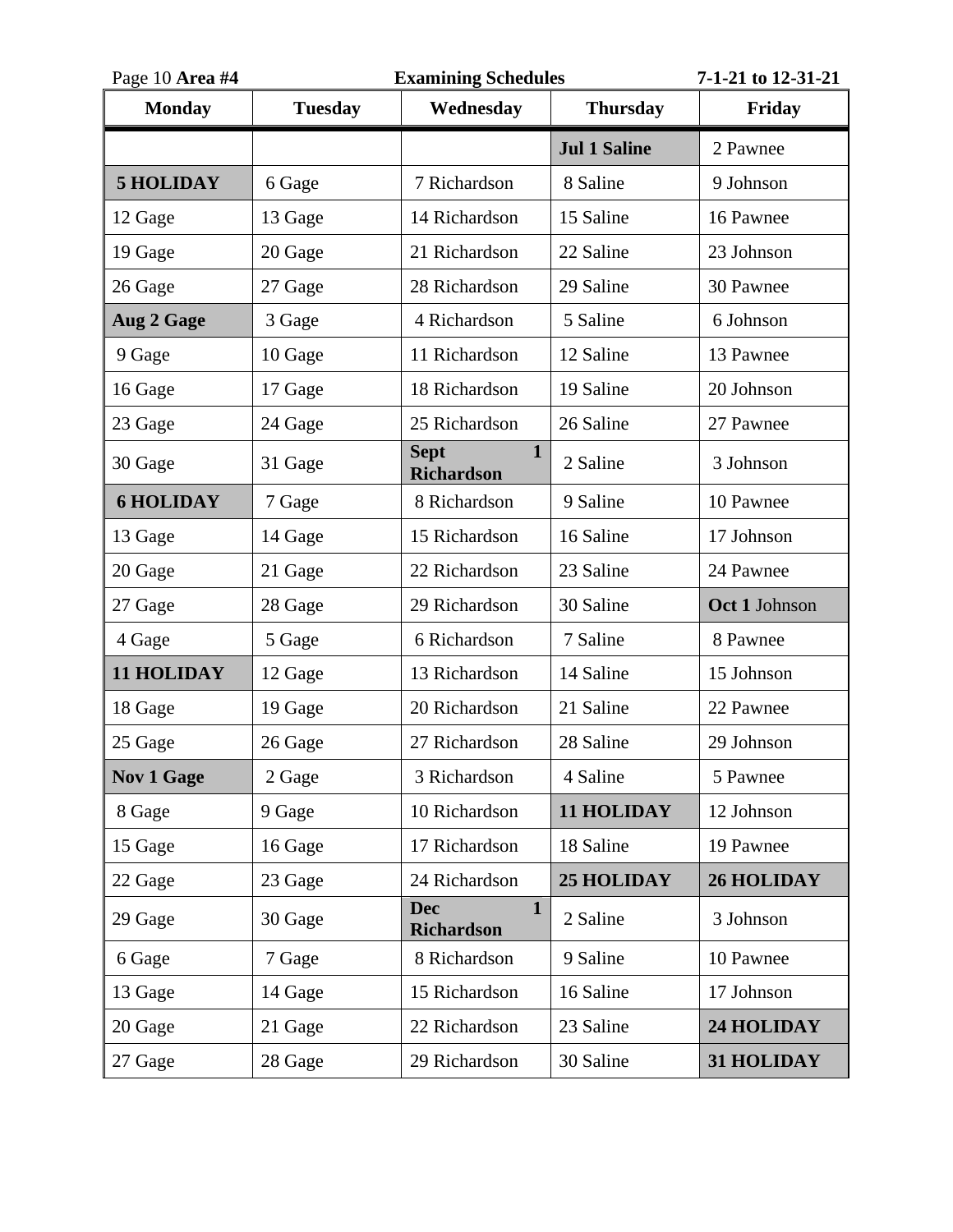|                              |        | AREA #5A                 |                                               |                  |  |  |
|------------------------------|--------|--------------------------|-----------------------------------------------|------------------|--|--|
| <b>EXAMINATION SCHEDULES</b> |        |                          |                                               |                  |  |  |
|                              |        | 2021                     |                                               |                  |  |  |
| Monday                       | Otoe   | 8:30 to 12:00 Courthouse | 1021 Central Ave.                             | $(402)$ 873-4944 |  |  |
|                              |        |                          | 12:30 to 4:30 Nebraska City<br>68410          |                  |  |  |
| Tuesday                      | Otoe   | 8:45 to 12:00 Courthouse | 1021 Central Ave.                             | $(402)$ 873-4944 |  |  |
|                              |        |                          | 12:30 to 4:30 Nebraska City<br>68410          |                  |  |  |
| Wednesday                    | Nemaha | 8:30 to 12:00 Courthouse | 1824 "N" St.                                  | $(402)$ 274-5787 |  |  |
|                              |        | 1:00 to 4:30             | Auburn 68305                                  |                  |  |  |
| Thursday                     | Cass   |                          | 8:45 to 12:00 Morehead Bldg.<br>201 S. Second | $(402)$ 296-1028 |  |  |
|                              |        | 1:00 to 4:30             | Plattsmouth 68048                             |                  |  |  |
| Friday                       | Cass   | 8:45 to 12:00            | Morehead Bldg.<br>201 S. Second               | $(402)$ 296-1028 |  |  |
|                              |        | 1:00 to 4:30             | Plattsmouth 68048                             |                  |  |  |

#### NO EXAMINATIONS WILL BE GIVEN ON THE FOLLOWING HOLIDAYS:

Friday – January 1 Monday – January 18 Monday – February 15 Friday – April 30 Monday – May 31 Monday – July 5 Monday – September 6 Monday – October 11 Thursday – November 11 Thursday – November 25 Friday – November 26 Friday – December 24 Friday – December 31

**CDL skills testing only administered in Nebraska City**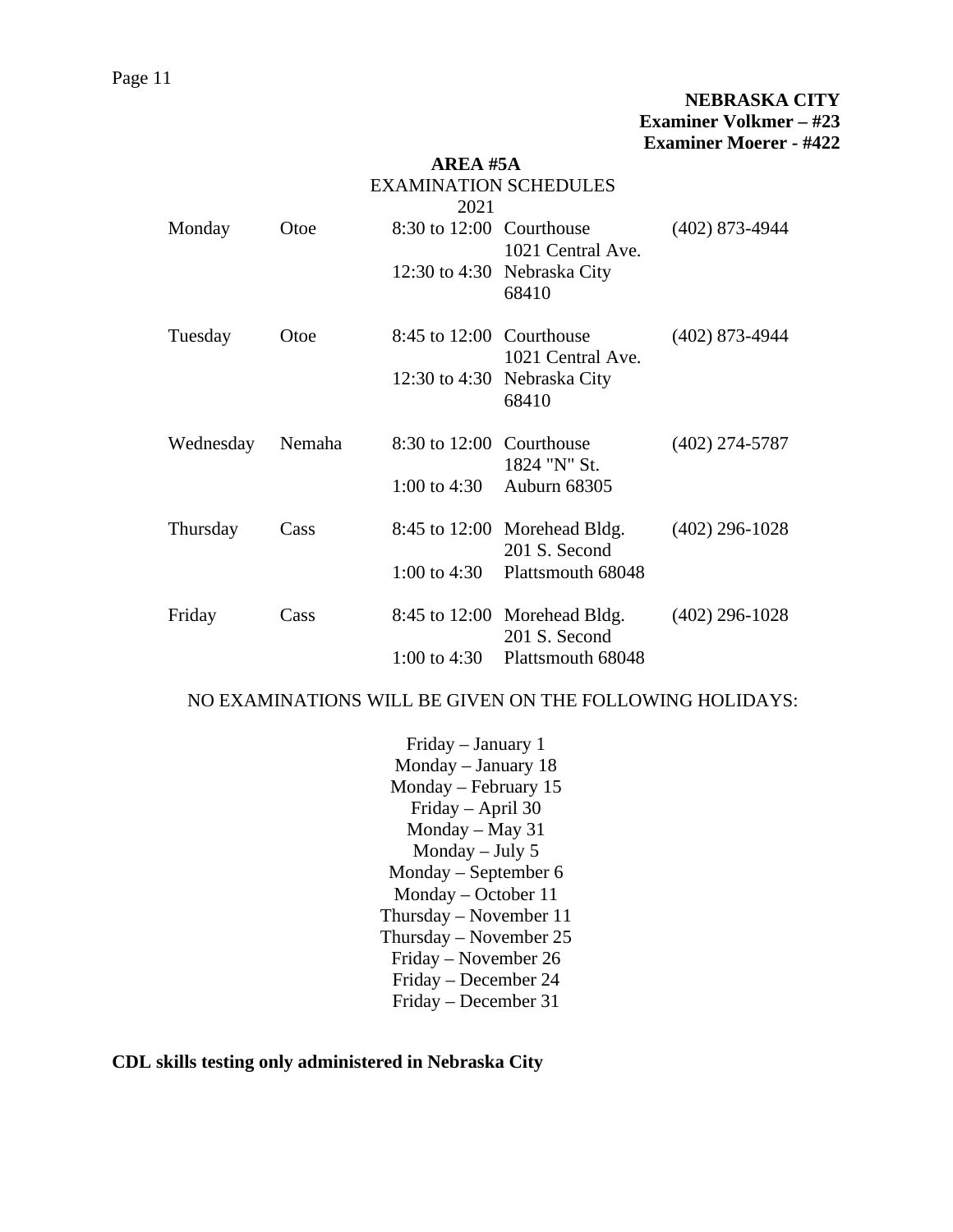### **AREA #5B**

# EXAMINATION SCHEDULE 2021

| Monday    | <b>Saunders</b> | 8:00 to 12:00     | Courthouse<br>433 N. Chestnut | $(402)$ 443-4970 |
|-----------|-----------------|-------------------|-------------------------------|------------------|
|           |                 | 12:30 to 4:30     | Wahoo 68066                   |                  |
| Tuesday   | Saunders        | $8:00$ to $12:00$ | Courthouse<br>433 N. Chestnut | (402) 443-4970   |
|           |                 | 12:30 to 4:30     | Wahoo 68066                   |                  |
|           |                 |                   |                               |                  |
| Wednesday | (RELIEF)        | As Scheduled      |                               |                  |
| Thursday  | (RELIEF)        | As Scheduled      |                               |                  |
| Friday    | (RELIEF)        | As Scheduled      |                               |                  |

#### NO EXAMINATIONS WILL BE GIVEN ON THE FOLLOWING HOLIDAYS:

Friday – January 1 Monday – January 18 Monday – February 15 Friday – April 30 Monday – May 31 Monday – July 5 Monday – September 6 Monday – October 11 Thursday – November 11 Thursday – November 25 Friday – November 26 Friday – December 24 Friday – December 31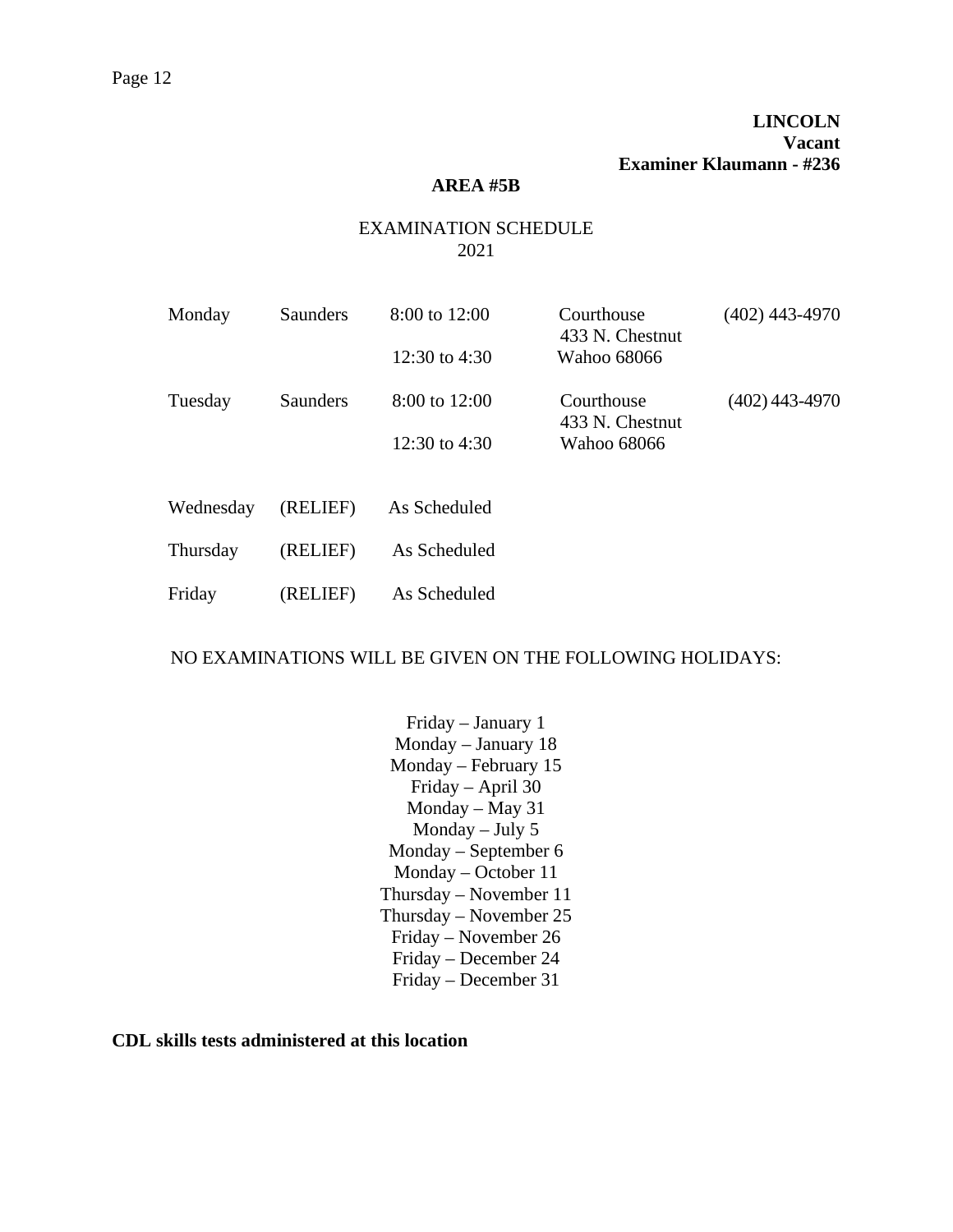# **GENEVA Examiner Dohrman – #93 Examiner Stephens - #269**

# **AREA #6** EXAMINATION SCHEDULES 2021

| Monday    | Thayer          | 8:45 to 12:00     | Courthouse<br>225 N. $4^{\text{th}}$    | $(402)$ 768-0425 |
|-----------|-----------------|-------------------|-----------------------------------------|------------------|
|           |                 | 12:30 to $4:00$   | Hebron 68370                            |                  |
| Tuesday   | <b>Nuckolls</b> | $9:15$ to $12:00$ | Courthouse<br>150 S. Main               | $(402)$ 225-2458 |
|           |                 | 12:30 to $4:00$   | <b>Nelson 68961</b>                     |                  |
| Tuesday   | Clay            | 8:15 to 12:00     | Courthouse<br>111 W. Fairfield          | $(402)$ 762-3082 |
|           |                 | 12:30 to 4:00     | Clay Center 68933                       |                  |
| Wednesday | Jefferson       | $9:15$ to $12:00$ | Courthouse<br>$4114^{\text{th}}$ Street | $(402)$ 729-6473 |
|           |                 | 1:00 to $4:30$    | Fairbury 68352                          |                  |
| Thursday  | Fillmore        | 8:15 to 12:00     | Courthouse<br>900 G Street              | $(402)$ 759-3492 |
|           |                 | 1:00 to $4:00$    | Geneva 68361                            |                  |
| Friday    | Fillmore        | 8:30 to 12:00     | Courthouse<br>900 G Street              | $(402)$ 759-3492 |
|           |                 | 1:00 to $4:00$    | Geneva 68361                            |                  |

#### NO EXAMINATIONS WILL BE GIVEN ON THE FOLLOWING HOLIDAYS:

Friday – January 1 Monday – January 18 Monday – February 15 Friday – April 30 Monday – May 31 Monday – July 5 Monday – September 6 Monday – October 11 Thursday – November 11 Thursday – November 25 Friday – November 26 Friday – December 24 Friday – December 31

### **CDL skills testing only administered in Geneva**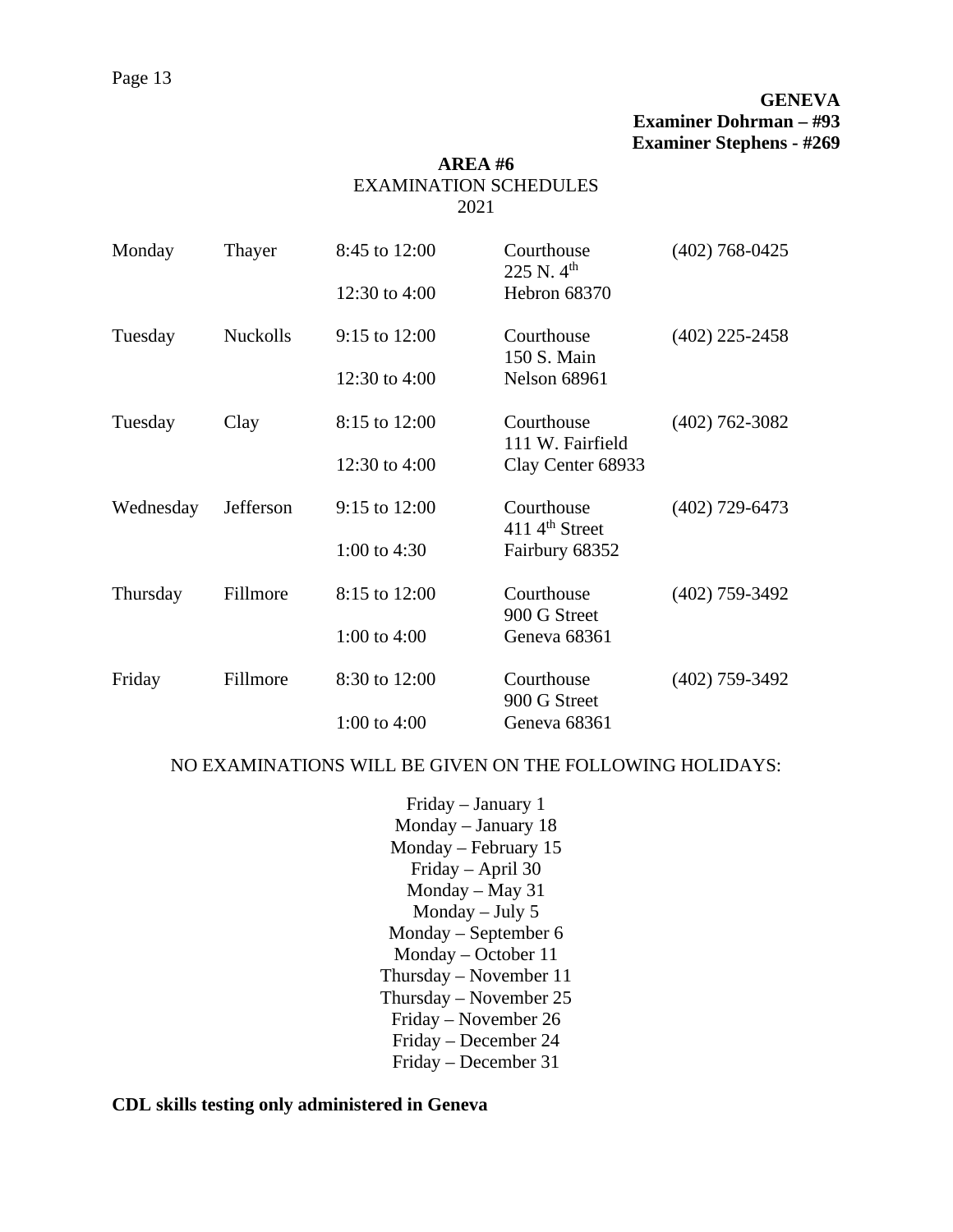| Page 14 Area #6      |                    | <b>Examining Schedules</b> |                       | 1-1-21 to 6-30-21       |
|----------------------|--------------------|----------------------------|-----------------------|-------------------------|
| <b>Monday</b>        | <b>Tuesday</b>     | Wednesday                  | <b>Thursday</b>       | Friday                  |
|                      |                    |                            |                       | Jan 1<br><b>HOLIDAY</b> |
| 4 Thayer             | 5 Nuckolls         | 6 Jefferson                | 7 Fillmore            | 8 Fillmore              |
| 11 Thayer            | 12 Clay            | 13 Jefferson               | 14 Fillmore           | 15 Fillmore             |
| <b>18 HOLIDAY</b>    | 19 Nuckolls        | 20 Jefferson               | 21 Fillmore           | 22 Fillmore             |
| 25 Thayer            | 26 Clay            | 27 Jefferson               | 28 Fillmore           | 29 Fillmore             |
| <b>Febr 1 Thayer</b> | 2 Nuckolls         | 3 Jefferson                | 4 Fillmore            | 5 Fillmore              |
| 8 Thayer             | 9 Clay             | 10 Jefferson               | 11 Fillmore           | 12 Fillmore             |
| <b>15 HOLIDAY</b>    | 16 Nuckolls        | 17 Jefferson               | 18 Fillmore           | 19 Fillmore             |
| 22 Thayer            | 23 Clay            | 24 Jefferson               | 25 Fillmore           | 26 Fillmore             |
| <b>Marc 1 Thayer</b> | 2 Nuckolls         | 3 Jefferson                | 4 Fillmore            | 5 Fillmore              |
| 8 Thayer             | 9 Clay             | 10 Jefferson               | 11 Fillmore           | 12 Fillmore             |
| 15 Thayer            | 16 Nuckolls        | 17 Jefferson               | 18 Fillmore           | 19 Fillmore             |
| 22 Thayer            | 23 Clay            | 24 Jefferson               | 25 Fillmore           | 26 Fillmore             |
| 29 Thayer            | 30 Nuckolls        | 31 Jefferson               | <b>Apr 1 Fillmore</b> | 2 Fillmore              |
| 5 Thayer             | 6 Clay             | 7 Jefferson                | 8 Fillmore            | 9 Fillmore              |
| 12 Thayer            | 13 Nuckolls        | 14 Jefferson               | 15 Fillmore           | 16 Fillmore             |
| 19 Thayer            | 20 Clay            | 21 Jefferson               | 22 Fillmore           | 23 Fillmore             |
| 26 Thayer            | 27 Nuckolls        | 28 Jefferson               | 29 Fillmore           | <b>30 HOLIDAY</b>       |
| <b>May 3 Thayer</b>  | 4 Clay             | 5 Jefferson                | 6 Fillmore            | 7 Fillmore              |
| 10 Thayer            | 11 Nuckolls        | 12 Jefferson               | 13 Fillmore           | 14 Fillmore             |
| 17 Thayer            | 18 Clay            | 19 Jefferson               | 20 Fillmore           | 21 Fillmore             |
| 24 Thayer            | 25 Nuckolls        | 26 Jefferson               | 27 Fillmore           | 28 Fillmore             |
| 31 HOLIDAY           | <b>June 1 Clay</b> | 2 Jefferson                | 3 Fillmore            | 4 Fillmore              |
| 7 Thayer             | 8 Nuckolls         | 9 Jefferson                | 10 Fillmore           | 11 Fillmore             |
| 14 Thayer            | 15 Clay            | 16 Jefferson               | 17 Fillmore           | 18 Fillmore             |
| 21 Thayer            | 22 Nuckolls        | 23 Jefferson               | 24 Fillmore           | 25 Fillmore             |
| 28 Thayer            | 29 Clay            | 30 Jefferson               |                       |                         |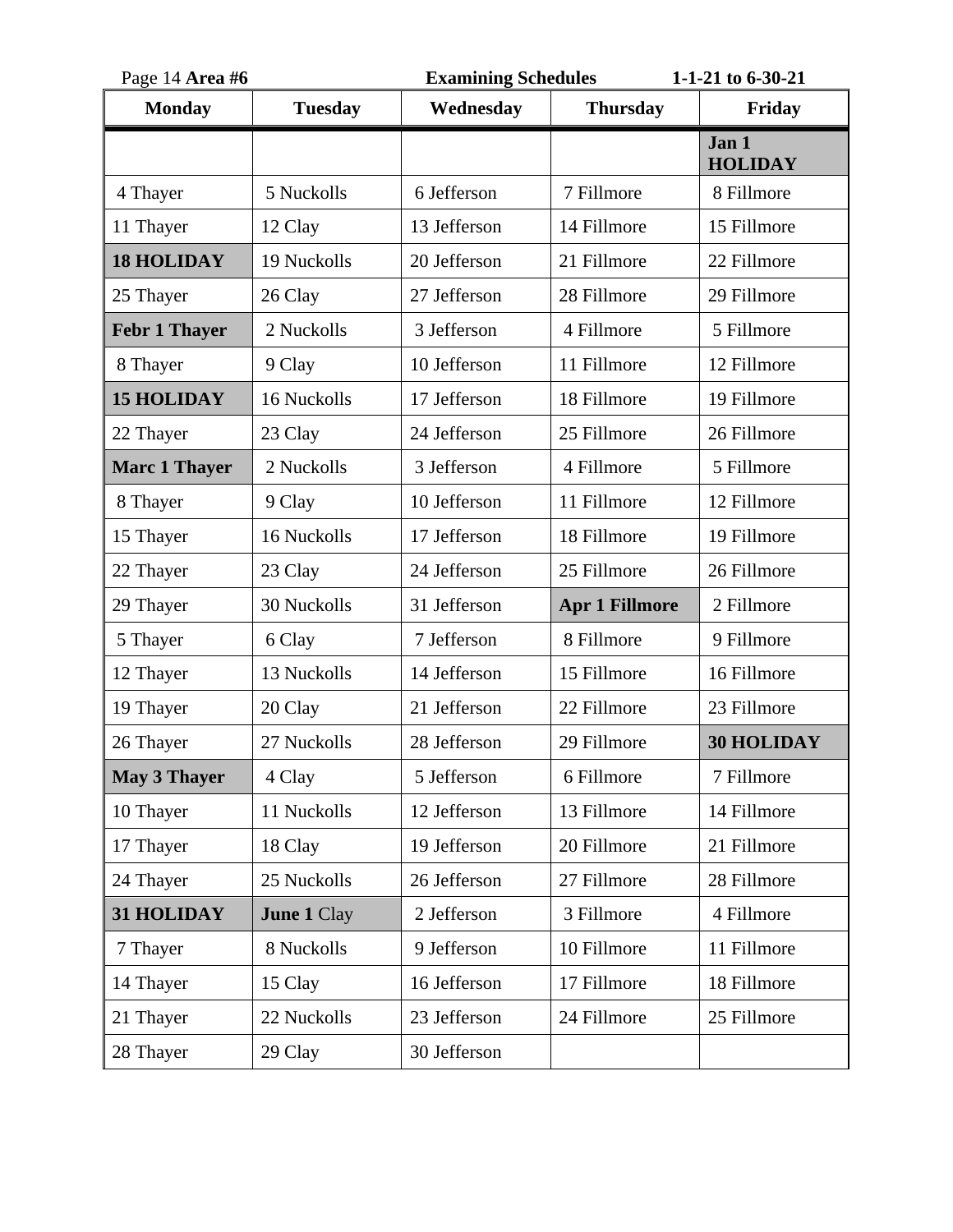| Page 15 Area #6     |                | <b>Examining Schedules</b> |                       | 7-1-21 to 12-31-21    |
|---------------------|----------------|----------------------------|-----------------------|-----------------------|
| <b>Monday</b>       | <b>Tuesday</b> | Wednesday                  | <b>Thursday</b>       | Friday                |
|                     |                |                            | <b>Jul 1 Fillmore</b> | 2 Fillmore            |
| <b>5 HOLIDAY</b>    | 6 Nuckolls     | 7 Jefferson                | 8 Fillmore            | 9 Fillmore            |
| 12 Thayer           | 13 Clay        | 14 Jefferson               | 15 Fillmore           | 16 Fillmore           |
| 19 Thayer           | 20 Nuckolls    | 21 Jefferson               | 22 Fillmore           | 23 Fillmore           |
| 26 Thayer           | 27 Clay        | 28 Jefferson               | 29 Fillmore           | 30 Fillmore           |
| <b>Aug 2 Thayer</b> | 3 Nuckolls     | 4 Jefferson                | 5 Fillmore            | 6 Fillmore            |
| 9 Thayer            | 10 Clay        | 11 Jefferson               | 12 Fillmore           | 13 Fillmore           |
| 16 Thayer           | 17 Nuckolls    | 18 Jefferson               | 19 Fillmore           | 20 Fillmore           |
| 23 Thayer           | 24 Clay        | 25 Jefferson               | 26 Fillmore           | 27 Fillmore           |
| 30 Thayer           | 31 Nuckolls    | <b>Sept 1 Jefferson</b>    | 2 Fillmore            | 3 Fillmore            |
| <b>6 HOLIDAY</b>    | 7 Clay         | 8 Jefferson                | 9 Fillmore            | 10 Fillmore           |
| 13 Thayer           | 14 Nuckolls    | 15 Jefferson               | 16 Fillmore           | 17 Fillmore           |
| 20 Thayer           | 21 Clay        | 22 Jefferson               | 23 Fillmore           | 24 Fillmore           |
| 27 Thayer           | 28 Nuckolls    | 29 Jefferson               | 30 Fillmore           | <b>Oct 1 Fillmore</b> |
| 4 Thayer            | 5 Clay         | 6 Jefferson                | 7 Fillmore            | 8 Fillmore            |
| 11 HOLIDAY          | 12 Nuckolls    | 13 Jefferson               | 14 Fillmore           | 15 Fillmore           |
| 18 Thayer           | 19 Clay        | 20 Jefferson               | 21 Fillmore           | 22 Fillmore           |
| 25 Thayer           | 26 Nuckolls    | 27 Jefferson               | 28 Fillmore           | 29 Fillmore           |
| <b>Nov 1 Thayer</b> | 2 Clay         | 3 Jefferson                | 4 Fillmore            | 5 Fillmore            |
| 8 Thayer            | 9 Nuckolls     | 10 Jefferson               | 11 HOLIDAY            | 12 Fillmore           |
| 15 Thayer           | 16 Clay        | 17 Jefferson               | 18 Fillmore           | 19 Fillmore           |
| 22 Thayer           | 23 Nuckolls    | 24 Jefferson               | <b>25 HOLIDAY</b>     | <b>26 HOLIDAY</b>     |
| 29 Thayer           | 30 Clay        | Dec 1 Jefferson            | 2 Fillmore            | 3 Fillmore            |
| 6 Thayer            | 7 Nuckolls     | 8 Jefferson                | 9 Fillmore            | 10 Fillmore           |
| 13 Thayer           | 14 Clay        | 15 Jefferson               | 16 Fillmore           | 17 Fillmore           |
| 20 Thayer           | 21 Nuckolls    | 22 Jefferson               | 23 Fillmore           | 24 HOLIDAY            |
| 27 Thayer           | 28 Clay        | 29 Jefferson               | 30 Fillmore           | 31 HOLIDAY            |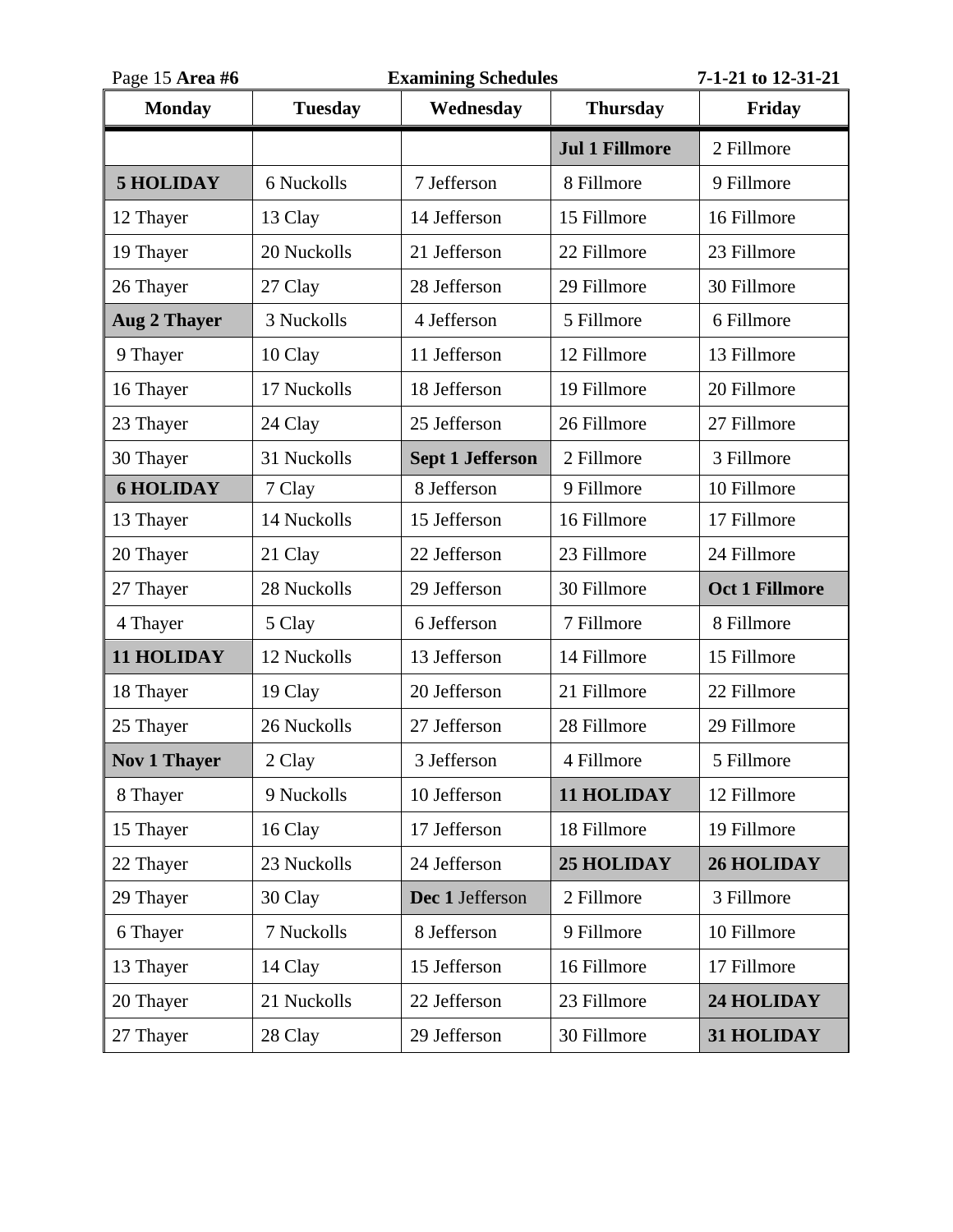### **AREA #7** EXAMINATION SCHEDULES 2021

| Monday    | <b>Butler</b>         | 9:45 to 4:30                                        | Courthouse<br>451 N 5th St.<br>David City 68632 | $(402)$ 367-7452 |
|-----------|-----------------------|-----------------------------------------------------|-------------------------------------------------|------------------|
| Tuesday   | Hamilton              | 9:45 to 4:30                                        | Courthouse<br>$111113^{th}$ St.<br>Aurora 68818 | $(402)$ 694-4030 |
| Wednesday | Seward 8:45 to $4:30$ | Courthouse                                          | 529 Seward St<br>Seward 68434                   | $(402)$ 643-2980 |
| Thursday  | York                  | 8:45 to 12:00 Courthouse<br>1:00 to 4:30 York 68467 | 510 Lincoln Ave                                 | $(402)$ 362-3471 |
| Friday    | York                  | 8:45 to 12:00 Courthouse<br>1:00 to 4:30 York 68467 | 510 Lincoln Ave.                                | $(402)$ 362-3471 |

#### NO EXAMINATIONS WILL BE GIVEN ON THE FOLLOWING HOLIDAYS:

Friday – January 1 Monday – January 18 Monday – February 15 Friday – April 30 Monday – May 31 Monday – July 5 Monday – September 6 Monday – October 11 Thursday – November 11 Thursday – November 25 Friday – November 26 Friday – December 24 Friday – December 31

### **CDL skills testing only administered in York**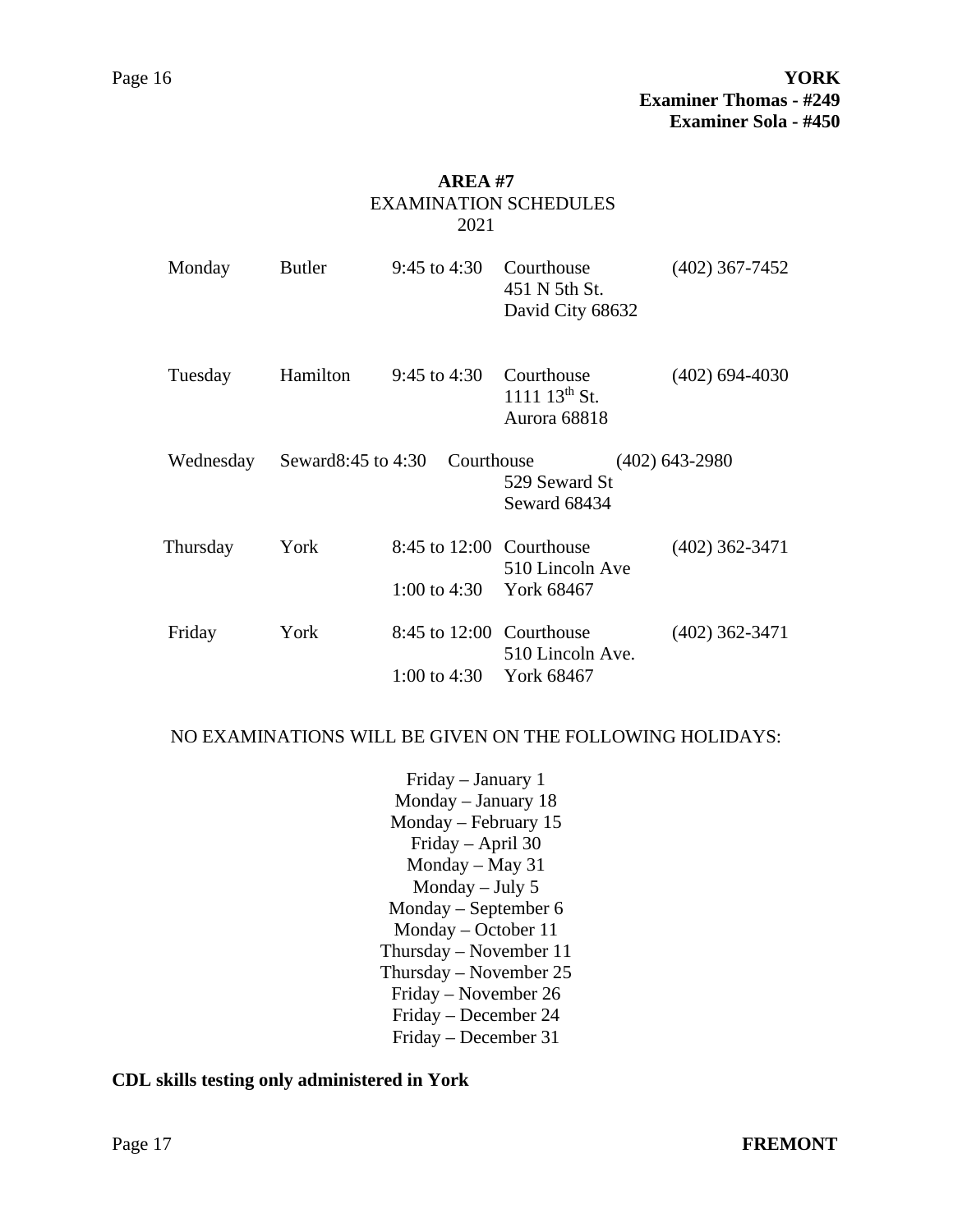**Vacant - # Examiner DeLay - #423 Examiner Scherer - #379**

#### **AREA #8**

### EXAMINATION SCHEDULES 2021

| Monday    | Washington  | 8:30 to 4:30   | Courthouse<br>1555 Colfax<br><b>Blair 68008</b> | $(402)$ 426-5660<br>Fax: 402-426-5660  |
|-----------|-------------|----------------|-------------------------------------------------|----------------------------------------|
| Tuesday   | <b>Burt</b> | 9:45 to $4:00$ | Courthouse<br>111 N. $13^{th}$<br>Tekamah 68061 | $(402)$ 374-2940<br>*Fax: 402-374-2951 |
| Wednesday | Dodge       | 8:30 to 4:30   | Courthouse<br>435 N. Park<br>Fremont 68025      | $(402)$ 727-2902<br>Fax 402-727-2907   |
| Thursday  | Dodge       | 8:45 to 4:30   | Courthouse<br>435 N. Park<br>Fremont 68025      | $(402)$ 727-2902<br>Fax: 402-727-2907  |
| Friday    | Dodge       | 8:45 to 4:30   | Courthouse<br>435 N. Park<br>Fremont 68025      | $(402)$ 727-2902<br>Fax: 402-727-2907  |

#### NO EXAMINATIONS WILL BE GIVEN ON THE FOLLOWING HOLIDAYS:

Friday – January 1 Monday – January 18 Monday – February 15 Friday – April 30 Monday – May 31 Monday – July 5 Monday – September 6 Monday – October 11 Thursday – November 11 Thursday – November 25 Friday – November 26 Friday – December 24 Friday – December 31

**CDL skills testing only administered in Fremont**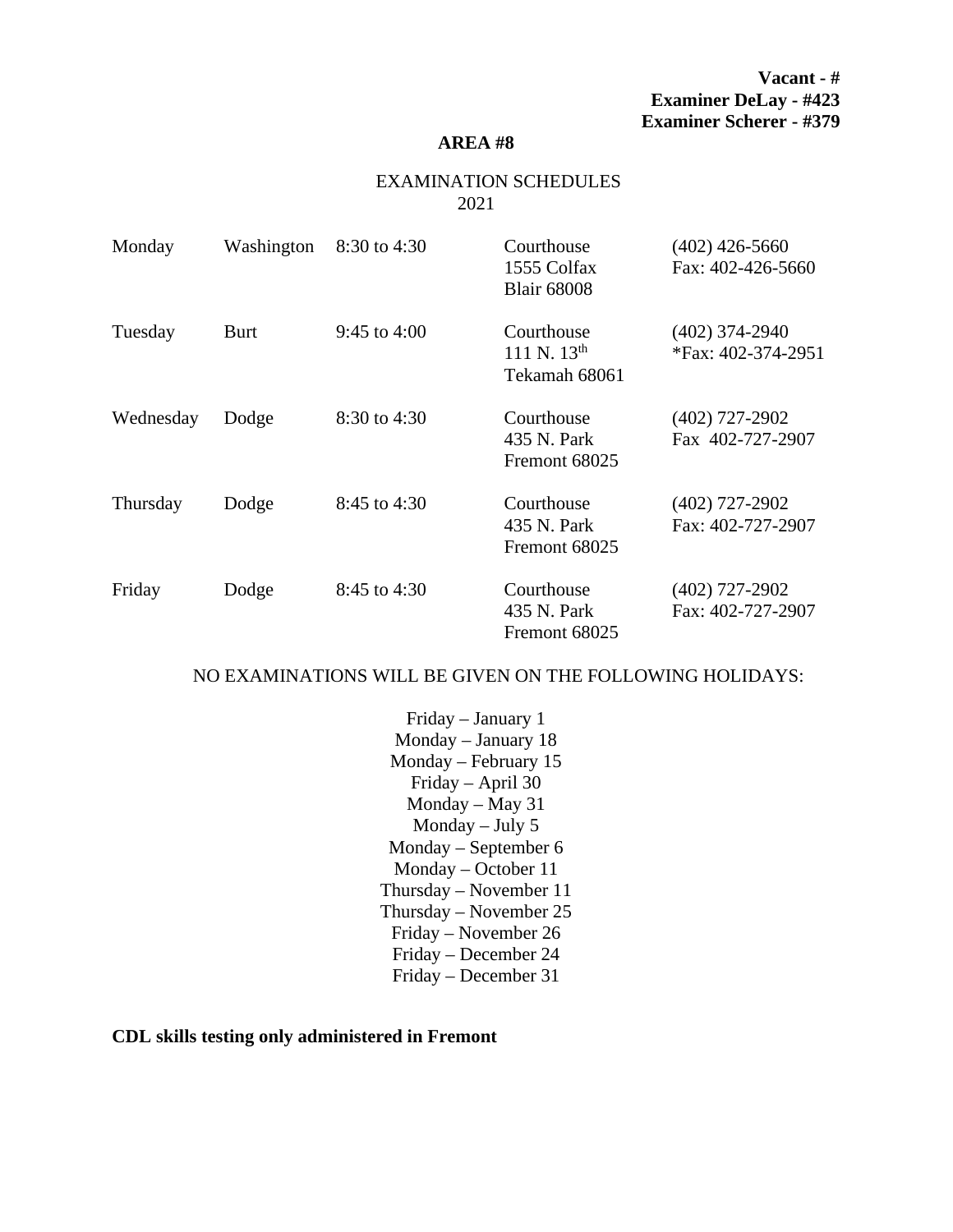#### EXAMINATION SCHEDULES 2021

| Monday    | Platte | 8:15 to 4:30                    | Courthouse<br>$261014^{\text{th}}$ St.<br>Columbus 68601 | $(402)$ 563-4907 |
|-----------|--------|---------------------------------|----------------------------------------------------------|------------------|
| Tuesday   | Platte | $8:15$ to 4:30                  | Courthouse<br>$261014^{\text{th}}$ St.<br>Columbus 68601 | $(402)$ 563-4907 |
| Wednesday | Platte | $8:15$ to 4:30                  | Courthouse<br>$261014^{\text{th}}$ St.<br>Columbus 68601 | $(402)$ 563-4907 |
| Thursday  | Colfax | 8:30 to 12:00<br>1:00 to $4:30$ | Courthouse<br>411 E. $11^{th}$ St.<br>Schuyler 68661     | $(402)$ 352-5041 |
| Friday    | Platte | $8:15$ to 4:30                  | Courthouse<br>$261014^{\text{th}}$ St.<br>Columbus 68601 | $(402)$ 563-4907 |

NO EXAMINATIONS WILL BE GIVEN ON THE FOLLOWING HOLIDAYS:

Friday – January 1 Monday – January 18 Monday – February 15 Friday – April 30 Monday – May 31 Monday – July 5 Monday – September 6 Monday – October 11 Thursday – November 11 Thursday – November 25 Friday – November 26 Friday – December 24 Friday – December 31

### **CDL and motorcycle skills testing only administered in Columbus**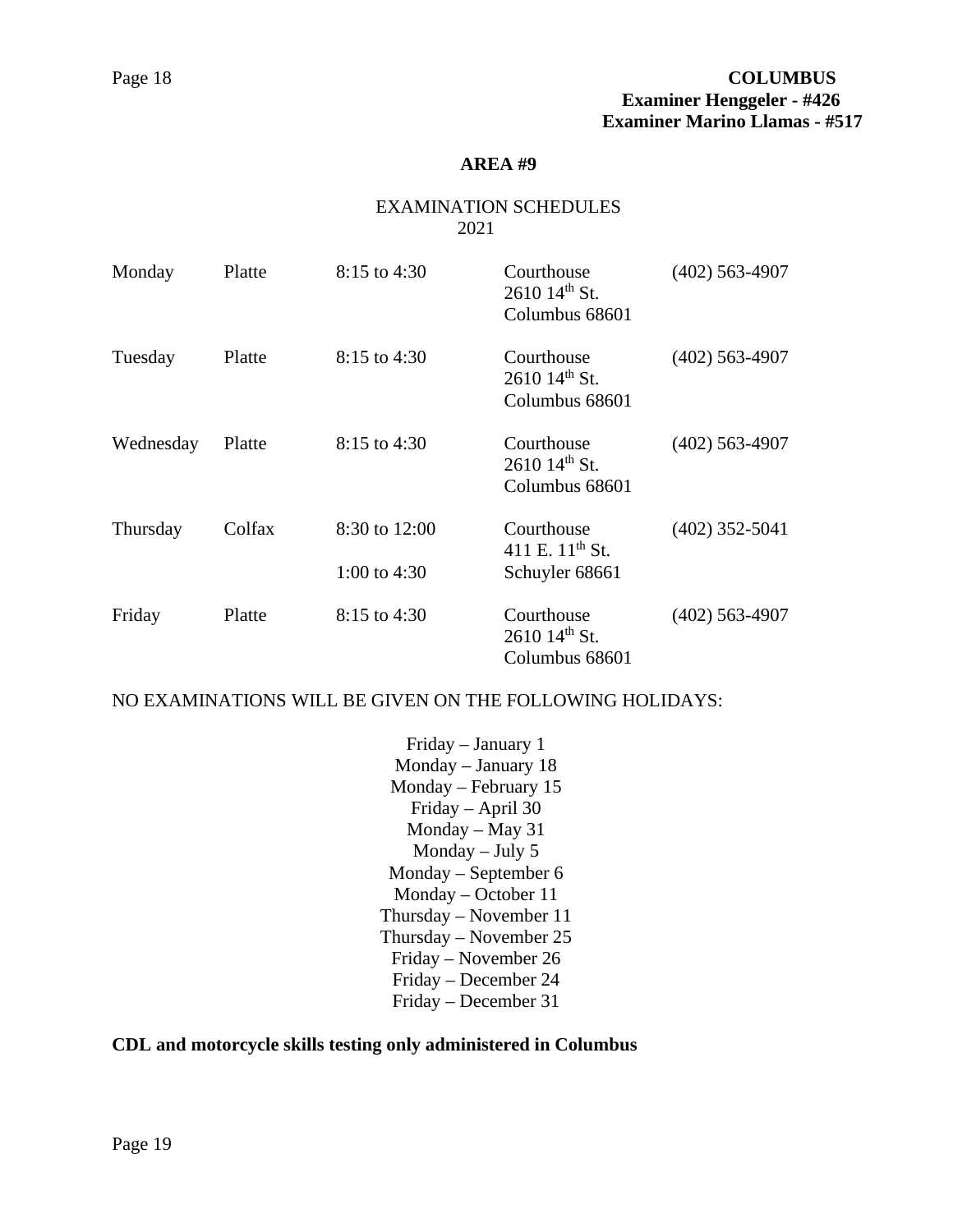**MADISON Examiner Thies - #81 Examiner Fritton – #139 Examiner Lippert - #290**

### **AREA #10** EXAMINATION SCHEDULE 2021

| Monday    | Madison | 8:00 to 4:30                    | Courthouse<br>1313 N Main St.<br>Madison 68748 | $(402)$ 454-3311<br>Ext. $131$ – Public<br>402-454-3512 - DMV   |
|-----------|---------|---------------------------------|------------------------------------------------|-----------------------------------------------------------------|
| Tuesday   | Madison | 8:00 to 12:30<br>1:00 to $4:30$ | Courthouse<br>1313 N Main St.<br>Madison 68748 | $(402)$ 454-3311<br>Ext. $131$ – Public<br>402-454-3512 - DMV   |
| Tuesday   | Pierce  | 9:15 to 12:00<br>1:00 to 4:00   | Courthouse<br>111 West Court<br>Pierce 68767   | $(402)$ 329-4810                                                |
| Wednesday | Stanton | 8:30 to 4:30                    | Courthouse<br>804 Ivy St.<br>Stanton 68779     | $(402)$ 439-2605                                                |
| Wednesday | Madison | 8:00 to 12:30<br>1:00 to 4:30   | Courthouse<br>1313 N Main St<br>Madison 68748  | 402-454-3311<br>Ext. $131$ – Public<br>$402 - 454 - 3512 - DMV$ |
| Wednesday | Boone   | 9:00 to 4:15                    | Courthouse<br>222 S. 4th St.<br>Albion 68620   | $(402)$ 395-6826                                                |
| Thursday  | Madison | 8:00 to 4:30                    | Courthouse<br>1313 N Main St.<br>Madison 68748 | $(402)$ 454-3311<br>Ext. $131$ – Public<br>402-454-3512 - DMV   |
| Friday    | Madison | 8:00 to 4:30                    | Courthouse<br>1313 N Main St.<br>Madison       | $(402)$ 454-3311<br>Ext. $131$ – Public<br>402-454-3512 - DMV   |

NO EXAMINATIONS WILL BE GIVEN ON THE FOLLOWING HOLIDAYS:

Friday – January 1 Monday – January 18 Monday – February 15 Friday – April 30 Monday – May 31 Monday – July 5 Monday – September 6 Monday – October 11 Thursday – November 11 Thursday – November 25 Friday – November 26 Friday – December 24 Friday – December 31

# **NO DRIVE TESTS IN MADISON ON TUESDAYS & WEDNESDAYS CDL skills testing only administered in Madison**

| Page 20 Area #10 |         | <b>Examining Schedules</b> | 1-1-21 to $6-30-21$ |        |
|------------------|---------|----------------------------|---------------------|--------|
| <b>Monday</b>    | Tuesday | Wednesday                  | <b>Thursday</b>     | Friday |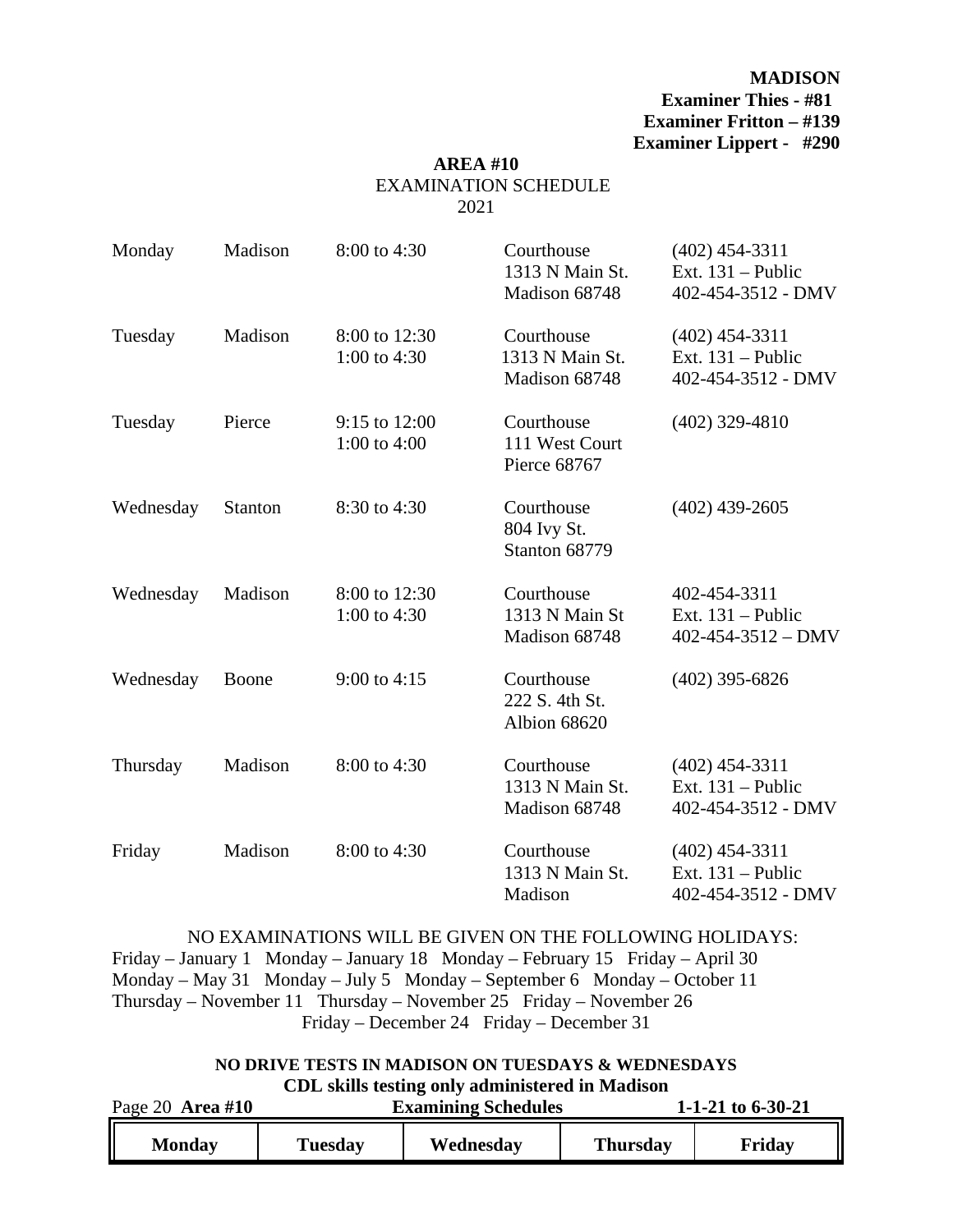|                       |                              |                    |                                       | <b>Jan 1 Holiday</b> |
|-----------------------|------------------------------|--------------------|---------------------------------------|----------------------|
| 4 Madison             | 5 Madison/Pierce             | 6 Madison/Stanton  | 7 Madison                             | 8 Madison            |
| 11 Madison            | 12 Madison/Pierce            | 13 Madison/Boone   | 14 Madison                            | 15 Madison           |
| <b>18 HOLIDAY</b>     | 19 Madison/Pierce            | 20 Madison/Stanton | 21 Madison                            | 22 Madison           |
| 25 Madison            | 26 Madison/Pierce            | 27 Madison/Boone   | 28 Madison                            | 29 Madison           |
| <b>Febr 1 Madison</b> | 2 Madison/Pierce             | 3 Madison/Stanton  | 4 Madison                             | 5 Madison            |
| 8 Madison             | 9 Madison/Pierce             | 10 Madison/Boone   | 11 Madison                            | 12 Madison           |
| <b>15 HOLIDAY</b>     | 16 Madison/Pierce            | 17 Madison/Stanton | 18 Madison                            | 19 Madison           |
| 22 Madison            | 23 Madison/Pierce            | 24 Madison/Boone   | 25 Madison                            | 26 Madison           |
| <b>Marc 1 Madison</b> | 2 Madison/Pierce             | 3 Madison/Stanton  | 4 Madison                             | 5 Madison            |
| 8 Madison             | 9 Madison/Pierce             | 10 Madison/Boone   | 11 Madison                            | 12 Madison           |
| 15 Madison            | 16 Madison/Pierce            | 17 Madison/Stanton | 18 Madison                            | 19 Madison           |
| 22 Madison            | 23 Madison/Pierce            | 24 Madison/Boone   | 25 Madison                            | 26 Madison           |
| 29 Madison            | 30 Madison/Pierce            | 31 Madison/Stanton | $\mathbf{1}$<br>Apr<br><b>Madison</b> | 2 Madison            |
| 5 Madison             | 6 Madison/Pierce             | 7 Madison/Boone    | 8 Madison                             | 9 Madison            |
| 12 Madison            | 13 Madison/Pierce            | 14 Madison/Stanton | 15 Madison                            | 16 Madison           |
| 19 Madison            | 20 Madison/Pierce            | 21 Madison/Boone   | 22 Madison                            | 23 Madison           |
| 26 Madison            | 27 Madison/Pierce            | 28 Madison/Stanton | 29 Madison                            | <b>30 HOLIDAY</b>    |
| <b>May 3 Madison</b>  | 4 Madison/Pierce             | 5 Madison/Boone    | 6 Madison                             | 7 Madison            |
| 10 Madison            | 11 Madison/Pierce            | 12 Madison/Stanton | 13 Madison                            | 14 Madison           |
| 17 Madison            | 18 Madison/Pierce            | 19 Madison/Boone   | 20 Madison                            | 21 Madison           |
| 24 Madison            | 25 Madison/Pierce            | 26 Madison/Stanton | 27 Madison                            | 28 Madison           |
| <b>31 HOLIDAY</b>     | <b>June 1 Madison/Pierce</b> | 2 Madison/Boone    | 3 Madison                             | 4 Madison            |
| 7 Madison             | 8 Madison/Pierce             | 9 Madison/Stanton  | 10 Madison                            | 11 Madison           |
| 14 Madison            | 15 Madison/Pierce            | 16 Madison/Boone   | 17 Madison                            | 18 Madison           |
| 21 Madison            | 22 Madison/Pierce            | 23 Madison/Stanton | 24 Madison                            | 25 Madison           |
| 28 Madison            | 29 Madison/Pierce            | 30 Madison/Boone   |                                       |                      |

| Page 21 Area #10 |                | <b>Examining Schedules</b> |                 | 7-1-21 to 12-31-21 |
|------------------|----------------|----------------------------|-----------------|--------------------|
| <b>Monday</b>    | <b>Tuesday</b> | Wednesday                  | <b>Thursday</b> | Friday             |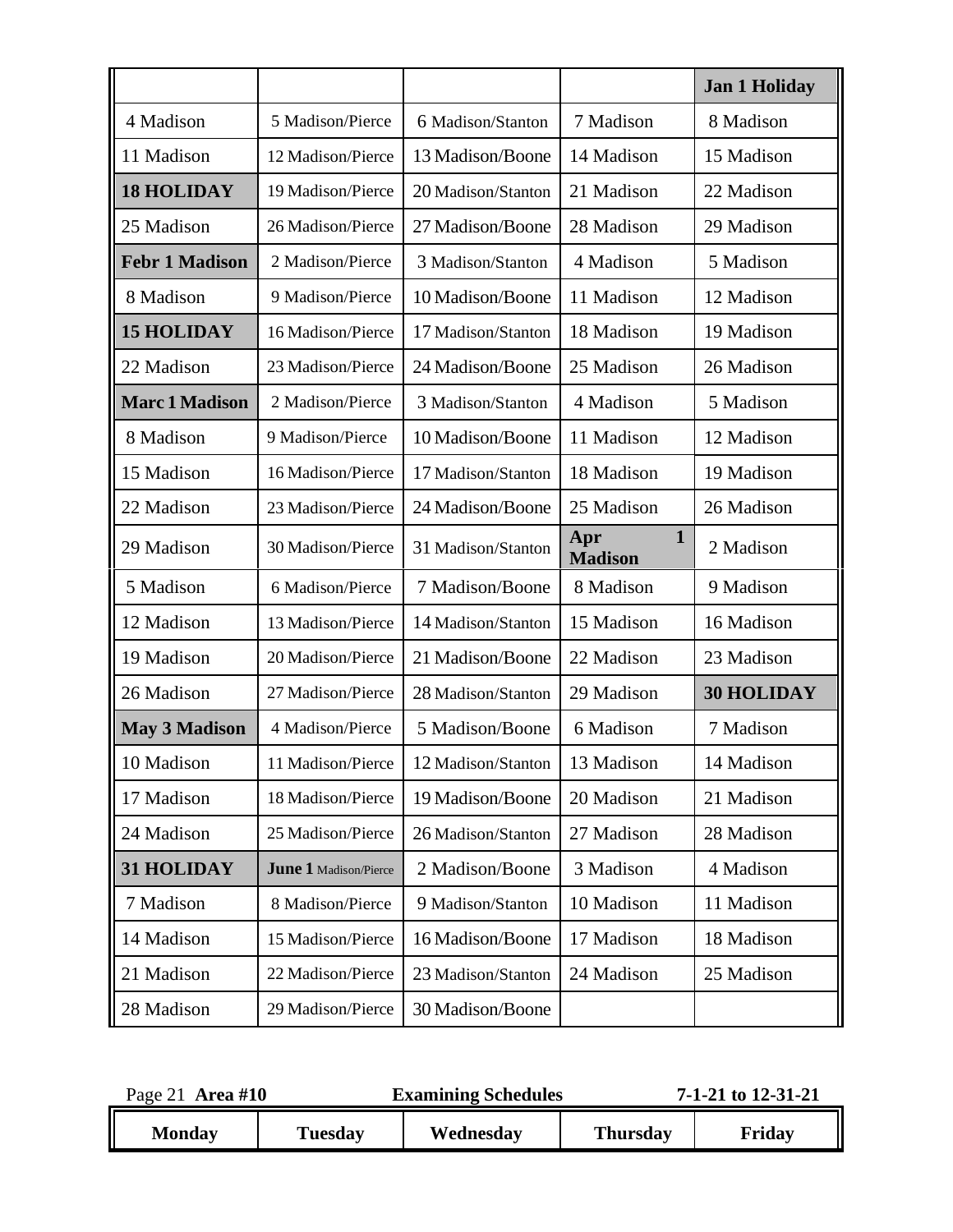|                      |                   |                        | July<br>$\mathbf{1}$<br><b>Madison</b> | 2 Madison            |
|----------------------|-------------------|------------------------|----------------------------------------|----------------------|
| <b>5 HOLIDAY</b>     | 6 Madison/Pierce  | 7 Madison/Stanton      | 8 Madison                              | 9 Madison            |
| 12 Madison           | 13 Madison/Pierce | 14 Madison/Boone       | 15 Madison                             | 16 Madison           |
| 19 Madison           | 20 Madison/Pierce | 21 Madison/Stanton     | 22 Madison                             | 23 Madison           |
| 26 Madison           | 27 Madison/Pierce | 28 Madison/Boone       | 29 Madison                             | 30 Madison           |
| <b>Aug 2 Madison</b> | 3 Madison/Pierce  | 4 Madison/Stanton      | 5 Madison                              | 6 Madison            |
| 9 Madison            | 10 Madison/Pierce | 11 Madison/Boone       | 12 Madison                             | 13 Madison           |
| 16 Madison           | 17 Madison/Pierce | 18 Madison/Stanton     | 19 Madison                             | 20 Madison           |
| 23 Madison           | 24 Madison/Pierce | 25 Madison/Boone       | 26 Madison                             | 27 Madison           |
| 30 Madison           | 31 Madison/Pierce | Sept 1 Madison/Stanton | 2 Madison                              | 3 Madison            |
| <b>6 HOLIDAY</b>     | 7 Madison/Pierce  | 8 Madison/Boone        | 9 Madison                              | 10 Madison           |
| 13 Madison           | 14 Madison/Pierce | 15 Madison/Stanton     | 16 Madison                             | 17 Madison           |
| 20 Madison           | 21 Madison/Pierce | 22 Madison/Boone       | 23 Madison                             | 24 Madison           |
| 27 Madison           | 28 Madison/Pierce | 29 Madison/Stanton     | 30 Madison                             | <b>Oct 1 Madison</b> |
| 4 Madison            | 5 Madison/Pierce  | 6 Madison/Boone        | 7 Madison                              | 8 Madison            |
| <b>11 HOLIDAY</b>    | 12 Madison/Pierce | 13 Madison/Stanton     | 14 Madison                             | 15 Madison           |
| 18 Madison           | 19 Madison/Pierce | 20 Madison/Boone       | 21 Madison                             | 22 Madison           |
| 25 Madison           | 26 Madison/Pierce | 27 Madison/Stanton     | 28 Madison                             | 29 Madison           |
| <b>Nov 1 Madison</b> | 2 Madison/Pierce  | 3 Madison/Boone        | 4 Madison                              | 5 Madison            |
| 8 Madison            | 9 Madison/Pierce  | 10 Madison/Stanton     | 11 HOLIDAY                             | 12 Madison           |
| 15 Madison           | 16 Madison/Pierce | 17 Madison/Boone       | 18 Madison                             | 19 Madison           |
| 22 Madison           | 23 Madison/Pierce | 24 Madison/Stanton     | <b>25 HOLIDAY</b>                      | <b>26 HOLIDAY</b>    |
| 29 Madison           | 30 Madison/Pierce | Dec 1 Madison/Boone    | 2 Madison                              | 3 Madison            |
| 6 Madison            | 7 Madison/Pierce  | 8 Madison/Stanton      | 9 Madison                              | 10 Madison           |
| 13 Madison           | 14 Madison/Pierce | 15 Madison/Boone       | 16 Madison                             | 17 Madison           |
| 20 Madison           | 21 Madison/Pierce | 22 Madison/Stanton     | 23 Madison                             | 24 HOLIDAY           |
| 27 Madison           | 28 Madison/Pierce | 29 Madison/Boone       | 30 Madison                             | 31 HOLIDAY           |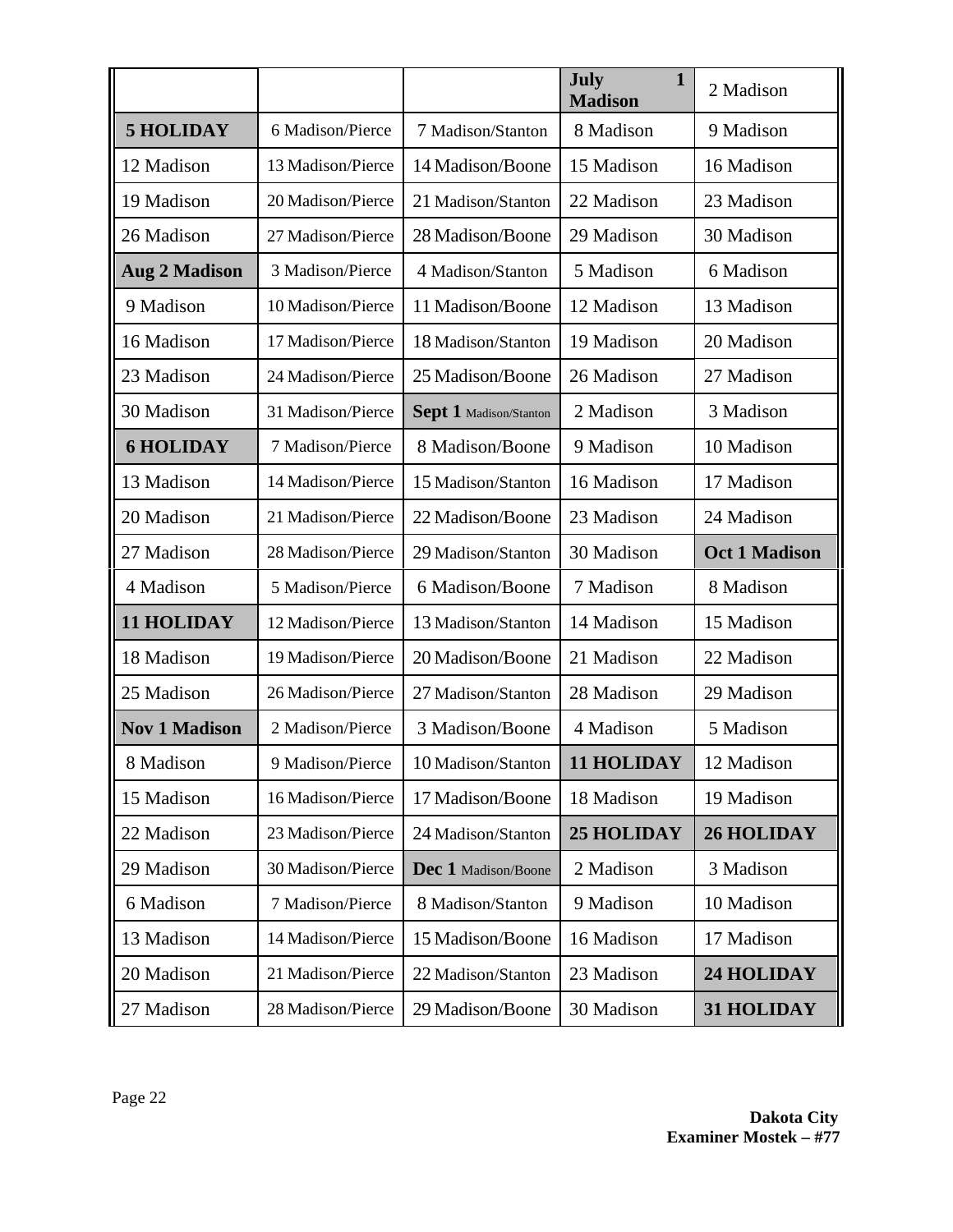#### **AREA #11** EXAMINATION SCHEDULES 2021

| Monday    | Dakota   | 8:00 to 12:30  | Courthouse<br>1601 Broadway               | $(402)$ 494-8260 |
|-----------|----------|----------------|-------------------------------------------|------------------|
|           |          | 1:00 to 4:30   | Dakota City 68731                         |                  |
| Tuesday   | Dakota   | 8:00 to 12:30  | Courthouse<br>1601 Broadway               | $(402)$ 494-8260 |
|           |          | 1:00 to 4:30   | Dakota City 68731                         |                  |
| Tuesday   | Cuming   | 9:00 to 12:00  | Courthouse<br>200 S. Lincoln              | $(402)$ 372-6016 |
|           |          | 1:00 to 4:30   | West Point 68788                          |                  |
| Wednesday | Dakota   | 8:00 to 12:30  | Courthouse<br>1601 Broadway               | $(402)$ 494-8260 |
|           |          | 1:00 to 4:30   | Dakota City 68731                         |                  |
| Wednesday | Wayne    | 9:00 to 12:00  | Courthouse<br>510 Pearl St.               | $(402)$ 375-7009 |
|           |          | 1:00 to 4:30   | <b>Wayne 68787</b>                        |                  |
| Thursday  | Thurston | 10:15 to 12:00 | Dept of Health &<br><b>Human Services</b> | $(402)$ 385-2201 |
|           |          | 1:00 to 4:30   | 415 Main St.<br>Pender 68047              |                  |
| Thursday  | Dixon    | 9:30 to 12:00  | Courthouse<br>302 3rd St.                 | $(402)$ 755-4291 |
|           |          | 1:00 to $4:15$ | Ponca 68770                               |                  |
| Thursday  | Dakota   | 8:00 to 12:30  | Courthouse<br>1601 Broadway               | $(402)$ 494-8260 |
|           |          | 1:00 to 4:30   | Dakota City 68731                         |                  |
| Friday    | Dakota   | 8:00 to 12:30  | Courthouse<br>1601 Broadway               | $(402)$ 494-8260 |
|           |          | 1:00 to 4:30   | Dakota City 68731                         |                  |

NO EXAMINATIONS WILL BE GIVEN ON THE FOLLOWING HOLIDAYS: Friday – January 1 Monday – January 18 Monday – February 15 Friday – April 30 Monday – May 31 Monday – July 5 Monday – September 6 Monday – October 11 Thursday – November 11 Thursday – November 25 Friday – November 26 Friday – December 24 Friday – December 31

# **NO DRIVE TESTS IN DAKOTA CITY ON TUESDAYS, WEDNESDAYS OR THURSDAYS CDL skills testing only administered in Dakota City**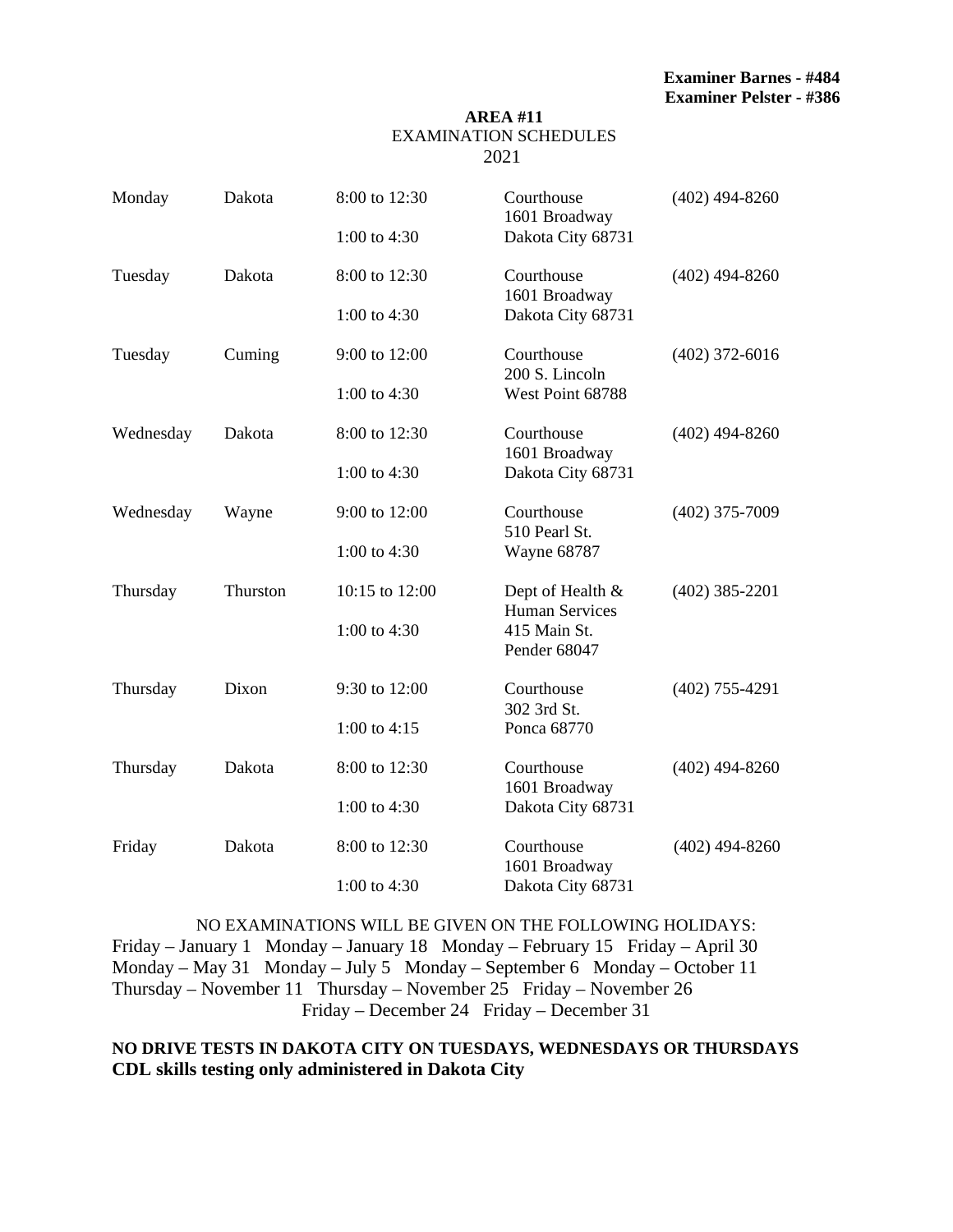| Page 23 Area #11     |                                              | <b>Examining Schedules</b> | 1-1-21 to 6-30-21  |                      |
|----------------------|----------------------------------------------|----------------------------|--------------------|----------------------|
| <b>Monday</b>        | <b>Tuesday</b>                               | Wednesday                  | <b>Thursday</b>    | Friday               |
|                      |                                              |                            |                    | <b>Jan 1 Holiday</b> |
| 4 Dakota             | 5 Dakota/Cuming                              | 6 Dakota/Wayne             | 7 Dakota/Ponca     | 8 Dakota             |
| 11 Dakota            | 12 Dakota/Cuming                             | 13 Dakota/Wayne            | 14 Dakota/Pender   | 15 Dakota            |
| <b>18 HOLIDAY</b>    | 19 Dakota/Cuming                             | 20 Dakota/Wayne            | 21 Dakota          | 22 Dakota            |
| 25 Dakota            | 26 Dakota/Cuming                             | 27 Dakota/Wayne            | 28 Dakota          | 29 Dakota            |
| <b>Febr 1 Dakota</b> | 2 Dakota/Cuming                              | 3 Dakota/Wayne             | 4 Dakota/Ponca     | 5 Dakota             |
| 8 Dakota             | 9 Dakota/Cuming                              | 10 Dakota/Wayne            | 11 Dakota/Pender   | 12 Dakota            |
| <b>15 HOLIDAY</b>    | 16 Dakota/Cuming                             | 17 Dakota/Wayne            | 18 Dakota          | 19 Dakota            |
| 22 Dakota            | 23 Dakota/Cuming                             | 24 Dakota/Wayne            | 25 Dakota          | 26 Dakota            |
| <b>Marc 1 Dakota</b> | 2 Dakota/Cuming                              | 3 Dakota/Wayne             | 4 Dakota/Ponca     | 5 Dakota             |
| 8 Dakota             | 9 Dakota/Cuming                              | 10 Dakota/Wayne            | 11 Dakota/Pender   | 12 Dakota            |
| 15 Dakota            | 16 Dakota/Cuming                             | 17 Dakota/Wayne            | 18 Dakota          | 19 Dakota            |
| 22 Dakota            | 23 Dakota/Cuming                             | 24 Dakota/Wayne            | 25 Dakota          | 26 Dakota            |
| 29 Dakota            | 30 Dakota/Cuming                             | 31 Dakota/Wayne            | Apr 1 Dakota/Ponca | 2 Dakota             |
| 5 Dakota             | 6 Dakota/Cuming                              | 7 Dakota/Wayne             | 8 Dakota/Pender    | 9 Dakota             |
| 12 Dakota            | 13 Dakota/Cuming                             | 14 Dakota/Wayne            | 15 Dakota          | 16 Dakota            |
| 19 Dakota            | 20 Dakota/Cuming                             | 21 Dakota/Wayne            | 22 Dakota          | 23 Dakota            |
| 26 Dakota            | 27 Dakota/Cuming                             | 28 Dakota/Wayne            | 29 Dakota          | <b>30 HOLIDAY</b>    |
| <b>May 3 Dakota</b>  | 4 Dakota/Cuming                              | 5 Dakota/Wayne             | 6 Dakota/Ponca     | 7 Dakota             |
| 10 Dakota            | 11 Dakota/Cuming                             | 12 Dakota/Wayne            | 13 Dakota/Pender   | 14 Dakota            |
| 17 Dakota            | 18 Dakota/Cuming                             | 19 Dakota/Wayne            | 20 Dakota          | 21 Dakota            |
| 24 Dakota            | 25 Dakota/Cuming                             | 26 Dakota/Wayne            | 27 Dakota          | 28 Dakota            |
| 31 HOLIDAY           | June<br>$\mathbf{1}$<br><b>Dakota/Cuming</b> | 2 Dakota/Wayne             | 3 Dakota/Ponca     | 4 Dakota             |
| 7 Dakota             | 8 Dakota/Cuming                              | 9 Dakota/Wayne             | 10 Dakota/Pender   | 11 Dakota            |
| 14 Dakota            | 15 Dakota/Cuming                             | 16 Dakota/Wayne            | 17 Dakota          | 18 Dakota            |
| 21 Dakota            | 22 Dakota/Cuming                             | 23 Dakota/Wayne            | 24 Dakota          | 25 Dakota            |
| 28 Dakota            | 29 Dakota/Cuming                             | 30 Dakota/Wayne            |                    |                      |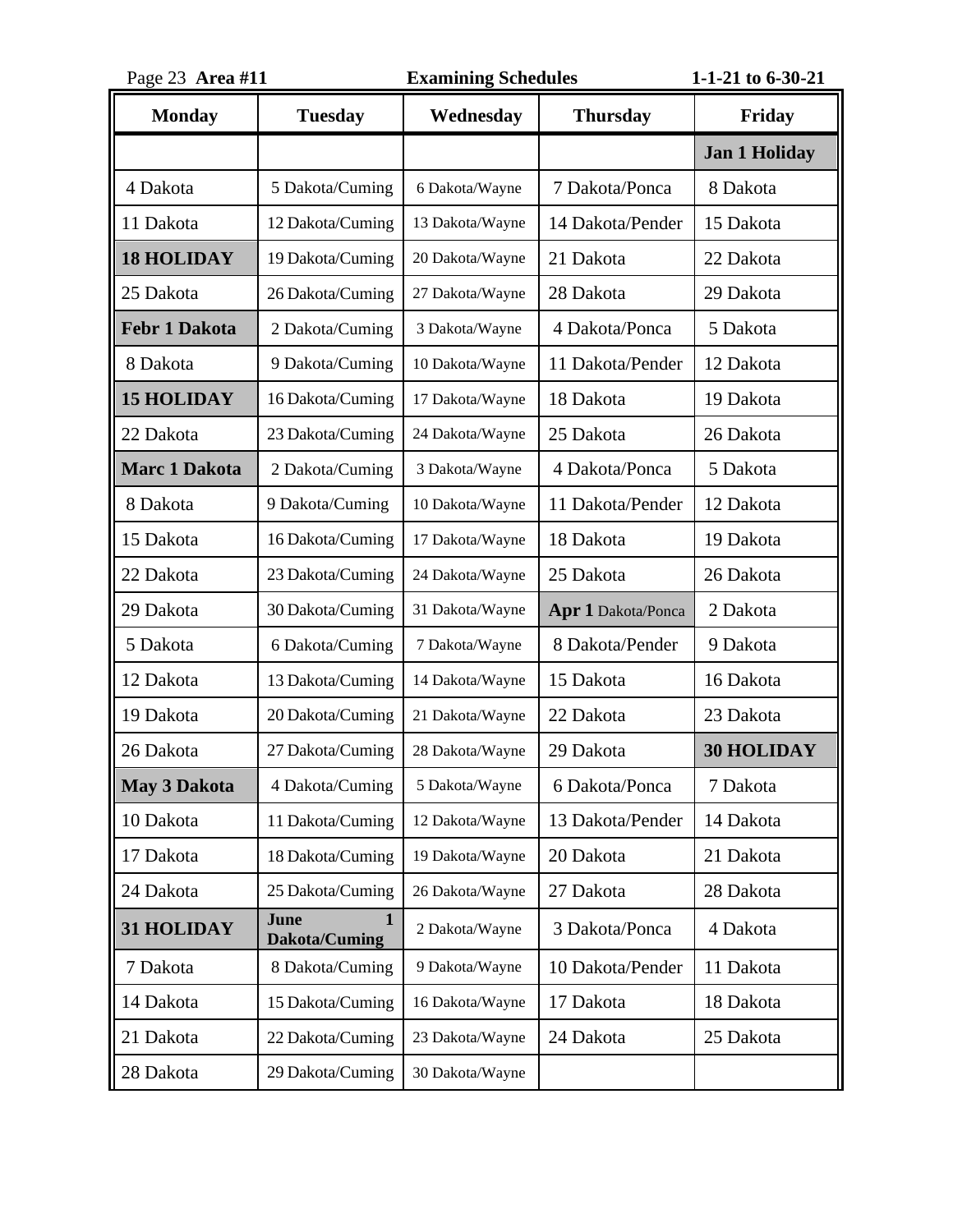| Page 24 Area #11    |                  | <b>Examining Schedules</b>                  | 7-1-21 to 12-31-21 |                   |
|---------------------|------------------|---------------------------------------------|--------------------|-------------------|
| <b>Monday</b>       | <b>Tuesday</b>   | Wednesday                                   | <b>Thursday</b>    | Friday            |
|                     |                  |                                             | <b>July 1</b>      | 2 Dakota          |
| <b>5 HOLIDAY</b>    | 6 Dakota/Cuming  | 7 Dakota/Wayne                              | 8 Dakota/Ponca     | 9 Dakota          |
| 12 Dakota           | 13 Dakota/Cuming | 14 Dakota/Wayne                             | 15 Dakota/Pender   | 16 Dakota         |
| 19 Dakota           | 20 Dakota/Cuming | 21 Dakota/Wayne                             | 22 Dakota          | 23 Dakota         |
| 26 Dakota           | 27 Dakota/Cuming | 28 Dakota/Wayne                             | 29 Dakota          | 30 Dakota         |
| <b>Aug 2 Dakota</b> | 3 Dakota/Cuming  | 4 Dakota/Wayne                              | 5 Dakota/Ponca     | 6 Dakota          |
| 9 Dakota            | 10 Dakota/Cuming | 11 Dakota/Wayne                             | 12 Dakota/Pender   | 13 Dakota         |
| 16 Dakota           | 17 Dakota/Cuming | 18 Dakota/Wayne                             | 19 Dakota          | 20 Dakota         |
| 23 Dakota           | 24 Dakota/Cuming | 25 Dakota/Wayne                             | 26 Dakota          | 27 Dakota         |
| 30 Dakota           | 31 Dakota/Cuming | $\mathbf{1}$<br><b>Sept</b><br>Dakota/Wayne | 2 Dakota/Ponca     | 3 Dakota          |
| <b>6 HOLIDAY</b>    | 7 Dakota/Cuming  | 8 Dakota/Wayne                              | 9 Dakota/Pender    | 10 Dakota         |
| 13 Dakota           | 14 Dakota/Cuming | 15 Dakota/Wayne                             | 16 Dakota          | 17 Dakota         |
| 20 Dakota           | 21 Dakota/Cuming | 22 Dakota/Wayne                             | 23 Dakota          | 24 Dakota         |
| 27 Dakota           | 28 Dakota/Cuming | 29 Dakota/Wayne                             | 30 Dakota          | Oct 1 Dakota      |
| 4 Dakota            | 5 Dakota/Cuming  | 6 Dakota/Wayne                              | 7 Dakota/Ponca     | 8 Dakota          |
| 11 HOLIDAY          | 12 Dakota/Cuming | 13 Dakota/Wayne                             | 14 Dakota/Pender   | 15 Dakota         |
| 18 Dakota           | 19 Dakota/Cuming | 20 Dakota/Wayne                             | 21 Dakota          | 22 Dakota         |
| 25 Dakota           | 26 Dakota/Cuming | 27 Dakota/Wayne                             | 28 Dakota          | 29 Dakota         |
| <b>Nov 1 Dakota</b> | 2 Dakota/Cuming  | 3 Dakota/Wayne                              | 4 Dakota/Ponca     | 5 Dakota          |
| 8 Dakota            | 9 Dakota/Cuming  | 10 Dakota/Wayne                             | <b>11 HOLIDAY</b>  | 12 Dakota         |
| 15 Dakota           | 16 Dakota/Cuming | 17 Dakota/Wayne                             | 18 Dakota          | 19 Dakota         |
| 22 Dakota           | 23 Dakota/Cuming | 24 Dakota/Wayne                             | <b>25 HOLIDAY</b>  | <b>26 HOLIDAY</b> |
| 29 Dakota           | 30 Dakota/Cuming | <b>Dec</b><br>$\mathbf{1}$<br>Dakota/Wayne  | 2 Dakota/Ponca     | 3 Dakota          |
| 6 Dakota            | 7 Dakota/Cuming  | 8 Dakota/Wayne                              | 9 Dakota/Pender    | 10 Dakota         |
| 13 Dakota           | 14 Dakota/Cuming | 15 Dakota/Wayne                             | 16 Dakota          | 17 Dakota         |
| 20 Dakota           | 21 Dakota/Cuming | 22 Dakota/Wayne                             | 23 Dakota          | 24 HOLIDAY        |
| 27 Dakota           | 28 Dakota/Cuming | 29 Dakota/Wayne                             | 30 Dakota          | 31 HOLIDAY        |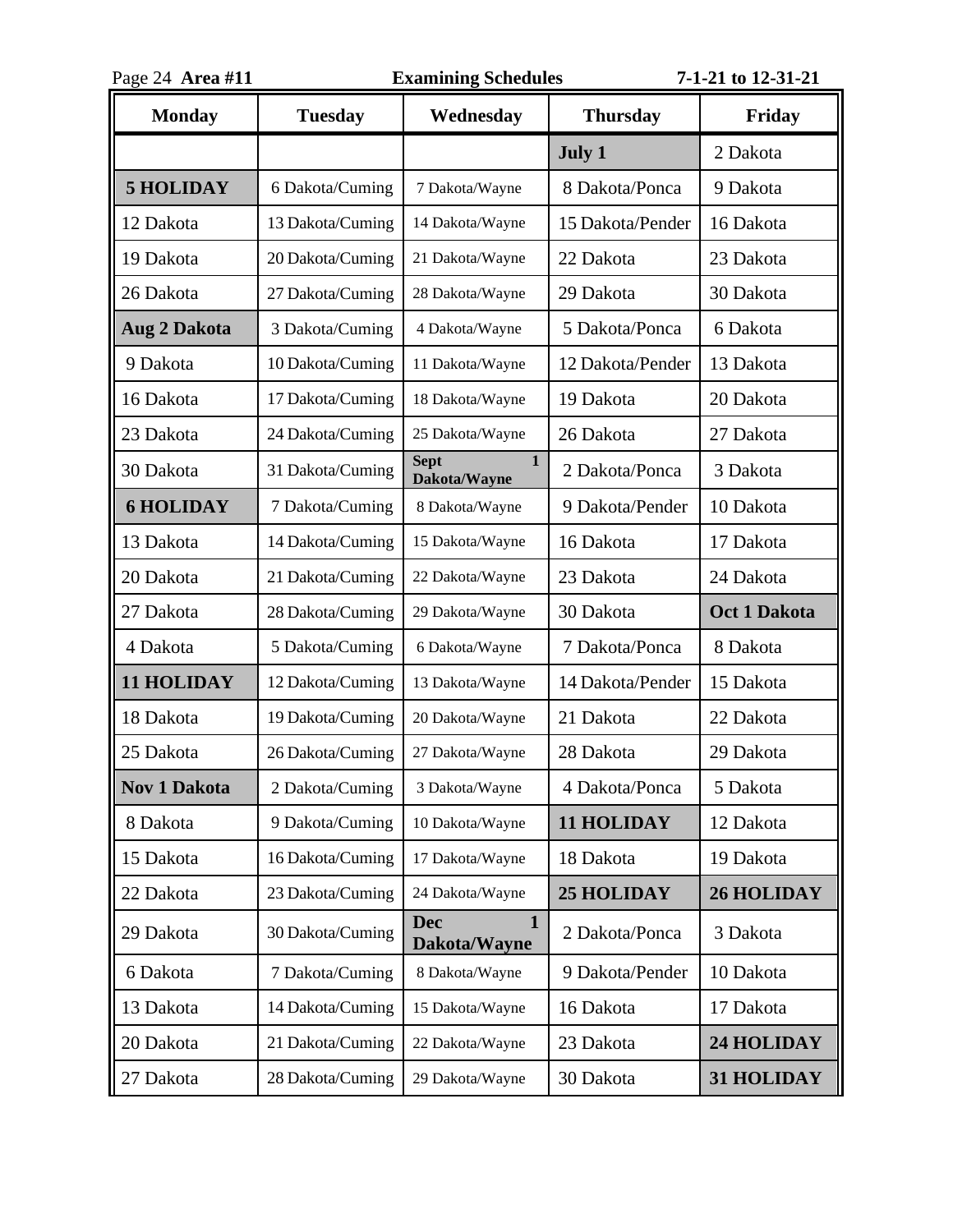# EXAMINATION SCHEDULES 2021

| Monday    | Holt     | $9:15$ to $4:00$                    | <b>Community Center</b><br>501 S 4 <sup>th</sup> St., Rm. B<br>O'Neill 68763 | $(402)$ 336-1864 |
|-----------|----------|-------------------------------------|------------------------------------------------------------------------------|------------------|
| Tuesday   | Holt     | $9:15$ to 4:00                      | <b>Community Center</b><br>501 S 4 <sup>th</sup> St., Rm. B<br>O'Neill 68763 | $(402)$ 336-1864 |
| Wednesday | Antelope | $9:15$ to $12:00$<br>1:00 to $4:00$ | Courthouse<br>501 Main St.<br>Neligh 68756                                   | $(402)$ 887-9992 |
| Thursday  | Cedar    | 9:15 to $12:00$<br>1:00 to $4:00$   | Courthouse<br>101 S. Broadway<br>Hartington 68739                            | $(402)$ 254-2435 |
| Friday    | Knox     | $9:15$ to $12:00$<br>1:00 to $4:00$ | Courthouse<br>206 Main St.<br>Center 68724                                   | $(402)$ 288-5614 |

#### NO EXAMINATIONS WILL BE GIVEN ON THE FOLLOWING HOLIDAYS:

Friday – January 1 Monday – January 18 Monday – February 15 Friday – April 30 Monday – May 31 Monday – July 5 Monday – September 6 Monday – October 11 Thursday – November 11 Thursday – November 25 Friday – November 26 Friday – December 24 Friday – December 31

**CDL skills testing only administered in O'Neill**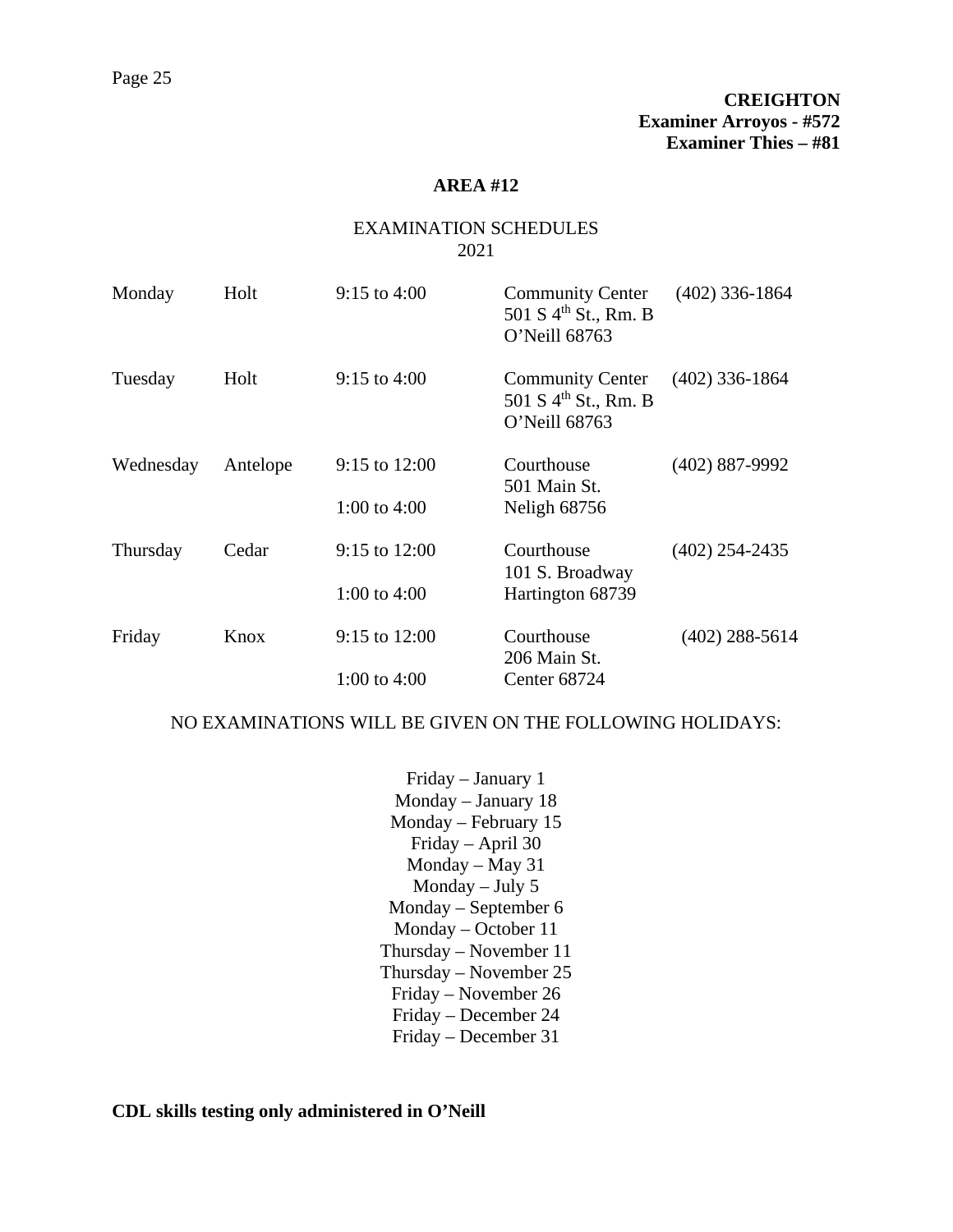#### EXAMINATION SCHEDULES 2021

| Monday    | Nance   | 9:15 to 12:00  | Courthouse<br>209 Esther St.           | $(308) 536 - 2165$ |
|-----------|---------|----------------|----------------------------------------|--------------------|
|           |         | 1:00 to $4:00$ | Fullerton 68638                        |                    |
| Tuesday   | Polk    | 9:15 to 12:00  | Courthouse<br><b>Courthouse Square</b> | $(402)$ 747-4071   |
|           |         | 1:00 to $4:30$ | Osceola 68651                          |                    |
| Wednesday | Howard  | 9:00 to 12:00  | Courthouse<br>612 Indian St.           | $(308)$ 754-4852   |
|           |         | 1:00 to $4:30$ | St. Paul 68873                         |                    |
| Thursday  | Greeley | 9:30 to 12:00  | Courthouse<br><b>Courthouse Square</b> | $(308)$ 428-3655   |
|           |         | 1:00 to $4:00$ | Greeley 68842                          |                    |
| Thursday  | Wheeler | 9:15 to 12:00  | Courthouse<br>$3rd$ & Main             | $(308)$ 654-3236   |
|           |         | 1:00 to 3:00   | Bartlett 68622                         |                    |
| Thursday  | Hall    | 8:00 to 4:30   | 121 South Pine<br>Grand Island 68801   | $(308)$ 385-5047   |
| Friday    | Merrick | 8:15 to 12:00  | Courthouse<br>1510 18th St.            | $(308)$ 946-2171   |
|           |         | 1:00 to $4:30$ | Central City 68826                     |                    |

### NO EXAMINATIONS WILL BE GIVEN ON THE FOLLOWING HOLIDAYS:

- Friday January 1 Monday – January 18 Monday – February 15 Friday – April 30 Monday – May 31 Monday – July 5 Monday – September 6 Monday – October 11 Thursday – November 11 Thursday – November 25 Friday – November 26 Friday – December 24 Friday – December 31
- **CDL skills tests only administered in Grand Island**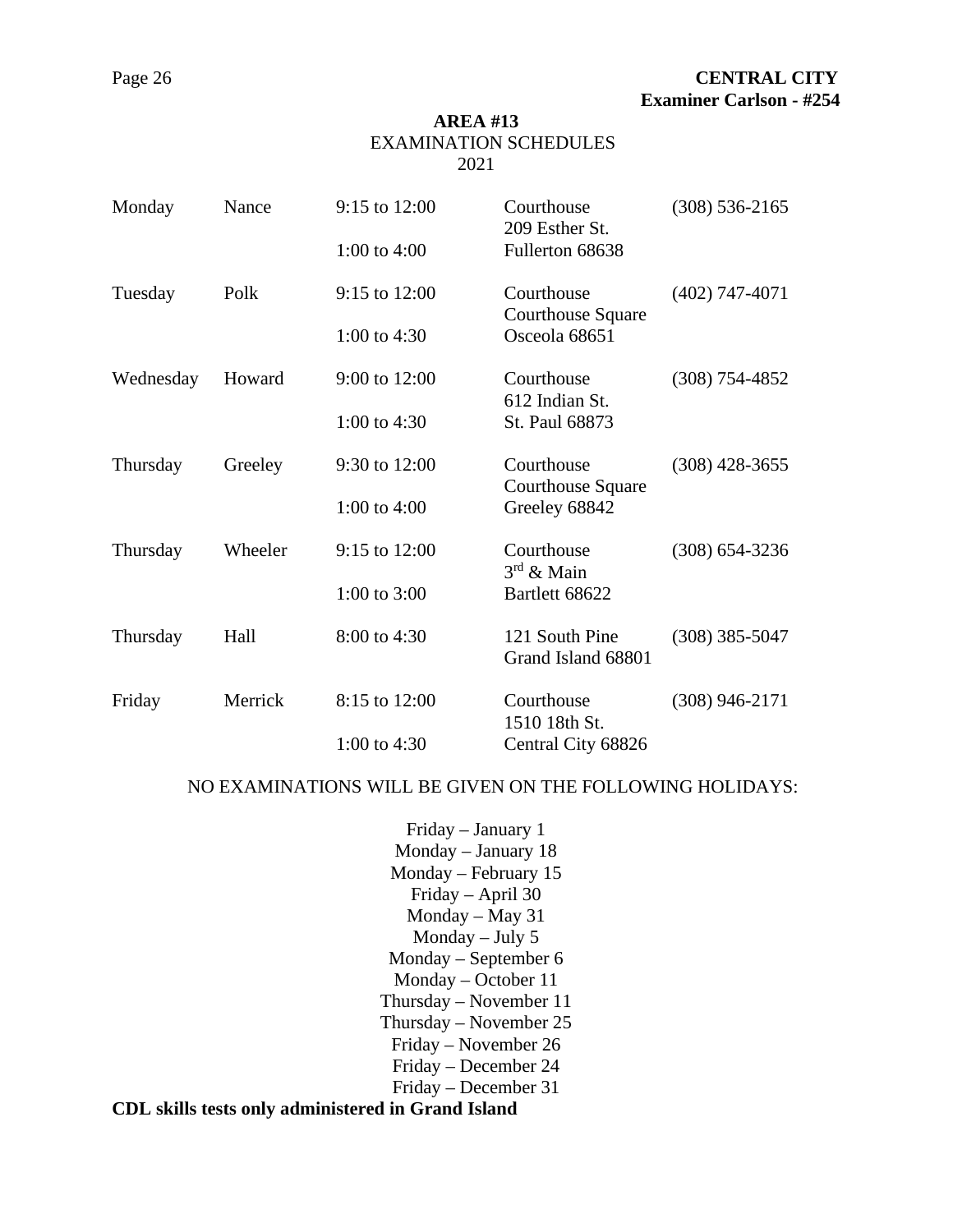| Page 27 Area #13    |                    | <b>Examining Schedules</b> |                      | 1-1-21 to 6-30-21    |
|---------------------|--------------------|----------------------------|----------------------|----------------------|
| <b>Monday</b>       | <b>Tuesday</b>     | Wednesday                  | <b>Thursday</b>      | Friday               |
|                     |                    |                            |                      | <b>Jan 1 Holiday</b> |
| 4 Nance             | 5 Polk             | 6 Howard                   | 7 Greeley            | 8 Merrick            |
| 11 Nance            | 12 Polk            | 13 Howard                  | 14 Wheeler           | 15 Merrick           |
| <b>18 HOLIDAY</b>   | 19 Polk            | 20 Howard                  | 21 Greeley           | 22 Merrick           |
| 25 Nance            | 26 Polk            | 27 Howard                  | 28 Hall              | 29 Merrick           |
| <b>Febr 1 Nance</b> | 2 Polk             | 3 Howard                   | 4 Greeley            | 5 Merrick            |
| 8 Nance             | 9 Polk             | 10 Howard                  | 11 Wheeler           | 12 Merrick           |
| <b>15 HOLIDAY</b>   | 16 Polk            | 17 Howard                  | 18 Greeley           | 19 Merrick           |
| 22 Nance            | 23 Polk            | 24 Howard                  | 25 Hall              | 26 Merrick           |
| <b>Marc 1 Nance</b> | 2 Polk             | 3 Howard                   | 4 Greeley            | 5 Merrick            |
| 8 Nance             | 9 Polk             | 10 Howard                  | 11 Wheeler           | 12 Merrick           |
| 15 Nance            | 16 Polk            | 17 Howard                  | 18 Greeley           | 19 Merrick           |
| 22 Nance            | 23 Polk            | 24 Howard                  | 25 Hall              | 26 Merrick           |
| 29 Nance            | 30 Polk            | 31 Howard                  | <b>Apr 1 Greeley</b> | 2 Merrick            |
| 5 Nance             | 6 Polk             | 7 Howard                   | 8 Wheeler            | 9 Merrick            |
| 12 Nance            | 13 Polk            | 14 Howard                  | 15 Greeley           | 16 Merrick           |
| 19 Nance            | 20 Polk            | 21 Howard                  | 22 Hall              | 23 Merrick           |
| 26 Nance            | 27 Polk            | 28 Howard                  | 29 Hall              | <b>30 HOLIDAY</b>    |
| <b>May 3 Nance</b>  | 4 Polk             | 5 Howard                   | 6 Greeley            | 7 Merrick            |
| 10 Nance            | 11 Polk            | 12 Howard                  | 13 Wheeler           | 14 Merrick           |
| 17 Nance            | 18 Polk            | 19 Howard                  | 20 Greeley           | 21 Merrick           |
| 24 Nance            | 25 Polk            | 26 Howard                  | 27 Hall              | 28 Merrick           |
| 31 HOLIDAY          | <b>June 1 Polk</b> | 2 Howard                   | 3 Greeley            | 4 Merrick            |
| 7 Nance             | 8 Polk             | 9 Howard                   | 10 Wheeler           | 11 Merrick           |
| 14 Nance            | 15 Polk            | 16 Howard                  | 17 Greeley           | 18 Merrick           |
| 21 Nance            | 22 Polk            | 23 Howard                  | 24 Hall              | 25 Merrick           |
| 28 Nance            | 29 Polk            | 30 Howard                  |                      |                      |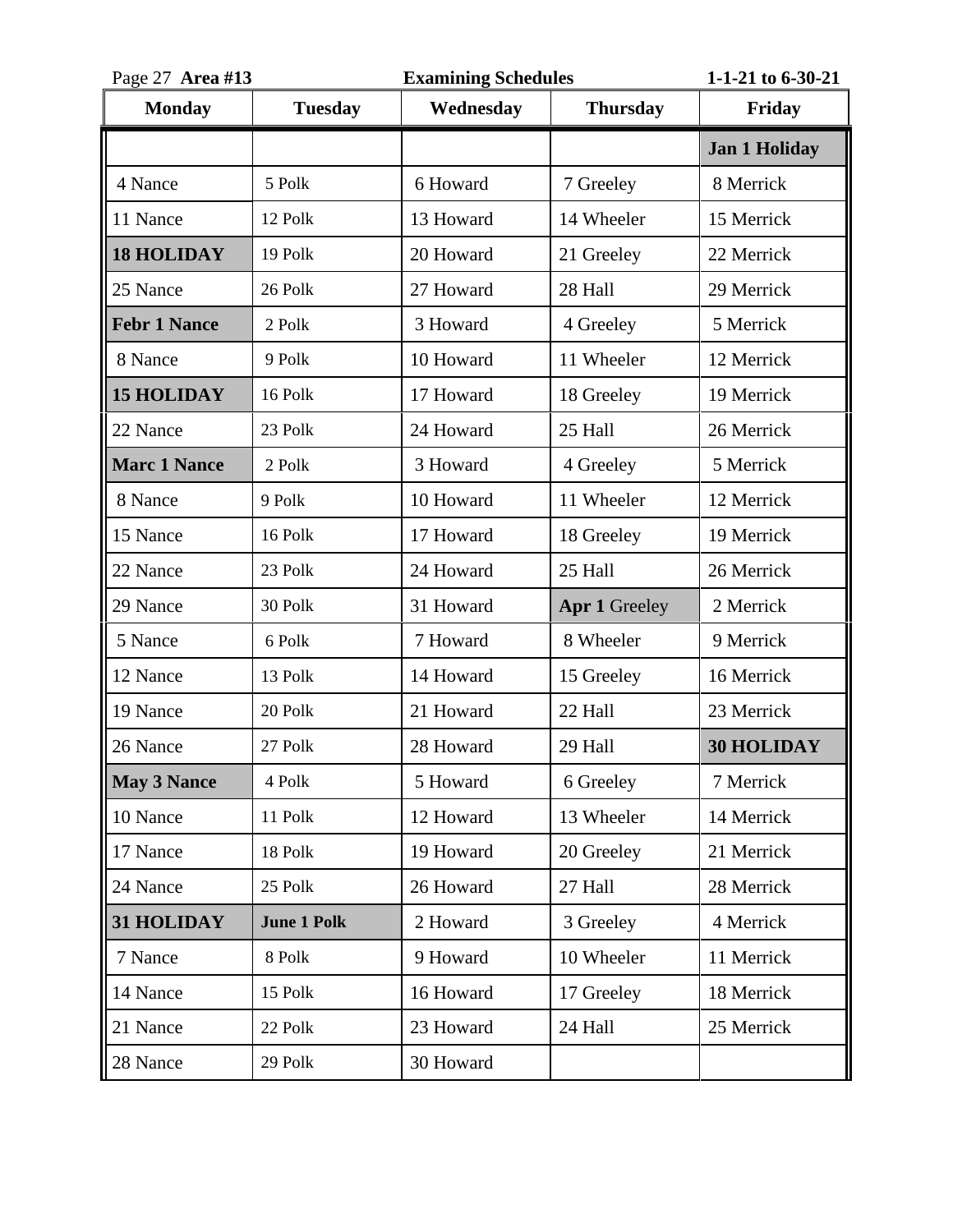| Page 28 Area #13   |                | <b>Examining Schedules</b> |                       | 7-1-21 to 12-31-21   |
|--------------------|----------------|----------------------------|-----------------------|----------------------|
| <b>Monday</b>      | <b>Tuesday</b> | Wednesday                  | <b>Thursdays</b>      | Friday               |
|                    |                |                            | <b>July 1 Greeley</b> | 2 Merrick            |
| <b>5 HOLIDAY</b>   | 6 Polk         | 7 Howard                   | 8 Wheeler             | 9 Merrick            |
| 12 Nance           | 13 Polk        | 14 Howard                  | 15 Greeley            | 16 Merrick           |
| 19 Nance           | 20 Polk        | 21 Howard                  | 22 Hall               | 23 Merrick           |
| 26 Nance           | 27 Polk        | 28 Howard                  | 29 Hall               | 30 Merrick           |
| <b>Aug 2 Nance</b> | 3 Polk         | 4 Howard                   | 5 Greeley             | 6 Merrick            |
| 9 Nance            | 10 Polk        | 11 Howard                  | 12 Wheeler            | 13 Merrick           |
| 16 Nance           | 17 Polk        | 18 Howard                  | 19 Greeley            | 20 Merrick           |
| 23 Nance           | 24 Polk        | 25 Howard                  | 26 Hall               | 27 Merrick           |
| 30 Nance           | 31 Polk        | <b>Sept 1 Howard</b>       | 2 Greeley             | 3 Merrick            |
| <b>6 HOLIDAY</b>   | 7 Polk         | 8 Howard                   | 9 Wheeler             | 10 Merrick           |
| 13 Nance           | 14 Polk        | 15 Howard                  | 16 Greeley            | 17 Merrick           |
| 20 Nance           | 21 Polk        | 22 Howard                  | 23 Hall               | 24 Merrick           |
| 27 Nance           | 28 Polk        | 29 Howard                  | 30 Hall               | <b>Oct 1 Merrick</b> |
| 4 Nance            | 5 Polk         | 6 Howard                   | 7 Greeley             | 8 Merrick            |
| 11 HOLIDAY         | 12 Polk        | 13 Howard                  | 14 Wheeler            | 15 Merrick           |
| 18 Nance           | 19 Polk        | 20 Howard                  | 21 Greeley            | 22 Merrick           |
| 25 Nance           | 26 Polk        | 27 Howard                  | 28 Hall               | 29 Merrick           |
| <b>Nov 1 Nance</b> | 2 Polk         | 3 Howard                   | 4 Greeley             | 5 Merrick            |
| 8 Nance            | 9 Polk         | 10 Howard                  | 11 HOLIDAY            | 12 Merrick           |
| 15 Nance           | 16 Polk        | 17 Howard                  | 18 Greeley            | 19 Merrick           |
| 2 Nance            | 23 Polk        | 24 Howard                  | <b>25 HOLIDAY</b>     | <b>26 HOLIDAY</b>    |
| 29 Nance           | 30 Polk        | Dec 1 Howard               | 2 Greeley             | 3 Merrick            |
| 6 Nance            | 7 Polk         | 8 Howard                   | 9 Wheeler             | 10 Merrick           |
| 13 Nance           | 14 Polk        | 15 Howard                  | 16 Greeley            | 17 Merrick           |
| 20 Nance           | 21 Polk        | 22 Howard                  | 23 Hall               | 24 HOLIDAY           |
| 27 Nance           | 28 Polk        | 29 Howard                  | 30 Hall               | 31 HOLIDAY           |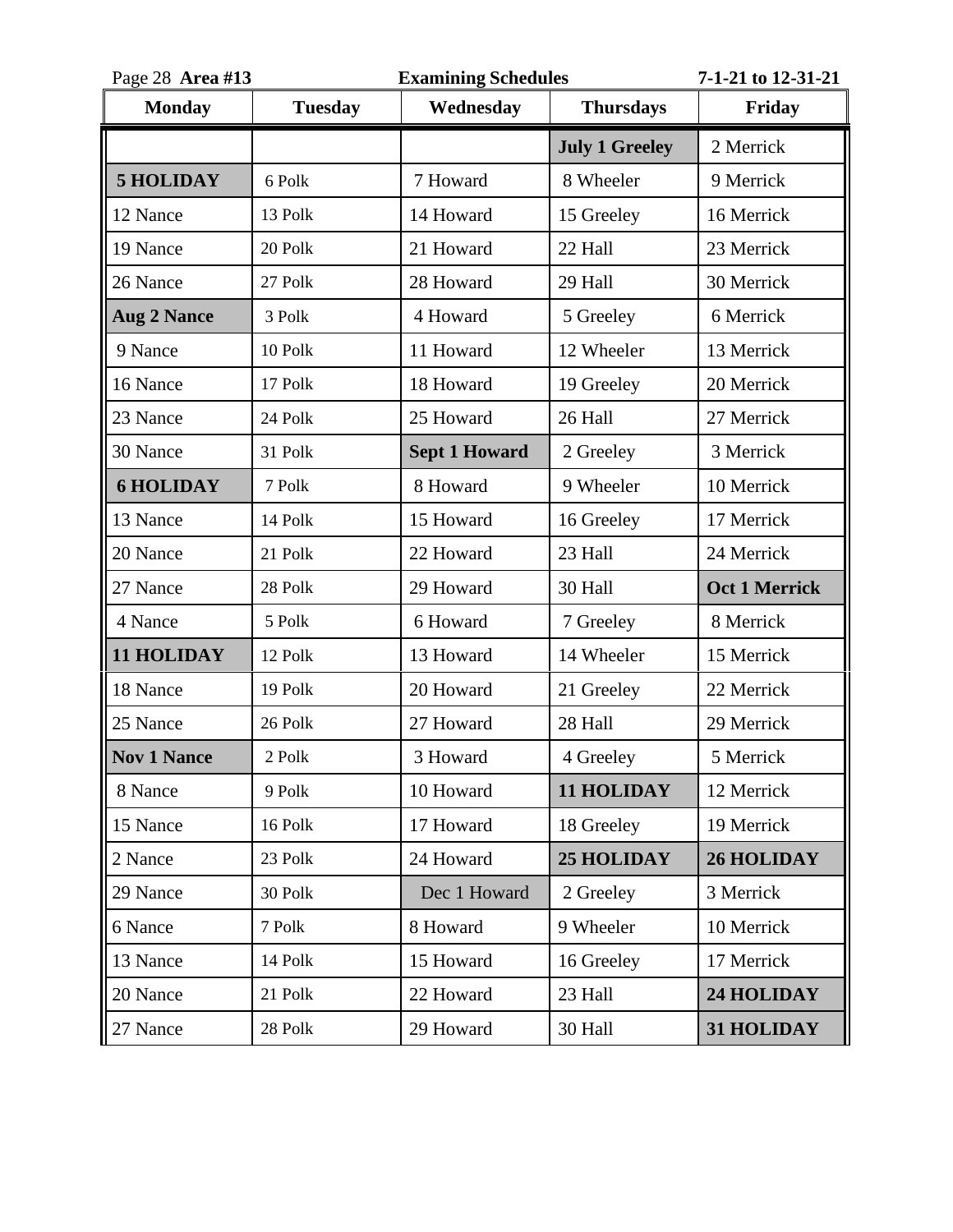# EXAMINATION SCHEDULES 2021 NO EXAMINATIONS WILL BE GIVEN ON THE FOLLOWING HOLIDAYS:

Friday – January 1 Monday – January 18 Monday – February 15 Friday – April 30 Monday – May 31 Monday – July 5 Monday – September 6 Monday – October 11 Thursday – November 11 Thursday – November 25 Friday – November 26 Friday – December 24 Friday – December 31

| Adams            | Courthouse, 500 West 4th<br>Hastings 68901    | 402-462-1958<br><b>Public Number</b> |
|------------------|-----------------------------------------------|--------------------------------------|
| $8:30$ to $5:00$ | Open Over the Noon Hour<br>Monday thru Friday | 402-462-1959<br>DMV Use Only         |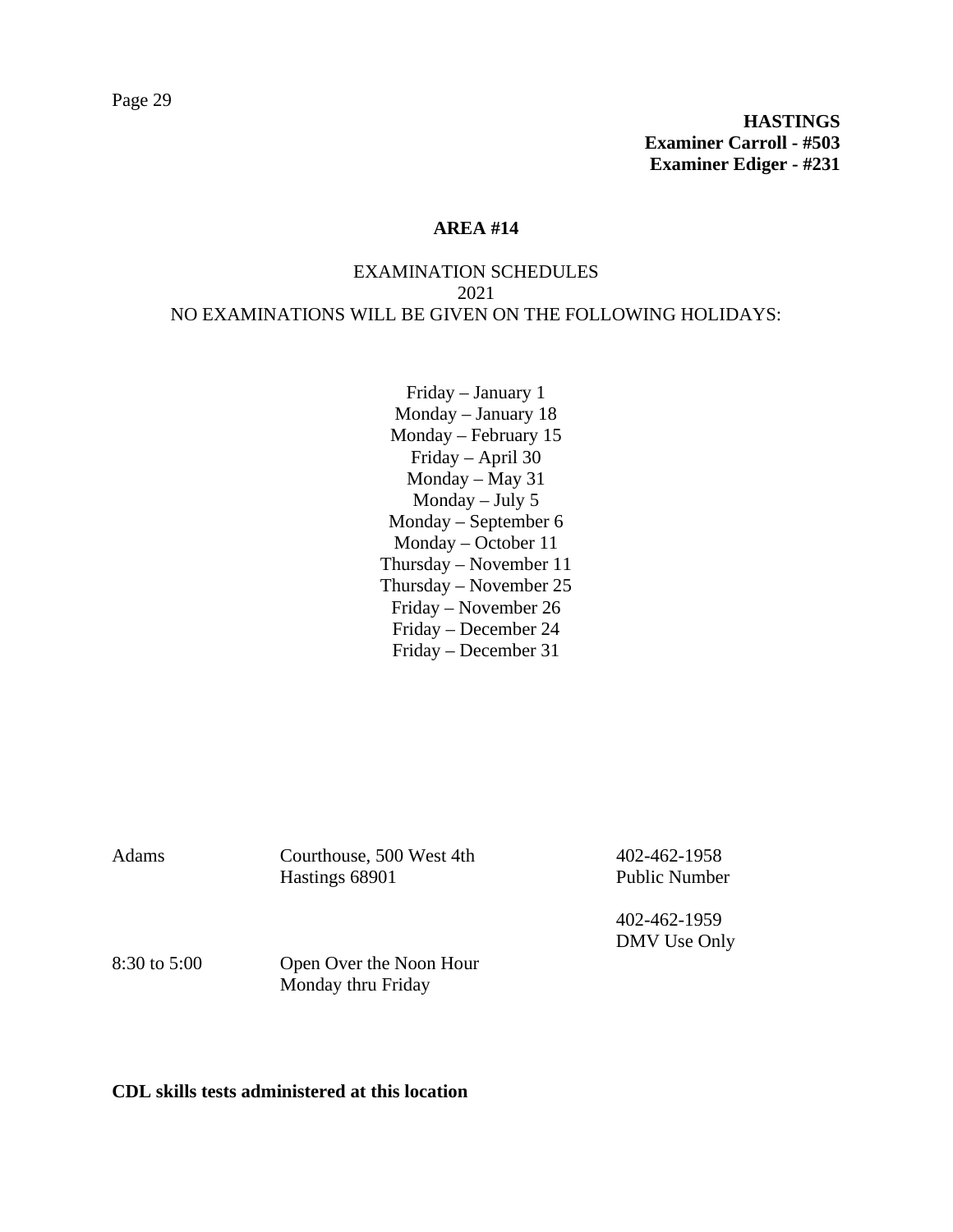# **AREA #15A**

# EXAMINATION SCHEDULES 2021

#### NO EXAMINATIONS WILL BE GIVEN ON THE FOLLOWING HOLIDAYS:

Friday – January 1 Monday – January 18 Monday – February 15 Friday – April 30 Monday – May 31 Monday – July 5 Monday – September 6 Monday – October 11 Thursday – November 11 Thursday – November 25 Friday – November 26 Friday – December 24 Friday – December 31

Buffalo Courthouse, 1512 Central Avenue 308-236-1248 Kearney 68847

8:00 to 4:30 – Open Over the Noon Hour Monday thru Friday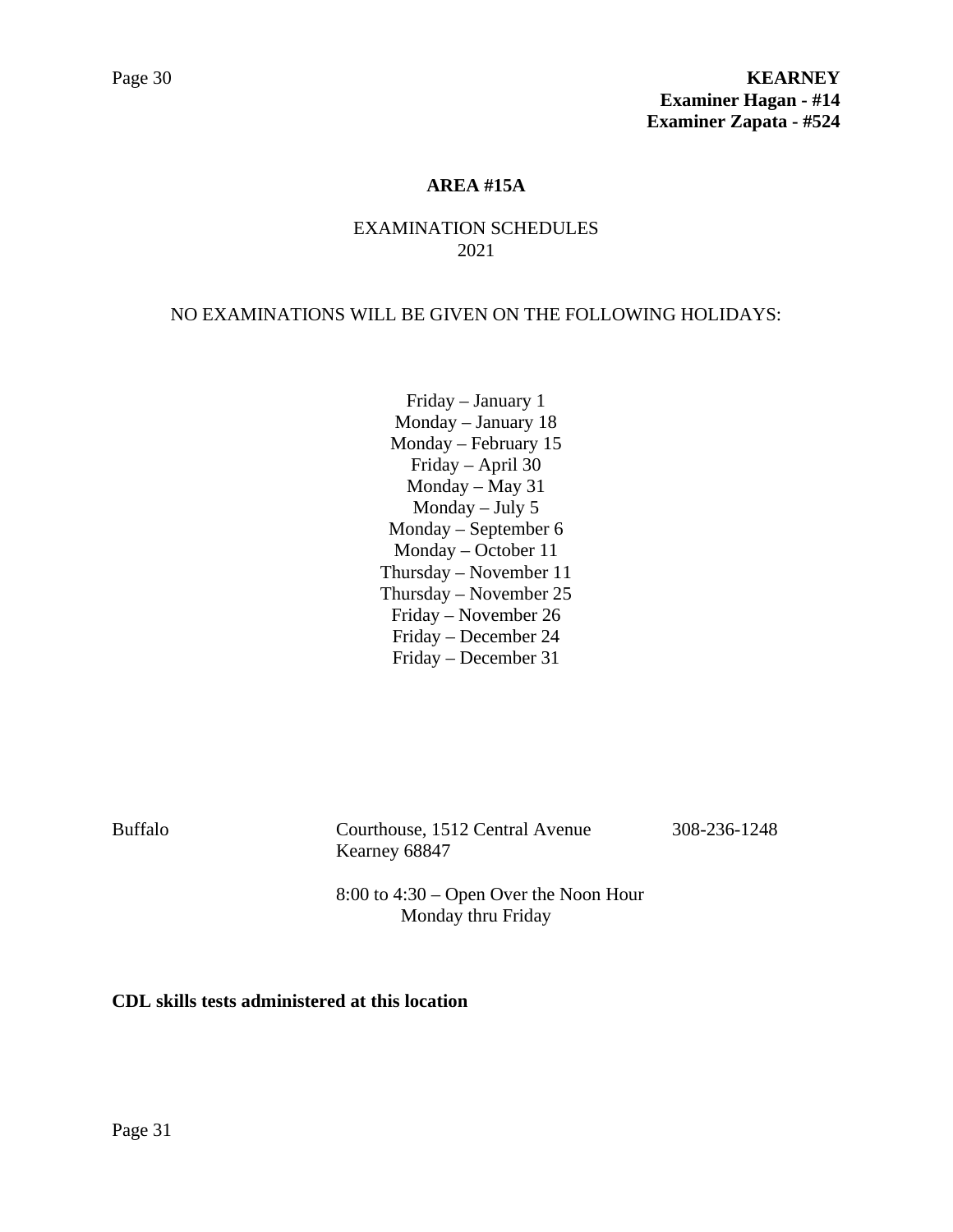#### **AREA #15B** EXAMINATION SCHEDULES 2021

| Monday    | Dawson | 8:00 to 4:30                   | Courthouse<br>700 N Washington<br>Lexington 68850 | $(308)$ 324-5466 |
|-----------|--------|--------------------------------|---------------------------------------------------|------------------|
| Tuesday   | Dawson | 8:00 to 4:30                   | Courthouse<br>700 N Washington<br>Lexington 68850 | $(308)$ 324-5466 |
| Wednesday | Dawson | 8:00 to 4:30                   | Courthouse<br>700 N Washington<br>Lexington 68850 | $(308)$ 324-5466 |
| Thursday  | Dawson | 8:00 to 4:30                   | Courthouse<br>700 N Washington<br>Lexington 68850 | $(308)$ 324-5466 |
| Thursday  | Gosper | 9:00 to 12:00<br>12:45 to 4:30 | Courthouse<br>507 Smith St.<br>Elwood 68937       | $(308)$ 785-2450 |
| Friday    | Dawson | 8:00 to 4:30                   | Courthouse<br>700 N Washington<br>Lexington 68850 | $(308)$ 324-5466 |

### NO EXAMINATIONS WILL BE GIVEN ON THE FOLLOWING HOLIDAYS:

Friday – January 1 Monday – January 18 Monday – February 15 Friday – April 30 Monday – May 31 Monday – July 5 Monday – September 6 Monday – October 11 Thursday – November 11 Thursday – November 25 Friday – November 26 Friday – December 24 Friday – December 31

\*Will work in Lexington Monday through Friday

|                          | CDL skills tests only administered in Lexington |
|--------------------------|-------------------------------------------------|
| $P_{30}$ $(3)$ Area #15R | <b>Examining Schedule</b>                       |

Page 32 **Area #15B Examining Schedules 1-1-21 to 6-30-21 Monday Tuesday Wednesday Thursday Friday**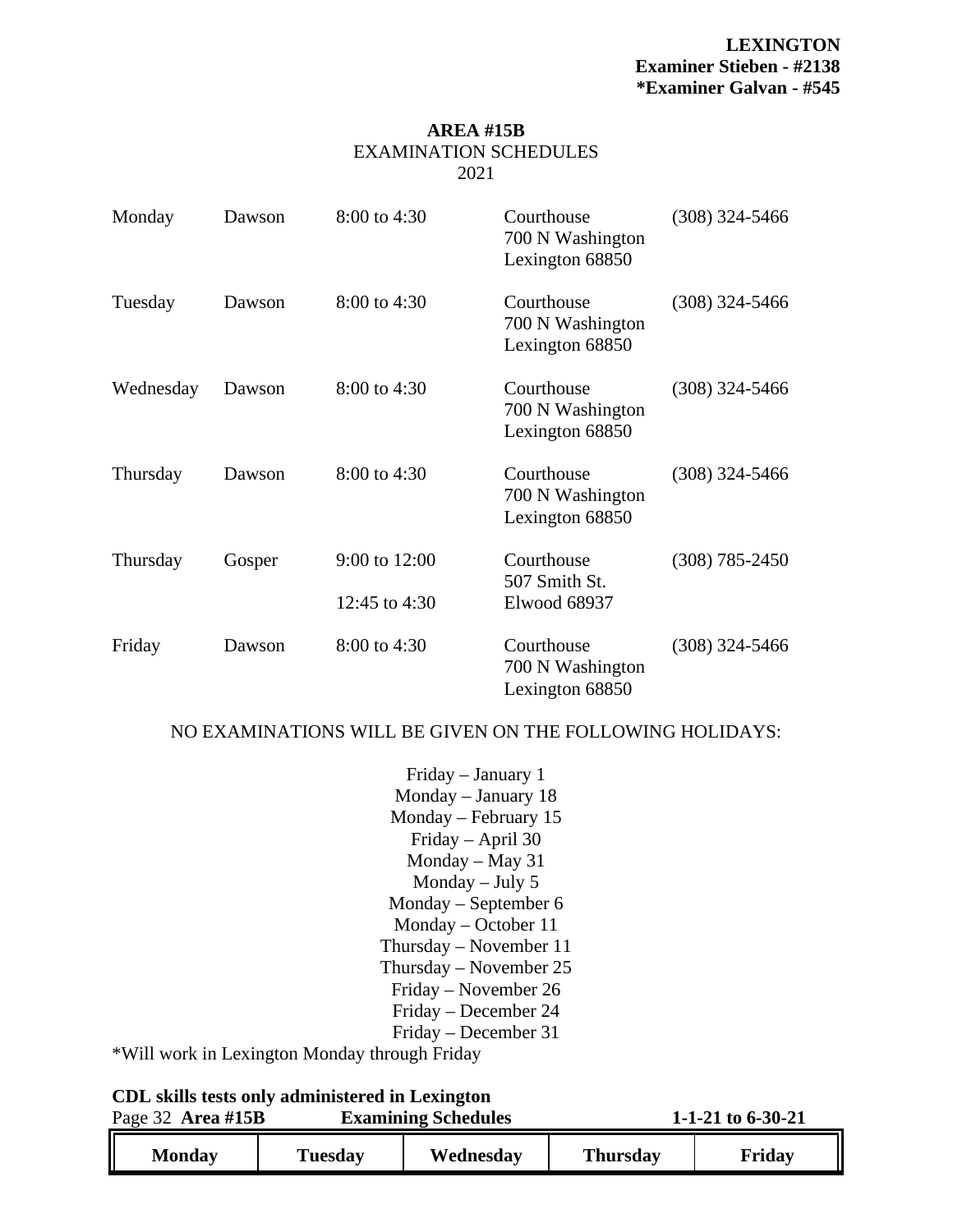|                      |                      |           |                     | <b>Jan 1 Holiday</b> |
|----------------------|----------------------|-----------|---------------------|----------------------|
| 4 Dawson             | 5 Dawson             | 6 Dawson  | 7 Dawson            | 8 Dawson             |
| 11 Dawson            | 12 Dawson            | 13 Dawson | 14 Dawson           | 15 Dawson            |
| <b>18 HOLIDAY</b>    | 19 Dawson            | 20 Dawson | 21 Dawson           | 22 Dawson            |
| 25 Dawson            | 26 Dawson            | 27 Dawson | 28 Dawson/Gosper    | 29 Dawson            |
| <b>Febr 1 Dawson</b> | 2 Dawson             | 3 Dawson  | 4 Dawson            | 5 Dawson             |
| 8 Dawson             | 9 Dawson             | 10 Dawson | 11 Dawson           | 12 Dawson            |
| <b>15 HOLIDAY</b>    | 16 Dawson            | 17 Dawson | 18 Dawson           | 19 Dawson            |
| 22 Dawson            | 23 Dawson            | 24 Dawson | 25 Dawson/Gosper    | 26 Dawson            |
| <b>Marc 1 Dawson</b> | 2 Dawson             | 3 Dawson  | 4 Dawson            | 5 Dawson             |
| 8 Dawson             | 9 Dawson             | 10 Dawson | 11 Dawson           | 12 Dawson            |
| 15 Dawson            | 16 Dawson            | 17 Dawson | 18 Dawson           | 19 Dawson            |
| 22 Dawson            | 23 Dawson            | 24 Dawson | 25 Dawson/Gosper    | 26 Dawson            |
| 29 Dawson            | 30 Dawson            | 31 Dawson | <b>Apr 1 Dawson</b> | 2 Dawson             |
| 5 Dawson             | 6 Dawson             | 7 Dawson  | 8 Dawson            | 9 Dawson             |
| 12 Dawson            | 13 Dawson            | 14 Dawson | 15 Dawson           | 16 Dawson            |
| 19 Dawson            | 20 Dawson            | 21 Dawson | 22 Dawson/Gosper    | 23 Dawson            |
| 26 Dawson            | 27 Dawson            | 28 Dawson | 29 Dawson           | <b>30 HOLIDAY</b>    |
| <b>May 3 Dawson</b>  | 4 Dawson             | 5 Dawson  | 6 Dawson            | 7 Dawson             |
| 10 Dawson            | 11 Dawson            | 12 Dawson | 13 Dawson           | 14 Dawson            |
| 17 Dawson            | 18 Dawson            | 19 Dawson | 20 Dawson           | 21 Dawson            |
| 24 Dawson            | 25 Dawson            | 26 Dawson | 27 Dawson/Gosper    | 28 Dawson            |
| 31 HOLIDAY           | <b>June 1 Dawson</b> | 2 Dawson  | 3 Dawson            | 4 Dawson             |
| 7 Dawson             | 8 Dawson             | 9 Dawson  | 10 Dawson           | 11 Dawson            |
| 14 Dawson            | 15 Dawson            | 16 Dawson | 17 Dawson           | 18 Dawson            |
| 21 Dawson            | 22 Dawson            | 23 Dawson | 24 Dawson/Gosper    | 25 Dawson            |
| 28 Dawson            | 29 Dawson            | 30 Dawson |                     |                      |

| Page 33 Area #15B |                | <b>Examining Schedules</b> |                 | 7-1-21 to 12-31-21 |  |
|-------------------|----------------|----------------------------|-----------------|--------------------|--|
| <b>Monday</b>     | <b>Tuesday</b> | Wednesday                  | <b>Thursday</b> | Friday             |  |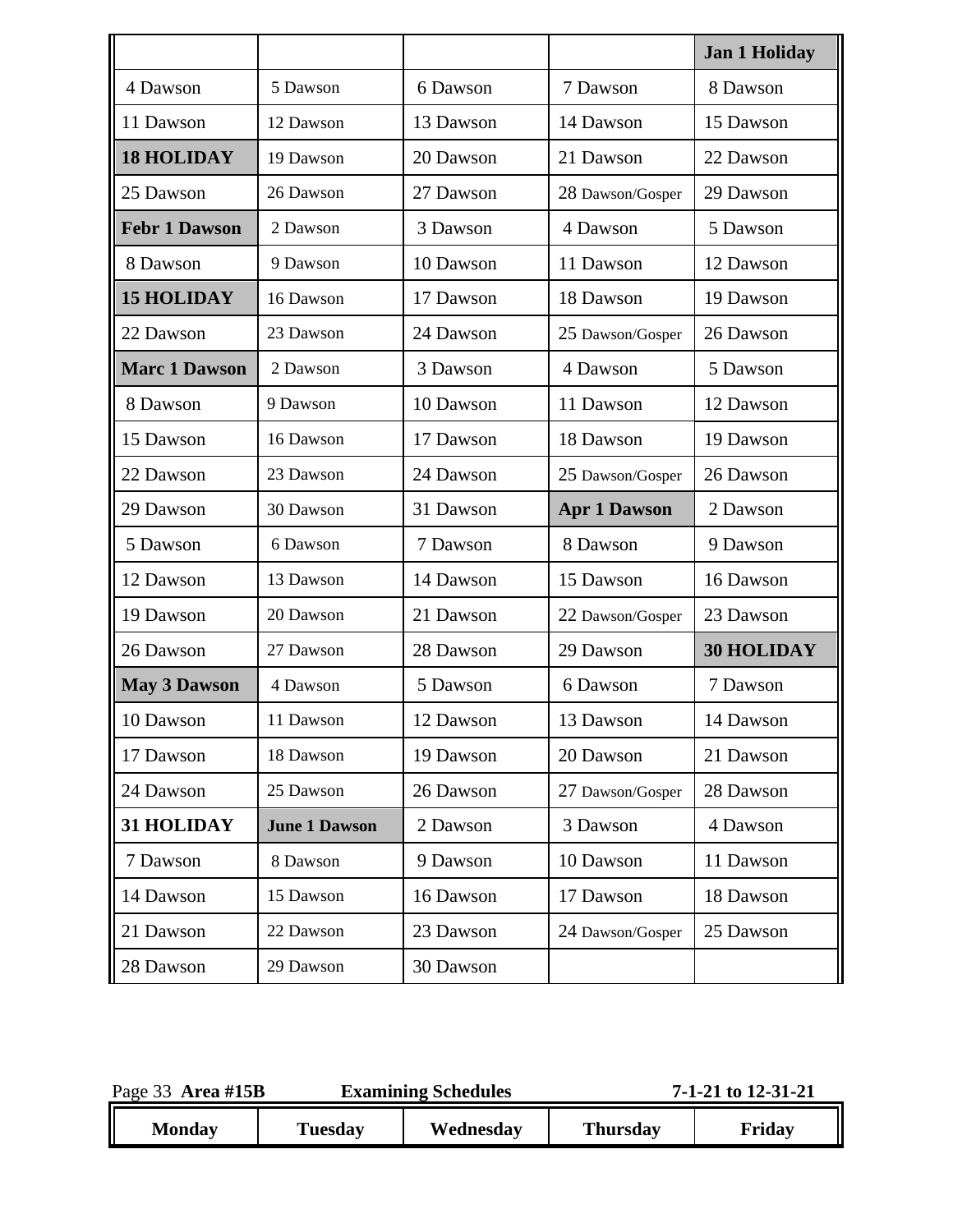|                     |           |                      | <b>July 1 Dawson</b> | 2 Dawson            |
|---------------------|-----------|----------------------|----------------------|---------------------|
| <b>5 HOLIDAY</b>    | 6 Dawson  | 7 Dawson             | 8 Dawson             | 9 Dawson            |
| 12 Dawson           | 13 Dawson | 14 Dawson            | 15 Dawson            | 16 Dawson           |
| 19 Dawson           | 20 Dawson | 21 Dawson            | 22 Dawson/Gosper     | 23 Dawson           |
| 26 Dawson           | 27 Dawson | 28 Dawson            | 29 Dawson            | 30 Dawson           |
| <b>Aug 2 Dawson</b> | 3 Dawson  | 4 Dawson             | 5 Dawson             | 6 Dawson            |
| 9 Dawson            | 10 Dawson | 11 Dawson            | 12 Dawson            | 13 Dawson           |
| 16 Dawson           | 17 Dawson | 18 Dawson            | 19 Dawson            | 20 Dawson           |
| 23 Dawson           | 24 Dawson | 25 Dawson            | 26 Dawson/Gosper     | 27 Dawson           |
| 30 Dawson           | 31 Dawson | <b>Sept 1 Dawson</b> | 2 Dawson             | 3 Dawson            |
| <b>6 HOLIDAY</b>    | 7 Dawson  | 8 Dawson             | 9 Dawson             | 10 Dawson           |
| 13 Dawson           | 14 Dawson | 15 Dawson            | 16 Dawson            | 17 Dawson           |
| 20 Dawson           | 21 Dawson | 22 Dawson            | 23 Dawson/Gosper     | 24 Dawson           |
| 27 Dawson           | 28 Dawson | 29 Dawson            | 30 Dawson            | <b>Oct 1 Dawson</b> |
| 4 Dawson            | 5 Dawson  | 6 Dawson             | 7 Dawson             | 8 Dawson            |
| <b>11 HOLIDAY</b>   | 12 Dawson | 13 Dawson            | 14 Dawson            | 15 Dawson           |
| 18 Dawson           | 19 Dawson | 20 Dawson            | 21 Dawson            | 22 Dawson           |
| 25 Dawson           | 26 Dawson | 27 Dawson            | 28 Dawson/Gosper     | 29 Dawson           |
| <b>Nov 1 Dawson</b> | 2 Dawson  | 3 Dawson             | 4 Dawson             | 5 Dawson            |
| 8 Dawson            | 9 Dawson  | 10 Dawson            | 11 HOLIDAY           | 12 Dawson           |
| 15 Dawson           | 16 Dawson | 17 Dawson            | 18 Dawson            | 19 Dawson           |
| 22 Dawson           | 23 Dawson | 24 Dawson            | <b>25 HOLIDAY</b>    | <b>26 HOLIDAY</b>   |
| 29 Dawson           | 30 Dawson | <b>Dec 1 Dawson</b>  | 2 Dawson             | 3 Dawson            |
| 6 Dawson            | 7 Dawson  | 8 Dawson             | 9 Dawson             | 10 Dawson           |
| 13 Dawson           | 14 Dawson | 15 Dawson            | 16 Dawson            | 17 Dawson           |
| 20 Dawson           | 21 Dawson | 22 Dawson            | 23 Dawson/Gosper     | 24 HOLIDAY          |
| 27 Dawson           | 28 Dawson | 29 Dawson            | 30 Dawson            | 31 HOLIDAY          |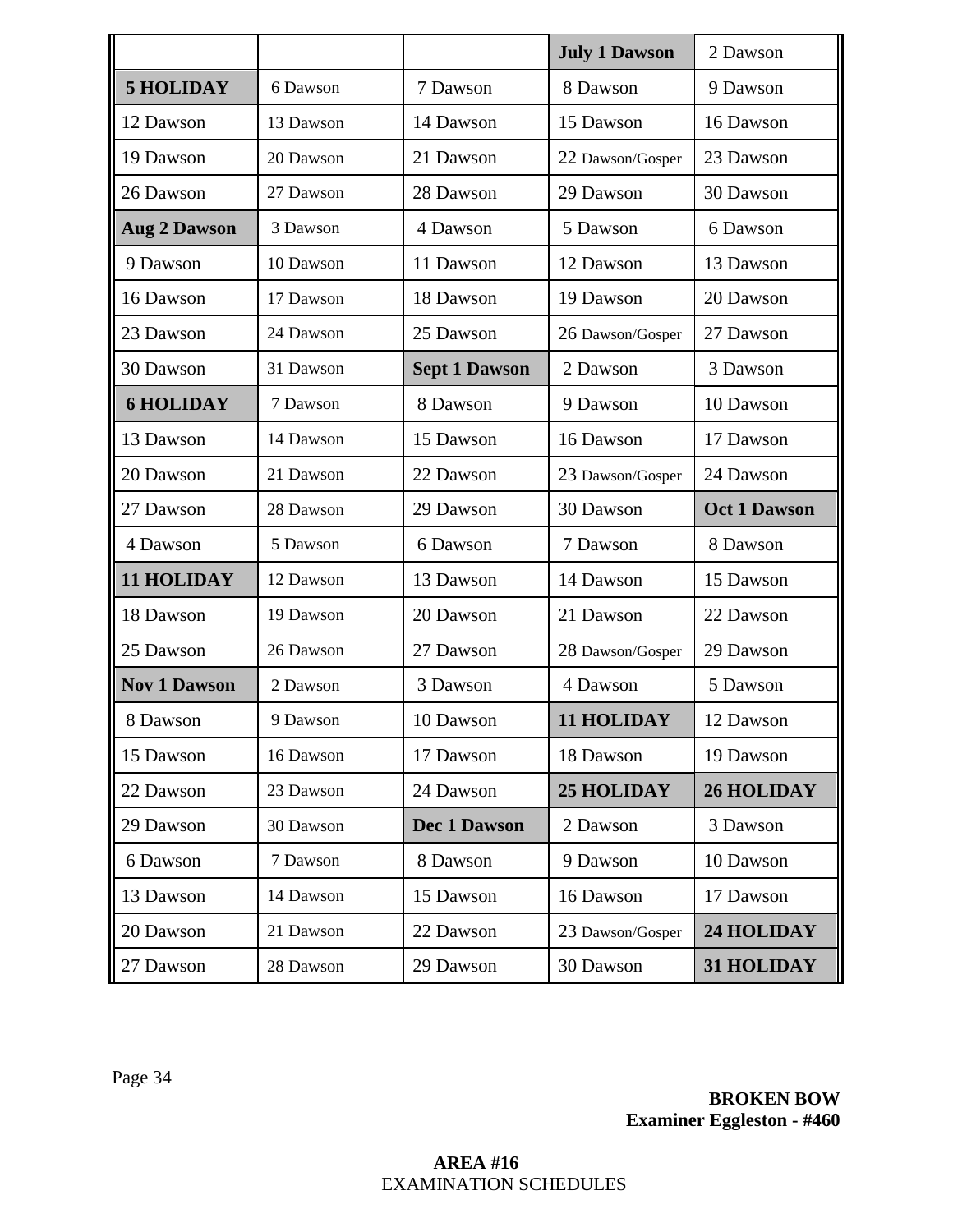| 8:30 to 12:30<br>Courthouse<br>$(308)$ 872-6260<br>Monday<br>Custer<br>1030 South D St.<br>Broken Bow 68822<br>1:00 to $4:30$<br>Sherman<br>10:15 to 12:30<br>Courthouse<br>$(308)$ 745-1425<br>Tuesday<br>630 "O" St.<br>1:00 to $4:00$<br>Loup City 68853<br>Courthouse<br>Wednesday<br>Valley<br>8:45 to 12:30<br>$(308) 728 - 3731$<br>125 S. 15 <sup>th</sup><br>1:00 to 4:00<br>Ord 68862<br>Garfield<br>9:30 to 12:30<br>Courthouse<br>$(308)$ 346-4125<br>Thursday<br>250 S. 8th St.<br>1:00 to $3:00$<br>Burwell 68823<br>9:30 to 12:30<br>Courthouse<br>$(308)$ 942-3115<br>Thursday<br>Loup<br>408 4 <sup>th</sup> St.<br>1:00 to $3:30$<br>Taylor 68879<br>See Office Hours<br>Courthouse<br>$(308)$ 324-5466<br>Thursday<br>Dawson<br>700 N Washington<br>Lexington 68850<br>8:30 to 12:30<br>Courthouse<br>Custer<br>$(308)$ 872-6260<br>Friday<br>1030 South D St.<br>1:00 to 4:30<br>Broken Bow 68822 |  | 2021 |  |
|-----------------------------------------------------------------------------------------------------------------------------------------------------------------------------------------------------------------------------------------------------------------------------------------------------------------------------------------------------------------------------------------------------------------------------------------------------------------------------------------------------------------------------------------------------------------------------------------------------------------------------------------------------------------------------------------------------------------------------------------------------------------------------------------------------------------------------------------------------------------------------------------------------------------------|--|------|--|
|                                                                                                                                                                                                                                                                                                                                                                                                                                                                                                                                                                                                                                                                                                                                                                                                                                                                                                                       |  |      |  |
|                                                                                                                                                                                                                                                                                                                                                                                                                                                                                                                                                                                                                                                                                                                                                                                                                                                                                                                       |  |      |  |
|                                                                                                                                                                                                                                                                                                                                                                                                                                                                                                                                                                                                                                                                                                                                                                                                                                                                                                                       |  |      |  |
|                                                                                                                                                                                                                                                                                                                                                                                                                                                                                                                                                                                                                                                                                                                                                                                                                                                                                                                       |  |      |  |
|                                                                                                                                                                                                                                                                                                                                                                                                                                                                                                                                                                                                                                                                                                                                                                                                                                                                                                                       |  |      |  |
|                                                                                                                                                                                                                                                                                                                                                                                                                                                                                                                                                                                                                                                                                                                                                                                                                                                                                                                       |  |      |  |
|                                                                                                                                                                                                                                                                                                                                                                                                                                                                                                                                                                                                                                                                                                                                                                                                                                                                                                                       |  |      |  |
|                                                                                                                                                                                                                                                                                                                                                                                                                                                                                                                                                                                                                                                                                                                                                                                                                                                                                                                       |  |      |  |
|                                                                                                                                                                                                                                                                                                                                                                                                                                                                                                                                                                                                                                                                                                                                                                                                                                                                                                                       |  |      |  |
|                                                                                                                                                                                                                                                                                                                                                                                                                                                                                                                                                                                                                                                                                                                                                                                                                                                                                                                       |  |      |  |
|                                                                                                                                                                                                                                                                                                                                                                                                                                                                                                                                                                                                                                                                                                                                                                                                                                                                                                                       |  |      |  |
|                                                                                                                                                                                                                                                                                                                                                                                                                                                                                                                                                                                                                                                                                                                                                                                                                                                                                                                       |  |      |  |
|                                                                                                                                                                                                                                                                                                                                                                                                                                                                                                                                                                                                                                                                                                                                                                                                                                                                                                                       |  |      |  |

# NO EXAMINATIONS WILL BE GIVEN ON THE FOLLOWING HOLIDAYS:

|                                                     |                          | Friday – January 1         |                 |                     |  |  |  |
|-----------------------------------------------------|--------------------------|----------------------------|-----------------|---------------------|--|--|--|
|                                                     | Monday $-$ January 18    |                            |                 |                     |  |  |  |
|                                                     | Monday – February 15     |                            |                 |                     |  |  |  |
|                                                     |                          | Friday – April 30          |                 |                     |  |  |  |
|                                                     |                          | Monday $-$ May 31          |                 |                     |  |  |  |
|                                                     |                          | Monday $-$ July 5          |                 |                     |  |  |  |
|                                                     | Monday – September 6     |                            |                 |                     |  |  |  |
| $Monday - October 11$                               |                          |                            |                 |                     |  |  |  |
|                                                     | Thursday – November 11   |                            |                 |                     |  |  |  |
|                                                     | Thursday – November $25$ |                            |                 |                     |  |  |  |
|                                                     |                          | Friday – November 26       |                 |                     |  |  |  |
|                                                     |                          | Friday – December 24       |                 |                     |  |  |  |
| Friday – December 31                                |                          |                            |                 |                     |  |  |  |
| No CDL skills tests administered at these locations |                          |                            |                 |                     |  |  |  |
| Page $35$ Area #16                                  |                          | <b>Examining Schedules</b> |                 | 1-1-21 to $6-30-21$ |  |  |  |
| <b>Monday</b>                                       | <b>Tuesday</b>           | Wednesday                  | <b>Thursday</b> | Friday              |  |  |  |

ון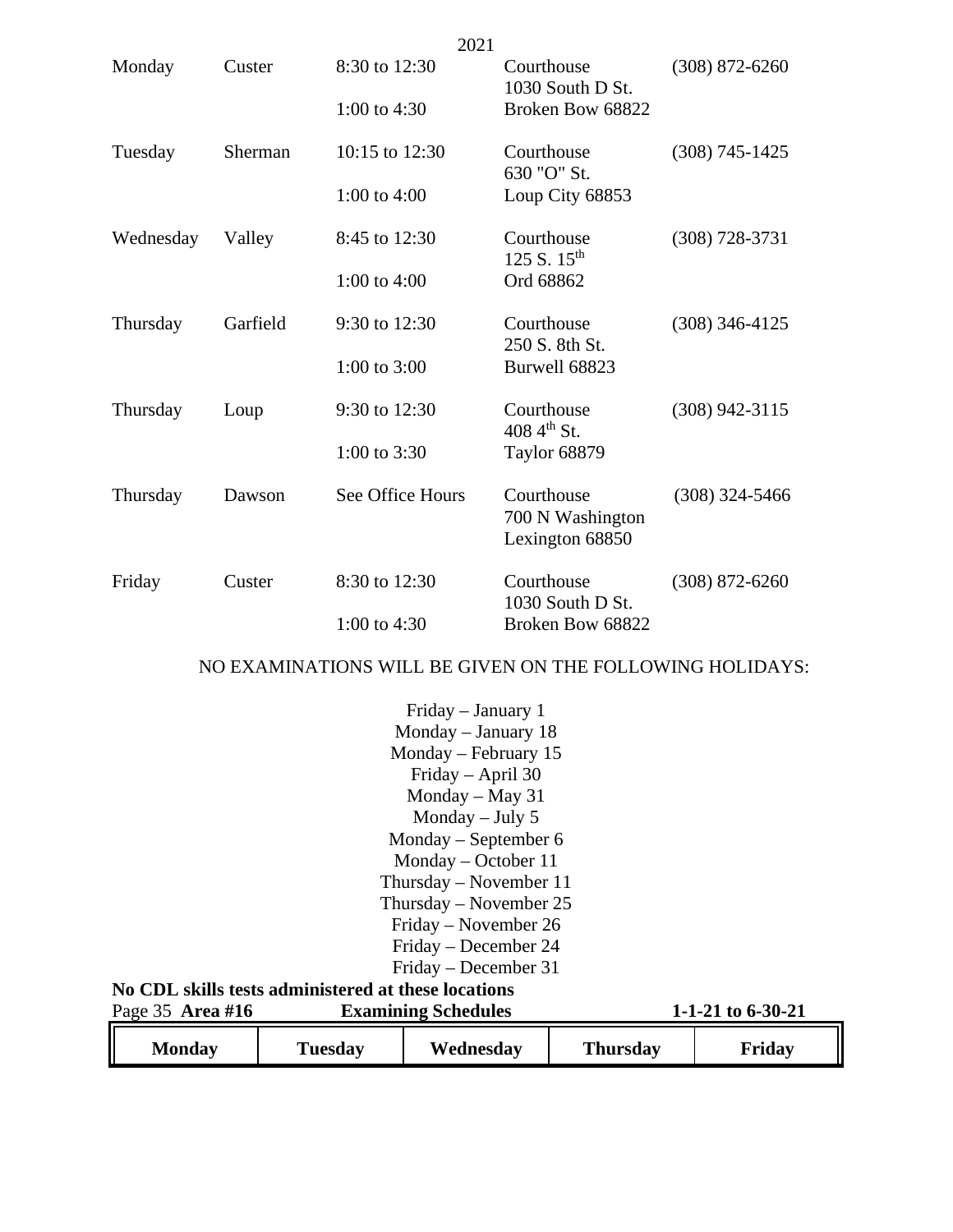|                      |                       |           |                       | <b>Jan 1 Holiday</b> |
|----------------------|-----------------------|-----------|-----------------------|----------------------|
| 4 Custer             | 5 Sherman             | 6 Valley  | 7 Garfield            | 8 Custer             |
| 11 Custer            | 12 Sherman            | 13 Valley | 14 Loup               | 15 Custer            |
| <b>18 HOLIDAY</b>    | 19 Sherman            | 20 Valley | 21 Garfield           | 22 Custer            |
| 25 Custer            | 26 Sherman            | 27 Valley | 28 Dawson             | 29 Custer            |
| <b>Febr 1 Custer</b> | 2 Sherman             | 3 Valley  | 4 Garfield            | 5 Custer             |
| 8 Custer             | 9 Sherman             | 10 Valley | 11 Loup               | 12 Custer            |
| <b>15 HOLIDAY</b>    | 16 Sherman            | 17 Valley | 18 Garfield           | 19 Custer            |
| 22 Custer            | 23 Sherman            | 24 Valley | 25 Dawson             | 26 Custer            |
| <b>Marc 1 Custer</b> | 2 Sherman             | 3 Valley  | 4 Garfield            | 5 Custer             |
| 8 Custer             | 9 Sherman             | 10 Valley | 11 Loup               | 12 Custer            |
| 15 Custer            | 16 Sherman            | 17 Valley | 18 Garfield           | 19 Custer            |
| 22 Custer            | 23 Sherman            | 24 Valley | 25 Dawson             | 26 Custer            |
| 29 Custer            | 30 Sherman            | 31 Valley | <b>Apr 1 Garfield</b> | 2 Custer             |
| 5 Custer             | 6 Sherman             | 7 Valley  | 8 Loup                | 9 Custer             |
| 12 Custer            | 13 Sherman            | 14 Valley | 15 Garfield           | 16 Custer            |
| 19 Custer            | 20 Sherman            | 21 Valley | 22 Dawson             | 23 Custer            |
| 26 Custer            | 27 Sherman            | 28 Valley | 29 Dawson             | <b>30 HOLIDAY</b>    |
| <b>May 3 Custer</b>  | 4 Sherman             | 5 Valley  | 6 Garfield            | 7 Custer             |
| 10 Custer            | 11 Sherman            | 12 Valley | 13 Loup               | 14 Custer            |
| 17 Custer            | 18 Sherman            | 19 Valley | 20 Garfield           | 21 Custer            |
| 24 Custer            | 25 Sherman            | 26 Valley | 27 Dawson             | 28 Custer            |
| 31 HOLIDAY           | <b>June 1 Sherman</b> | 2 Valley  | 3 Garfield            | 4 Custer             |
| 7 Custer             | 8 Sherman             | 9 Valley  | 10 Loup               | 11 Custer            |
| 14 Custer            | 15 Sherman            | 16 Valley | 17 Garfield           | 18 Custer            |
| 21 Custer            | 22 Sherman            | 23 Valley | 24 Dawson             | 25 Custer            |
| 28 Custer            | 29 Sherman            | 30 Valley |                       |                      |

| Page 36 Area #16 | <b>Examining Schedules</b> |           | 7-1-21 to 12-31-21 |        |
|------------------|----------------------------|-----------|--------------------|--------|
| <b>Monday</b>    | Tuesday                    | Wednesday | <b>Thursday</b>    | Friday |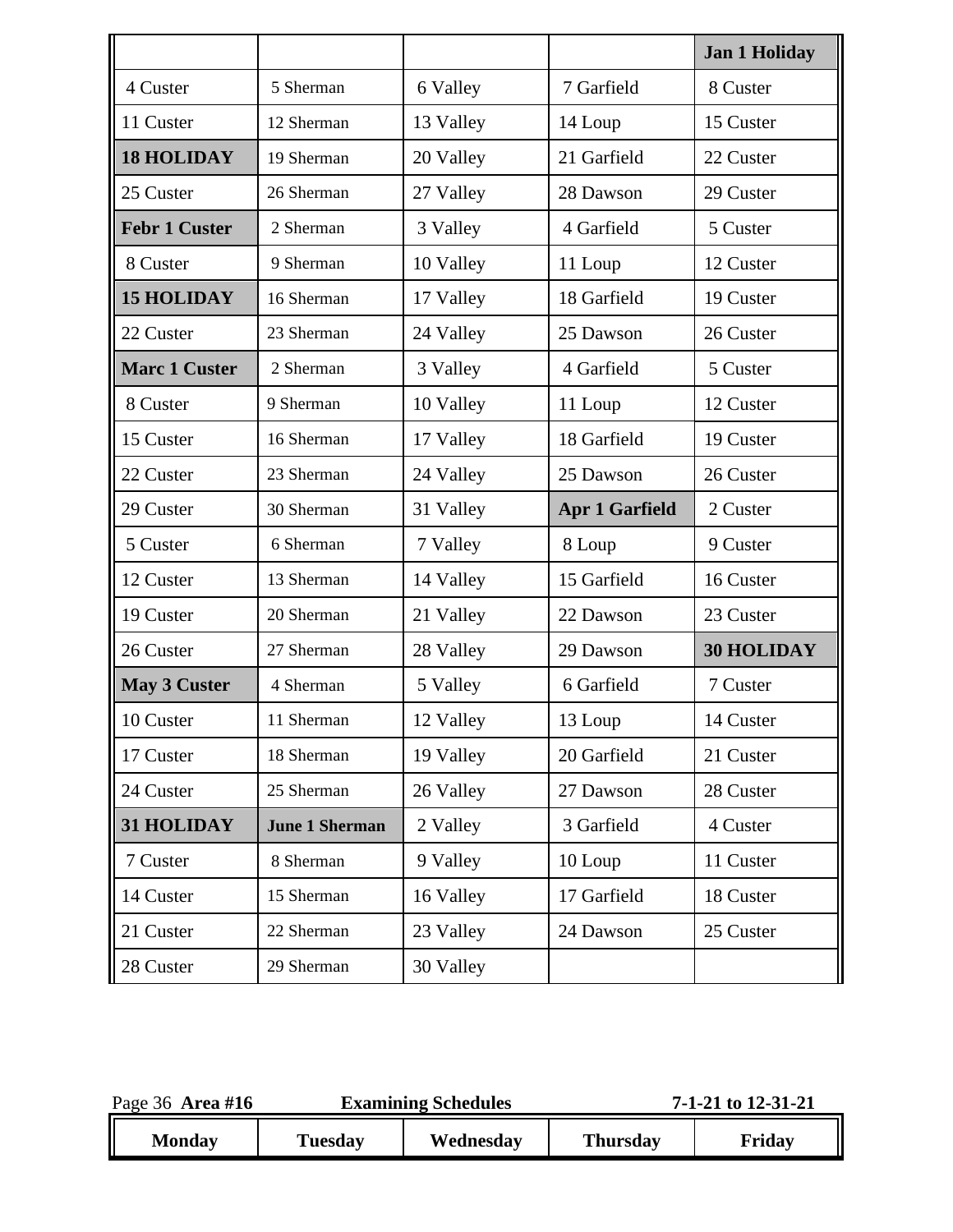|                     |            |                      | <b>July 1 Garfield</b> | 2 Custer            |
|---------------------|------------|----------------------|------------------------|---------------------|
| <b>5 HOLIDAY</b>    | 6 Sherman  | 7 Valley             | 8 Loup                 | 9 Custer            |
| 12 Custer           | 13 Sherman | 14 Valley            | 15 Garfield            | 16 Custer           |
| 19 Custer           | 20 Sherman | 21 Valley            | 22 Dawson              | 23 Custer           |
| 26 Custer           | 27 Sherman | 28 Valley            | 29 Dawson              | 30 Custer           |
| <b>Aug 2 Custer</b> | 3 Sherman  | 4 Valley             | 5 Garfield             | 6 Custer            |
| 9 Custer            | 10 Sherman | 11 Valley            | 12 Loup                | 13 Custer           |
| 16 Custer           | 17 Sherman | 18 Valley            | 19 Garfield            | 20 Custer           |
| 23 Custer           | 24 Sherman | 25 Valley            | 26 Dawson              | 27 Custer           |
| 30 Custer           | 31 Sherman | <b>Sept 1 Valley</b> | 2 Garfield             | 3 Custer            |
| <b>6 HOLIDAY</b>    | 7 Sherman  | 8 Valley             | 9 Loup                 | 10 Custer           |
| 13 Custer           | 14 Sherman | 15 Valley            | 16 Garfield            | 17 Custer           |
| 20 Custer           | 21 Sherman | 22 Valley            | 23 Dawson              | 24 Custer           |
| 27 Custer           | 28 Sherman | 29 Valley            | 30 Dawson              | <b>Oct 1 Custer</b> |
| 4 Custer            | 5 Sherman  | 6 Valley             | 7 Garfield             | 8 Custer            |
| <b>11 HOLIDAY</b>   | 12 Sherman | 13 Valley            | 14 Loup                | 15 Custer           |
| 18 Custer           | 19 Sherman | 20 Valley            | 21 Garfield            | 22 Custer           |
| 25 Custer           | 26 Sherman | 27 Valley            | 28 Dawson              | 29 Custer           |
| <b>Nov 1 Custer</b> | 2 Sherman  | 3 Valley             | 4 Garfield             | 5 Custer            |
| 8 Custer            | 9 Sherman  | 10 Valley            | 11 HOLIDAY             | 12 Custer           |
| 15 Custer           | 16 Sherman | 17 Valley            | 18 Garfield            | 19 Custer           |
| 22 Custer           | 23 Sherman | 24 Valley            | <b>25 HOLIDAY</b>      | <b>26 HOLIDAY</b>   |
| 29 Custer           | 30 Sherman | Dec 1 Valley         | 2 Garfield             | 3 Custer            |
| 6 Custer            | 7 Sherman  | 8 Valley             | 9 Loup                 | 10 Custer           |
| 13 Custer           | 14 Sherman | 15 Valley            | 16 Garfield            | 17 Custer           |
| 20 Custer           | 21 Sherman | 22 Valley            | 23 Dawson              | 24 HOLIDAY          |
| 27 Custer           | 28 Sherman | 29 Valley            | 30 Dawson              | 31 HOLIDAY          |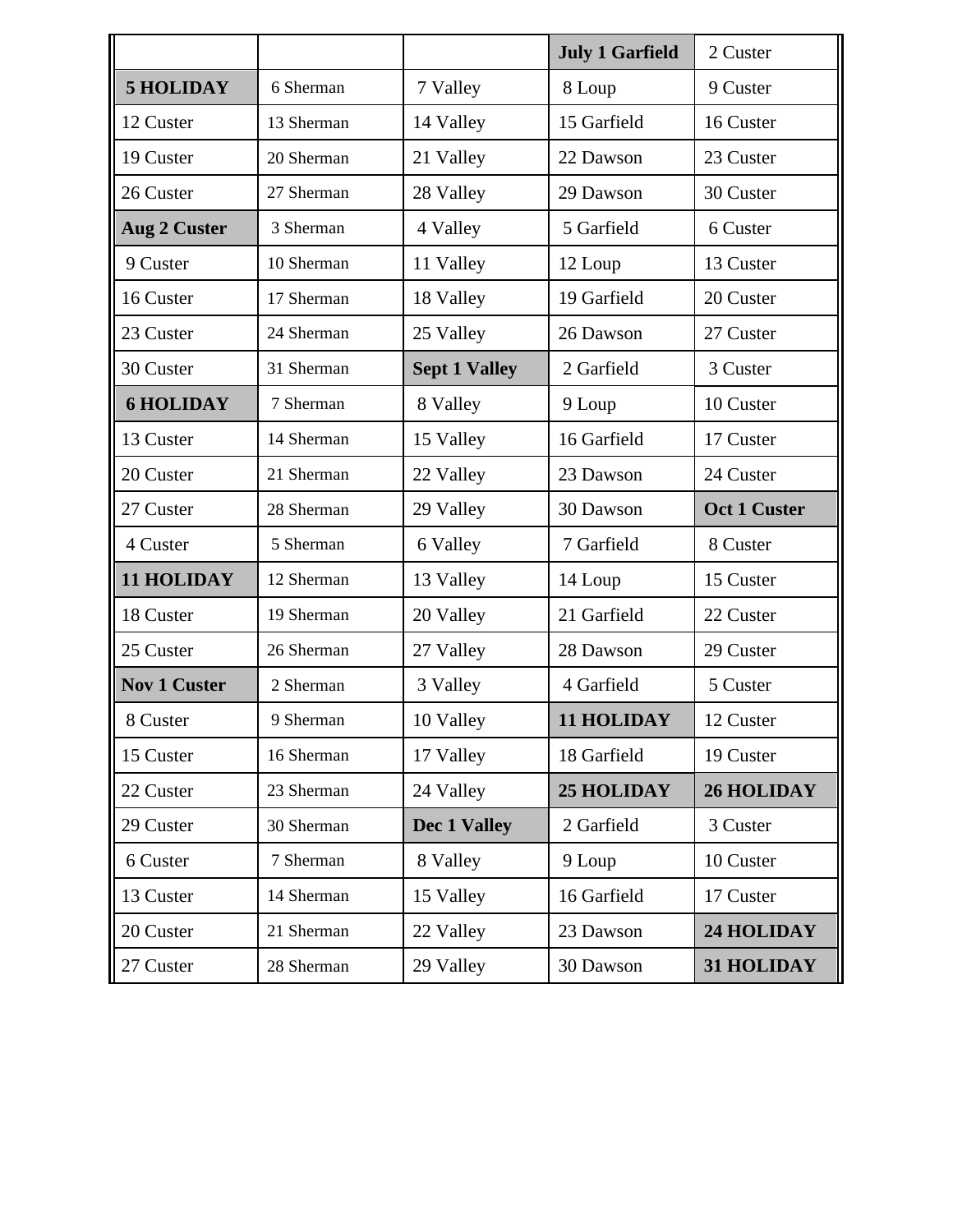Page 37

# **HOLDREGE Examiner Borden - #553 Examiner Rader - #564**

#### **AREA #17** EXAMINATION SCHEDULES  $2021$

|                                                                                                                                                                                                                                                                                                   |          |                  | 2021                                                   |                    |  |
|---------------------------------------------------------------------------------------------------------------------------------------------------------------------------------------------------------------------------------------------------------------------------------------------------|----------|------------------|--------------------------------------------------------|--------------------|--|
| Monday                                                                                                                                                                                                                                                                                            | Harlan   | $9:00$ to $4:00$ | Courthouse<br>706 W. 2nd St.<br>Alma 68920             | $(308)$ 928-2171   |  |
| Monday                                                                                                                                                                                                                                                                                            | Furnas   | 9:30 to 3:30     | Courthouse<br>912 R St.<br>Beaver City 68926           | $(308)$ 268-3702   |  |
| Tuesday                                                                                                                                                                                                                                                                                           | Franklin | 8:45 to 4:00     | Courthouse<br>405 15th Ave.<br>Franklin 68939          | $(308)$ 425-3350   |  |
| Tuesday                                                                                                                                                                                                                                                                                           | Webster  | 9:45 to $4:00$   | Courthouse<br>621 N. Cedar<br>Red Cloud 68970          | $(402)$ 746-2877   |  |
| Wednesday                                                                                                                                                                                                                                                                                         | Kearney  | $9:00$ to 4:30   | Courthouse<br>424 N Colorado<br>Minden 68959           | $(308) 832 - 0710$ |  |
| Thursday                                                                                                                                                                                                                                                                                          | Phelps   | 9:00 to 4:30     | Ag. Center<br>1308 2nd St., East Rm.<br>Holdrege 68949 | $(308)$ 995-8103   |  |
| Friday                                                                                                                                                                                                                                                                                            | Phelps   | 9:00 to $4:30$   | Ag. Center<br>1308 2nd St., East Rm.<br>Holdrege 68949 | $(308)$ 995-8103   |  |
| NO EXAMINATIONS WILL BE GIVEN ON THE FOLLOWING HOLIDAYS:<br>Friday - January 1<br>Monday - January 18<br>Monday – February 15<br>Friday - April 30<br>Monday $-$ May 31<br>Monday $-$ July 5<br>Monday – September 6<br>Monday - October 11<br>Thursday – November $11$<br>Thursday - November 25 |          |                  |                                                        |                    |  |
|                                                                                                                                                                                                                                                                                                   |          |                  | Friday – November 26<br>Friday - December 24           |                    |  |
|                                                                                                                                                                                                                                                                                                   |          |                  |                                                        |                    |  |

Friday – December 31

**CDL skills tests only administered in Holdrege**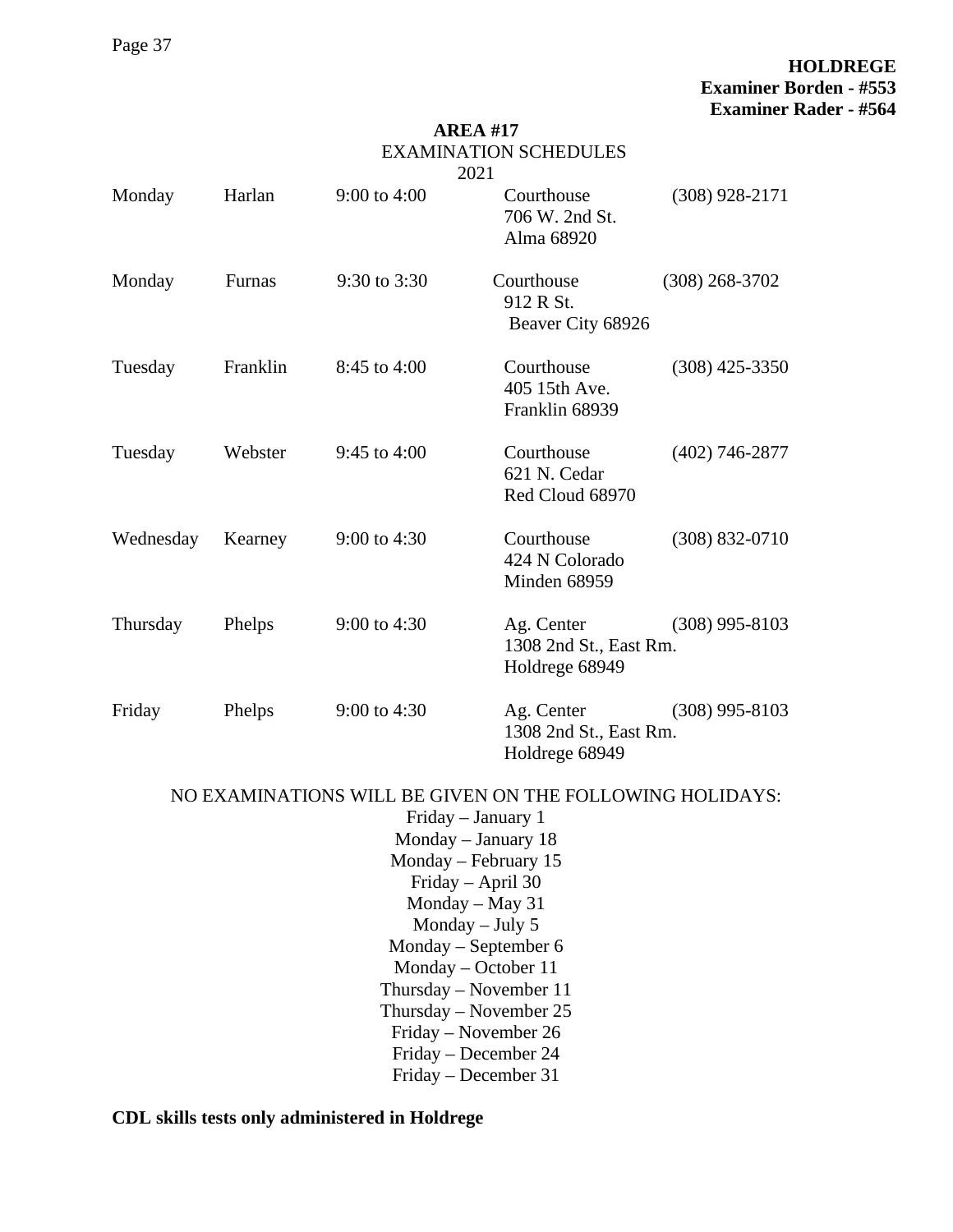| Page 38 Area #17     | <b>Examining Schedules</b> |            |                     | 1-1-21 to 6-30-21    |
|----------------------|----------------------------|------------|---------------------|----------------------|
| <b>Monday</b>        | <b>Tuesday</b>             | Wednesday  | <b>Thursday</b>     | Friday               |
|                      |                            |            |                     | <b>Jan 1 Holiday</b> |
| 4 Harlan             | 5 Franklin                 | 6 Kearney  | 7 Phelps            | 8 Phelps             |
| 11 Furnas            | 12 Webster                 | 13 Kearney | 14 Phelps           | 15 Phelps            |
| <b>18 HOLIDAY</b>    | 19 Franklin                | 20 Kearney | 21 Phelps           | 22 Phelps            |
| 25 Furnas            | 26 Webster                 | 27 Kearney | 28 Phelps           | 29 Phelps            |
| <b>Febr 1 Harlan</b> | 2 Franklin                 | 3 Kearney  | 4 Phelps            | 5 Phelps             |
| 8 Furnas             | 9 Webster                  | 10 Kearney | 11 Phelps           | 12 Phelps            |
| <b>15 HOLIDAY</b>    | 16 Franklin                | 17 Kearney | 18 Phelps           | 19 Phelps            |
| 22 Furnas            | 23 Webster                 | 24 Kearney | 25 Phelps           | 26 Phelps            |
| <b>Marc 1 Harlan</b> | 2 Franklin                 | 3 Kearney  | 4 Phelps            | 5 Phelps             |
| 8 Furnas             | 9 Webster                  | 10 Kearney | 11 Phelps           | 12 Phelps            |
| 15 Harlan            | 16 Franklin                | 17 Kearney | 18 Phelps           | 19 Phelps            |
| 22 Furnas            | 23 Webster                 | 24 Kearney | 25 Phelps           | 26 Phelps            |
| 29 Harlan            | 30 Franklin                | 31 Kearney | <b>Apr 1 Phelps</b> | 2 Phelps             |
| 5 Furnas             | 6 Webster                  | 7 Kearney  | 8 Phelps            | 9 Phelps             |
| 12 Harlan            | 13 Franklin                | 14 Kearney | 15 Phelps           | 16 Phelps            |
| 19 Furnas            | 20 Webster                 | 21 Kearney | 22 Phelps           | 23 Phelps            |
| 26 Harlan            | 27 Franklin                | 28 Kearney | 29 Phelps           | <b>30 HOLIDAY</b>    |
| <b>May 3 Furnas</b>  | 4 Webster                  | 5 Kearney  | 6 Phelps            | 7 Phelps             |
| 10 Harlan            | 11 Franklin                | 12 Kearney | 13 Phelps           | 14 Phelps            |
| 17 Furnas            | 18 Webster                 | 19 Kearney | 20 Phelps           | 21 Phelps            |
| 24 Harlan            | 25 Franklin                | 26 Kearney | 27 Phelps           | 28 Phelps            |
| 31 HOLIDAY           | <b>June 1 Webster</b>      | 2 Kearney  | 3 Phelps            | 4 Phelps             |
| 7 Harlan             | 8 Franklin                 | 9 Kearney  | 10 Phelps           | 11 Phelps            |
| 14 Furnas            | 15 Webster                 | 16 Kearney | 17 Phelps           | 18 Phelps            |
| 21 Harlan            | 22 Franklin                | 23 Kearney | 24 Phelps           | 25 Phelps            |
| 28 Furnas            | 29 Webster                 | 30 Kearney |                     |                      |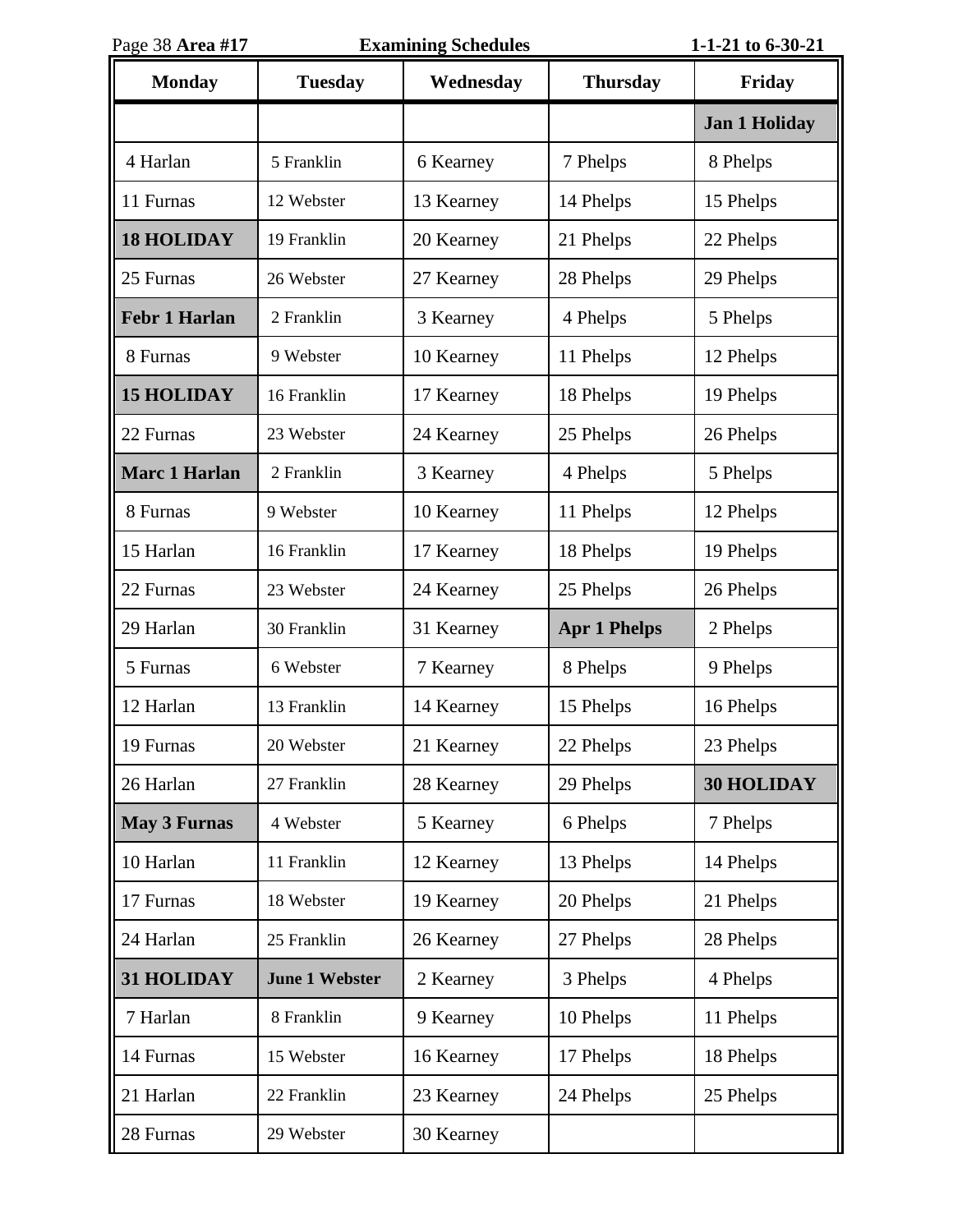| Page 39 Area #17    | <b>Examining Schedules</b> |                       |                      | 7-1-21 to 12-31-21  |
|---------------------|----------------------------|-----------------------|----------------------|---------------------|
| <b>Monday</b>       | <b>Tuesday</b>             | Wednesday             | <b>Thursday</b>      | Friday              |
|                     |                            |                       | <b>July 1 Phelps</b> | 2 Phelps            |
| <b>5 HOLIDAY</b>    | 6 Franklin                 | 7 Kearney             | 8 Phelps             | 9 Phelps            |
| 12 Furnas           | 13 Webster                 | 14 Kearney            | 15 Phelps            | 16 Phelps           |
| 19 Harlan           | 20 Franklin                | 21 Kearney            | 22 Phelps            | 23 Phelps           |
| 26 Furnas           | 27 Webster                 | 28 Kearney            | 29 Phelps            | 30 Phelps           |
| <b>Aug 2 Harlan</b> | 3 Franklin                 | 4 Kearney             | 5 Phelps             | 6 Phelps            |
| 9 Furnas            | 10 Webster                 | 11 Kearney            | 12 Phelps            | 13 Phelps           |
| 16 Harlan           | 17 Franklin                | 18 Kearney            | 19 Phelps            | 20 Phelps           |
| 23 Furnas           | 24 Webster                 | 25 Kearney            | 26 Phelps            | 27 Phelps           |
| 30 Harlan           | 31 Franklin                | <b>Sept 1 Kearney</b> | 2 Phelps             | 3 Phelps            |
| <b>6 HOLIDAY</b>    | 7 Webster                  | 8 Kearney             | 9 Phelps             | 10 Phelps           |
| 13 Harlan           | 14 Franklin                | 15 Kearney            | 16 Phelps            | 17 Phelps           |
| 20 Furnas           | 21 Webster                 | 22 Kearney            | 23 Phelps            | 24 Phelps           |
| 27 Harlan           | 28 Franklin                | 29 Kearney            | 30 Phelps            | <b>Oct 1 Phelps</b> |
| 4 Furnas            | 5 Webster                  | 6 Kearney             | 7 Phelps             | 8 Phelps            |
| <b>11 HOLIDAY</b>   | 12 Franklin                | 13 Kearney            | 14 Phelps            | 15 Phelps           |
| 18 Furnas           | 19 Webster                 | 20 Kearney            | 21 Phelps            | 22 Phelps           |
| 25 Harlan           | 26 Franklin                | 27 Kearney            | 28 Phelps            | 29 Phelps           |
| <b>Nov 1 Furnas</b> | 2 Webster                  | 3 Kearney             | 4 Phelps             | 5 Phelps            |
| 8 Harlan            | 9 Franklin                 | 10 Kearney            | <b>11 HOLIDAY</b>    | 12 Phelps           |
| 15 Furnas           | 16 Webster                 | 17 Kearney            | 18 Phelps            | 19 Phelps           |
| 22 Harlan           | 23 Franklin                | 24 Kearney            | <b>25 HOLIDAY</b>    | <b>26 HOLIDAY</b>   |
| 29 Furnas           | 30 Webster                 | Dec 1 Kearney         | 2 Phelps             | 3 Phelps            |
| 6 Harlan            | 7 Franklin                 | 8 Kearney             | 9 Phelps             | 10 Phelps           |
| 13 Furnas           | 14 Webster                 | 15 Kearney            | 16 Phelps            | 17 Phelps           |
| 20 Harlan           | 21 Franklin                | 22 Kearney            | 23 Phelps            | 24 HOLIDAY          |
| 27 Furnas           | 28 Webster                 | 29 Kearney            | 30 Phelps            | 31 HOLIDAY          |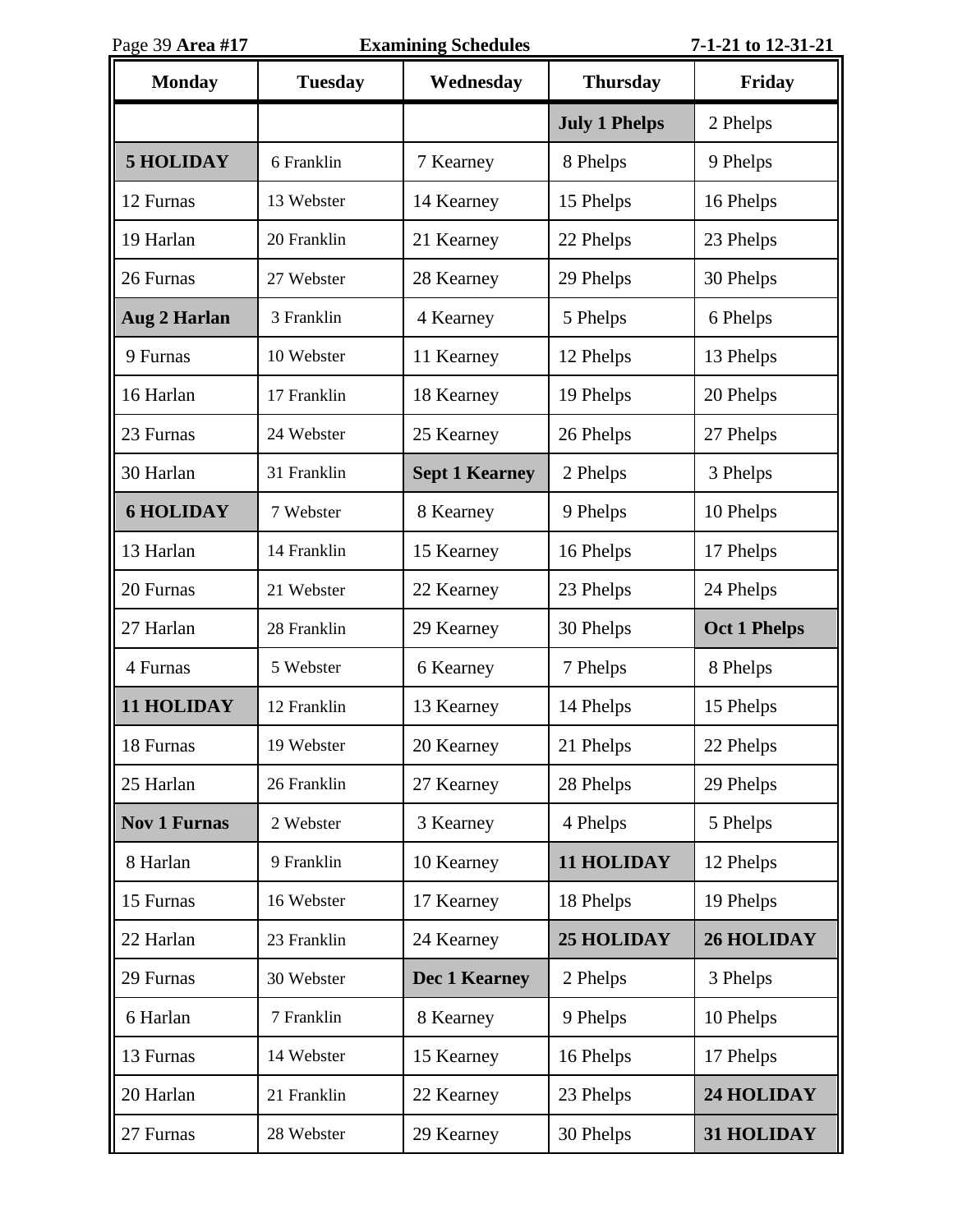#### **AREA #18** EXAMINATION SCHEDULES  $2021$

|           |                   | 2021            |                                                              |                    |
|-----------|-------------------|-----------------|--------------------------------------------------------------|--------------------|
| Monday    | <b>Red Willow</b> | 8:15 to 12:00   | Courthouse<br>502 Norris Ave.                                | $(308)$ 345-4139   |
|           |                   | 1:00 to 4:00    | McCook 69001                                                 |                    |
| Tuesday   | <b>Red Willow</b> | 8:15 to 12:00   | Courthouse<br>502 Norris Ave.                                | $(308)$ 345-4139   |
|           |                   | 1:00 to $4:00$  | McCook 69001                                                 |                    |
| Wednesday | Hayes             | 9:30 to 4:00    | Courthouse<br><b>Troth Street</b><br>Hayes Center 69032      | $(308)$ 286-3214   |
| Wednesday | Dundy             | 9:15 to 4:00 MT | Courthouse<br>$1027^{\text{th}}$ Avenue W<br>Benkelman 69021 | $(308)$ 423-2425   |
| Thursday  | Chase             | 8:45 to 3:30 MT | Courthouse<br>921 Broadway<br>Imperial 69033                 | $(308) 882 - 7517$ |
| Friday    | Frontier          | 9:15 to 12:00   | Courthouse<br>Wellington St.                                 | $(308)$ 367-4525   |
|           |                   | 1:00 to 4:30    | Stockville 69042                                             |                    |
| Friday    | Hitchcock         | 9:15 to 4:00    | Courthouse<br>229 East D St.<br>Trenton 69044                | $(308)$ 334-5844   |

#### NO EXAMINATIONS WILL BE GIVEN ON THE FOLLOWING HOLIDAYS:

Friday – January 1 Monday – January 18 Monday – February 15 Friday – April 30 Monday – May 31 Monday – July 5 Monday – September 6 Monday – October 11 Thursday – November 11 Thursday – November 25 Friday – November 26 Friday – December 24 Friday – December 31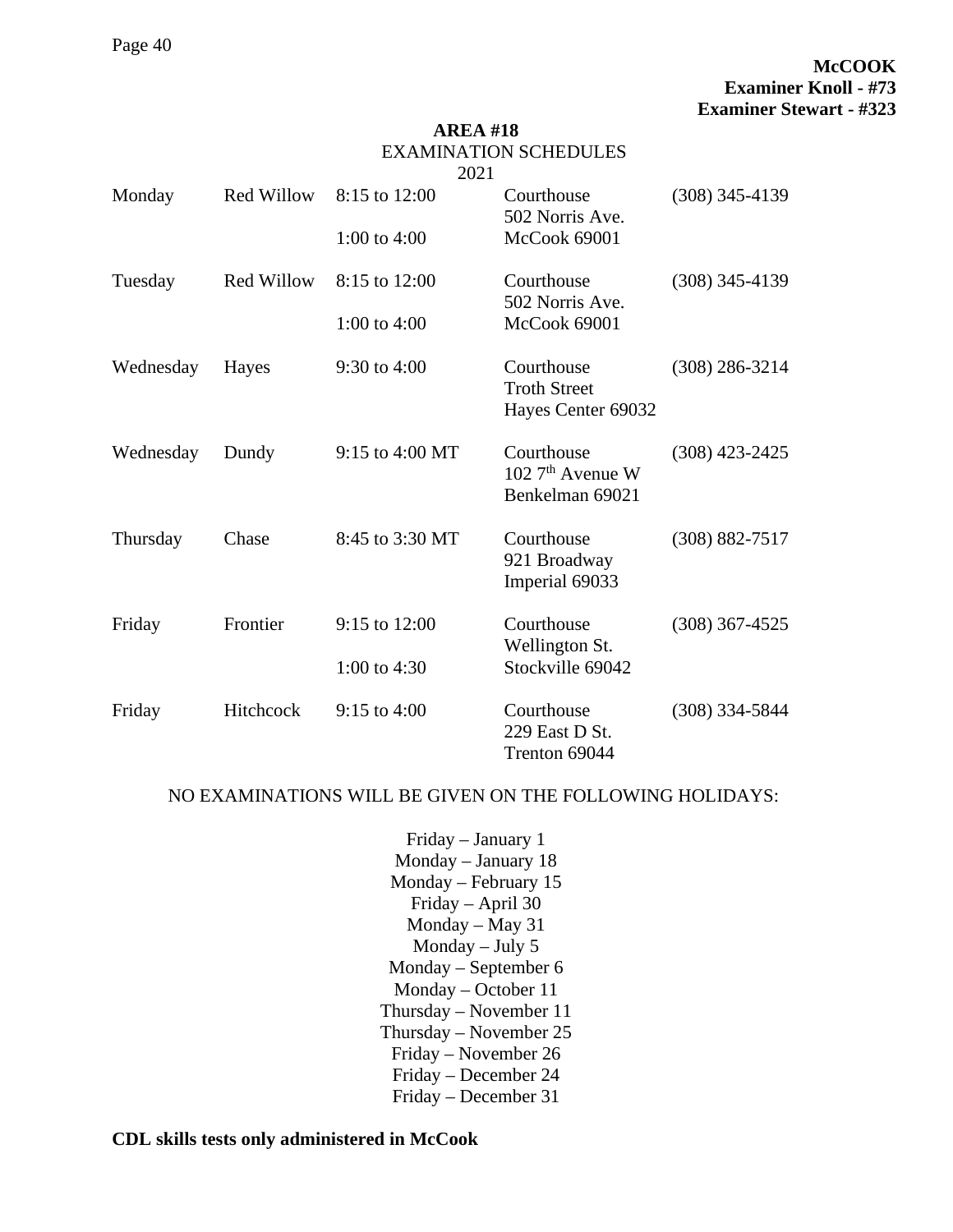| Page 41 Area #18                                           |                                                     | <b>Examining Schedules</b> |                    | 1-1-21 to 6-30-21    |
|------------------------------------------------------------|-----------------------------------------------------|----------------------------|--------------------|----------------------|
| <b>Monday</b>                                              | <b>Tuesday</b>                                      | Wednesday                  | <b>Thursday</b>    | Friday               |
|                                                            |                                                     |                            |                    | <b>Jan 1 Holiday</b> |
| 4 Red Willow                                               | 5 Red Willow                                        | 6 Hayes                    | 7 Chase            | 8 Frontier           |
| 11 Red Willow                                              | 12 Red Willow                                       | 13 Dundy                   | 14 Chase           | 15 Hitchcock         |
| <b>18 HOLIDAY</b>                                          | 19 Red Willow                                       | 20 Hayes                   | 21 Chase           | 22 Frontier          |
| 25 Red Willow                                              | 26 Red Willow                                       | 27 Dundy                   | 28 Chase           | 29 Hitchcock         |
| 1Red<br><b>Febr</b><br><b>Willow</b>                       | 2 Red Willow                                        | 3 Hayes                    | 4 Chase            | 5 Frontier           |
| 8 Red Willow                                               | 9 Red Willow                                        | 10 Dundy                   | 11 Chase           | 12 Hitchcock         |
| <b>15 HOLIDAY</b>                                          | 16 Red Willow                                       | 17 Hayes                   | 18 Chase           | 19 Frontier          |
| 22 Red Willow                                              | 23 Red Willow                                       | 24 Dundy                   | 25 Chase           | 26 Hitchcock         |
| <b>Marc</b><br>$\mathbf{1}$<br><b>Red</b><br><b>Willow</b> | 2 Red Willow                                        | 3 Hayes                    | 4 Chase            | 5 Frontier           |
| 8 Red Willow                                               | 9 Red Willow                                        | 10 Dundy                   | 11 Chase           | 12 Hitchcock         |
| 15 Red Willow                                              | 16 Red Willow                                       | 17 Hayes                   | 18 Chase           | 19 Frontier          |
| 22 Red Willow                                              | 23 Red Willow                                       | 24 Dundy                   | 25 Chase           | 26 Hitchcock         |
| 29 Red Willow                                              | 30 Red Willow                                       | 31 Hayes                   | <b>Apr 1 Chase</b> | 2 Frontier           |
| 5 Red Willow                                               | 6 Red Willow                                        | 7 Dundy                    | 8 Chase            | 9 Hitchcock          |
| 12 Red Willow                                              | 13 Red Willow                                       | 14 Hayes                   | 15 Chase           | 16 Frontier          |
| 19 Red Willow                                              | 20 Red Willow                                       | 21 Dundy                   | 22 Chase           | 23 Hitchcock         |
| 26 Red Willow                                              | 27 Red Willow                                       | 28 Hayes                   | 29 Chase           | <b>30 HOLIDAY</b>    |
| 3<br><b>Red</b><br><b>May</b><br>Willow                    | 4 Red Willow                                        | 5 Dundy                    | 6 Chase            | 7 Hitchcock          |
| 10 Red Willow                                              | 11 Red Willow                                       | 12 Hayes                   | 13 Chase           | 14 Frontier          |
| 17 Red Willow                                              | 18 Red Willow                                       | 19 Dundy                   | 20 Chase           | 21 Hitchcock         |
| 24 Red Willow                                              | 25 Red Willow                                       | 26 Hayes                   | 27 Chase           | 28 Frontier          |
| 31 HOLIDAY                                                 | June<br>$\mathbf{1}$<br><b>Red</b><br><b>Willow</b> | 2 Dundy                    | 3 Chase            | 4 Hitchcock          |
| 7 Red Willow                                               | 8 Red Willow                                        | 9 Hayes                    | 10 Chase           | 11 Frontier          |
| 14 Red Willow                                              | 15 Red Willow                                       | 16 Dundy                   | 17 Chase           | 18 Hitchcock         |
| 21 Red Willow                                              | 22 Red Willow                                       | 23 Hayes                   | 24 Chase           | 25 Frontier          |
| 28 Red Willow                                              | 29 Red Willow                                       | 30 Dundy                   |                    |                      |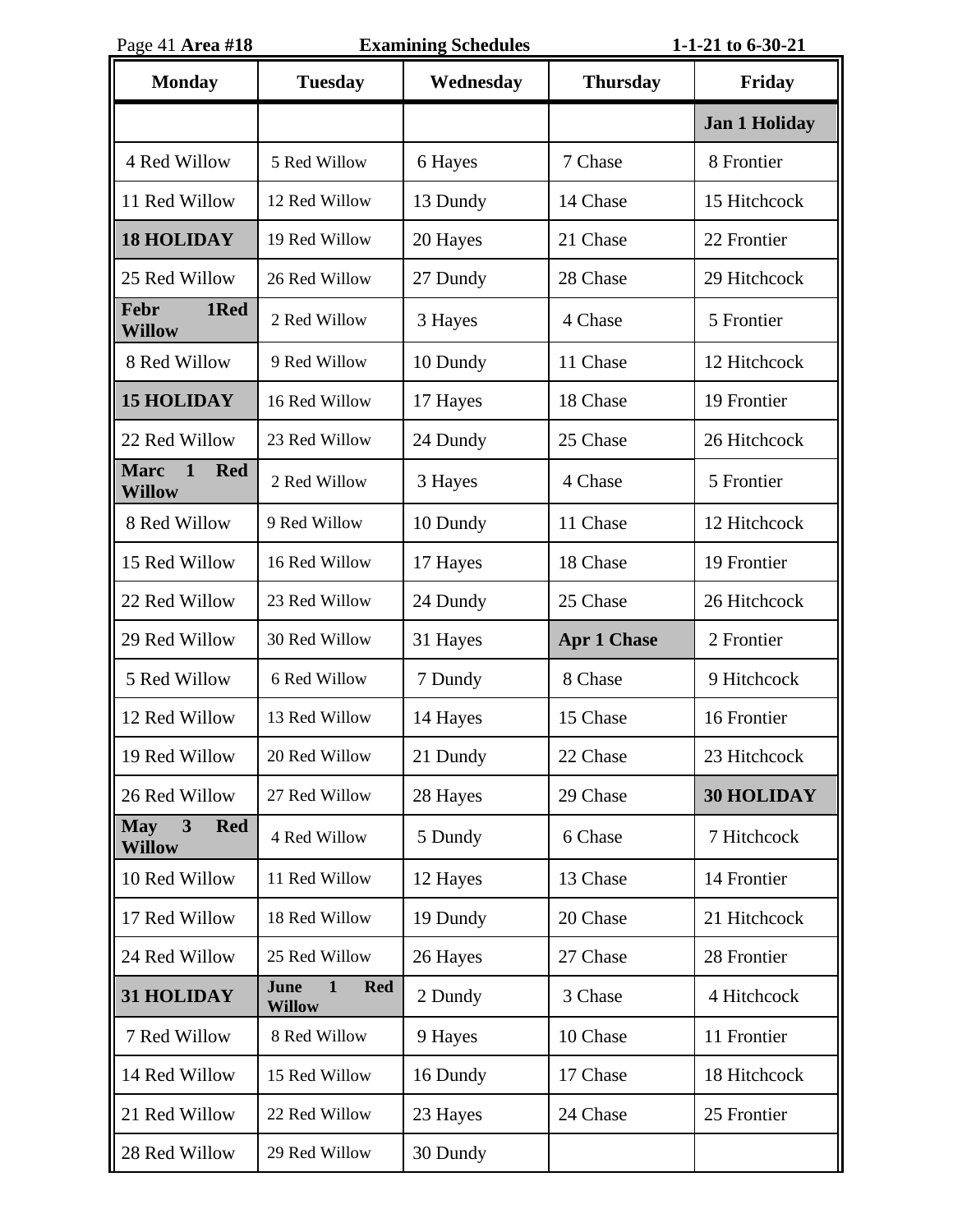| Page 42 Area #18                                          | <b>Examining Schedules</b> |                     |                     | 7-1-21 to 12-31-21    |  |
|-----------------------------------------------------------|----------------------------|---------------------|---------------------|-----------------------|--|
| <b>Monday</b>                                             | <b>Tuesday</b>             | Wednesday           | <b>Thursday</b>     | Friday                |  |
|                                                           |                            |                     | <b>July 1 Chase</b> | 2 Hitchcock           |  |
| 5 HOLIDAY                                                 | 6 Red Willow               | 7 Hayes             | 8 Chase             | 9 Frontier            |  |
| 12 Red Willow                                             | 13 Red Willow              | 14 Dundy            | 15 Chase            | 16 Hitchcock          |  |
| 19 Red Willow                                             | 20 Red Willow              | 21 Hayes            | 22 Chase            | 23 Frontier           |  |
| 26 Red Willow                                             | 27 Red Willow              | 28 Dundy            | 29 Chase            | 30 Hitchcock          |  |
| $\overline{2}$<br><b>Red</b><br>Aug<br><b>Willow</b>      | 3 Red Willow               | 4 Hayes             | 5 Chase             | 6 Frontier            |  |
| 9 Red Willow                                              | 10 Red Willow              | 11 Dundy            | 12 Chase            | 13 Hitchcock          |  |
| 16 Red Willow                                             | 17 Red Willow              | 18 Hayes            | 19 Chase            | 20 Frontier           |  |
| 23 Red Willow                                             | 24 Red Willow              | 25 Dundy            | 26 Chase            | 27 Hitchcock          |  |
| 30 Red Willow                                             | 31 Red Willow              | <b>Sept 1 Hayes</b> | 2 Chase             | 3 Frontier            |  |
| <b>6 HOLIDAY</b>                                          | 7 Red Willow               | 8 Dundy             | 9 Chase             | 10 Hitchcock          |  |
| 13 Red Willow                                             | 14 Red Willow              | 15 Hayes            | 16 Chase            | 17 Frontier           |  |
| 20 Red Willow                                             | 21 Red Willow              | 22 Dundy            | 23 Chase            | 24 Hitchcock          |  |
| 27 Red Willow                                             | 28 Red Willow              | 29 Hayes            | 30 Chase            | <b>Oct 1 Frontier</b> |  |
| 4 Red Willow                                              | 5 Red Willow               | 6 Dundy             | 7 Chase             | 8 Hitchcock           |  |
| <b>11 HOLIDAY</b>                                         | 12 Red Willow              | 13 Hayes            | 14 Chase            | 15 Frontier           |  |
| 18 Red Willow                                             | 19 Red Willow              | 20 Dundy            | 21 Chase            | 22 Hitchcock          |  |
| 25 Red Willow                                             | 26 Red Willow              | 27 Hayes            | 28 Chase            | 29 Frontier           |  |
| $\mathbf{1}$<br><b>Nov</b><br><b>Red</b><br><b>Willow</b> | 2 Red Willow               | 3 Dundy             | 4 Chase             | 5 Hitchcock           |  |
| 8 Red Willow                                              | 9 Red Willow               | 10 Hayes            | <b>11 HOLIDAY</b>   | 12 Frontier           |  |
| 15 Red Willow                                             | 16 Red Willow              | 17 Dundy            | 18 Chase            | 19 Hitchcock          |  |
| 22 Red Willow                                             | 23 Red Willow              | 24 Hayes            | <b>25 HOLIDAY</b>   | <b>26 HOLIDAY</b>     |  |
| 29 Red Willow                                             | 30 Red Willow              | Dec 1 Dundy         | 2 Chase             | 3 Hitchcock           |  |
| 6 Red Willow                                              | 7 Red Willow               | 8 Hayes             | 9 Chase             | 10 Frontier           |  |
| 13 Red Willow                                             | 14 Red Willow              | 15 Dundy            | 16 Chase            | 17 Hitchcock          |  |
| 20 Red Willow                                             | 21 Red Willow              | 22 Hayes            | 23 Chase            | 24 HOLIDAY            |  |
| 27 Red Willow                                             | 28 Red Willow              | 29 Dundy            | 30 Chase            | 31 HOLIDAY            |  |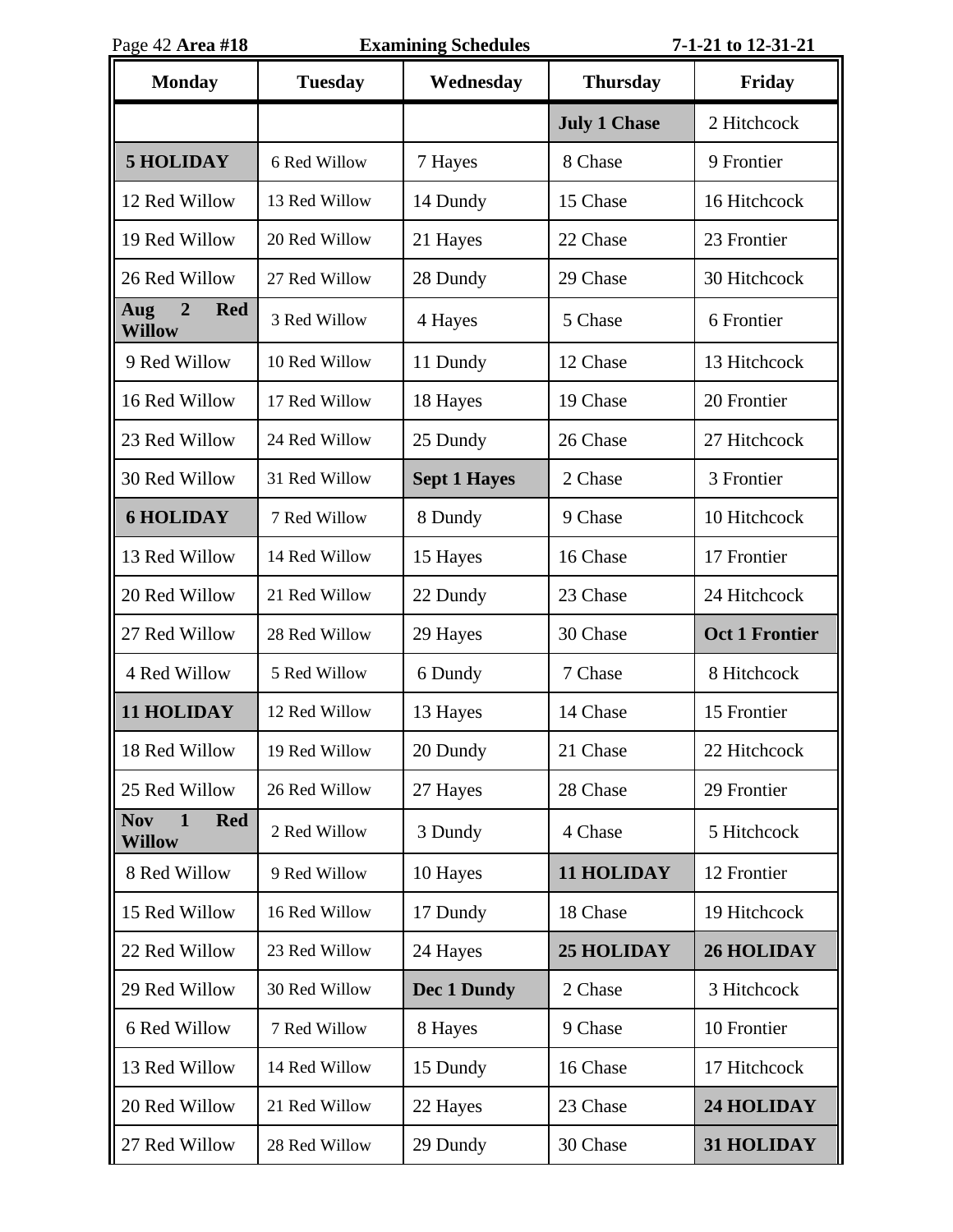| <b>EXAMINATION SCHEDULES</b><br>2021 |           |                                     |                                                          |                    |  |
|--------------------------------------|-----------|-------------------------------------|----------------------------------------------------------|--------------------|--|
| Monday                               | Deuel     | 9:00 to 12:00 (MT)<br>12:45 to 4:00 | Courthouse<br>718 3rd<br>Chappell 69129                  | (308) 874-3497     |  |
| Monday                               | Arthur    | 9:15 to 12:00 (MT)<br>12:45 to 4:00 | Courthouse<br>205 Fir Street<br>Arthur 69121             | $(308) 764 - 2203$ |  |
| Monday                               | Grant     | 9:15 to 12:00 (MT)<br>1:00 to 4:00  | Courthouse<br>105 E Harrison St.<br>Hyannis 69350        | $(308)$ 458-2422   |  |
| Tuesday                              | Perkins   | 8:30 to 12:00 (MT)<br>12:45 to 4:00 | Courthouse<br>200 Lincoln Ave.<br><b>Grant 69140</b>     | $(308)$ 352-7579   |  |
| Tuesday                              | Hooker    | 8:30 to 12:00 (MT)<br>12:45 to 4:30 | Courthouse<br>303 NW 1st<br>Mullen 69152                 | $(308) 546 - 2245$ |  |
| Tuesday                              | McPherson | 9:45 to 12:00<br>1:00 to 4:30       | Courthouse<br>500 Anderson<br><b>Tryon 69167</b>         | $(308) 587 - 2442$ |  |
| Wednesday                            | Thomas    | 9:00 to 12:00<br>12:45 to 4:00      | Courthouse<br>503 Main St.<br>Thedford 69166             | $(308)$ 645-2262   |  |
| Wednesday                            | Garden    | 8:30 to 12:00 (MT)<br>1:00 to 4:00  | <b>Courthouse Annex</b><br>619 Main St.<br>Oshkosh 69154 | (308) 772-3924     |  |
| Wednesday                            | Logan     | 9:00 to 12:00<br>12:45 to 4:00      | Courthouse<br>317 Main<br>Stapleton 69163                | $(308) 636 - 2244$ |  |
| Thursday                             | Keith     | 8:00 to 12:00 (MT)<br>1:00 to 4:00  | Courthouse<br>511 N. Spruce<br>Ogallala 69153            | $(308)$ 284-8078   |  |
| Friday                               | Keith     | 8:00 to 12:00 (MT)<br>1:00 to 4:00  | Courthouse<br>511 N. Spruce<br>Ogallala 69153            | $(308)$ 284-8078   |  |

NO EXAMINATIONS WILL BE GIVEN ON THE FOLLOWING HOLIDAYS: Friday – January 1 Monday – January 18 Monday – February 15 Friday – April 30 Monday – May 31 Monday – July 5 Monday – September 6 Monday – October 11 Thursday – November 11 Thursday – November 25 Friday – November 26 Friday – December 24 Friday – December 31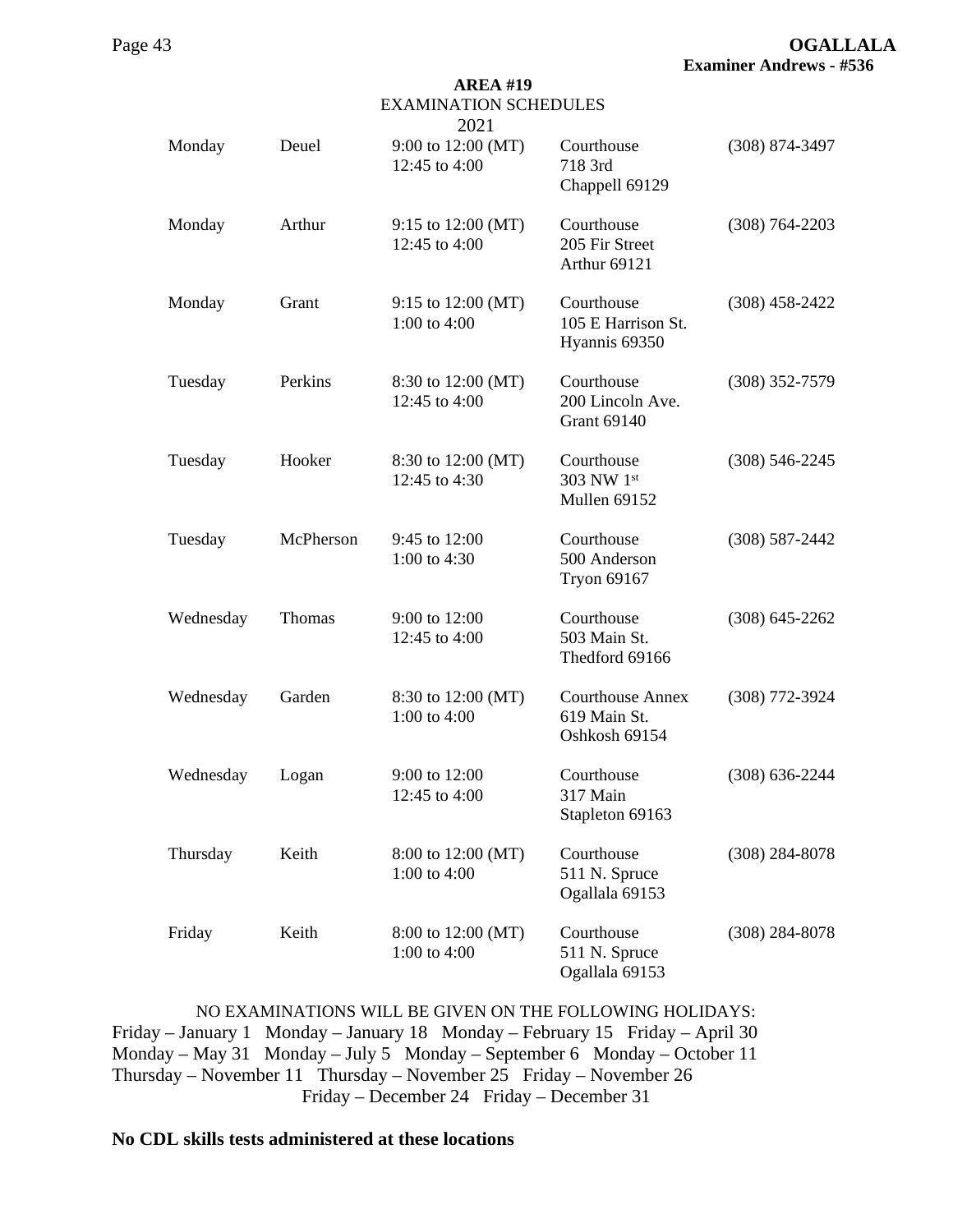| Page 44 Area #19    | <b>Examining Schedules</b> |           |                    | 1-1-21 to 6-30-21    |
|---------------------|----------------------------|-----------|--------------------|----------------------|
| <b>Monday</b>       | <b>Tuesday</b>             | Wednesday | <b>Thursday</b>    | Friday               |
|                     |                            |           |                    | <b>Jan 1 Holiday</b> |
| 4 Grant             | 5 Hooker                   | 6 Thomas  | 7 Keith            | 8 Keith              |
| 11 Deuel            | 12 Perkins                 | 13 Garden | 14 Keith           | 15 Keith             |
| <b>18 HOLIDAY</b>   | 19 McPherson               | 20 Logan  | 21 Keith           | 22 Keith             |
| 25 Deuel            | 26 Perkins                 | 27 Garden | 28 Keith           | 29 Keith             |
| <b>Febr 1 Grant</b> | 2 Hooker                   | 3 Thomas  | 4 Keith            | 5 Keith              |
| 8 Deuel             | 9 Perkins                  | 10 Garden | 11 Keith           | 12 Keith             |
| <b>15 HOLIDAY</b>   | 16 McPherson               | 17 Logan  | 18 Keith           | 19 Keith             |
| 22 Deuel            | 23 Perkins                 | 24 Garden | 25 Keith           | 26 Keith             |
| <b>Marc 1 Grant</b> | 2 Hooker                   | 3 Thomas  | 4 Keith            | 5 Keith              |
| 8 Deuel             | 9 Perkins                  | 10 Garden | 11 Keith           | 12 Keith             |
| 15 Arthur           | 16 McPherson               | 17 Logan  | 18 Keith           | 19 Keith             |
| 22 Deuel            | 23 Perkins                 | 24 Garden | 25 Keith           | 26 Keith             |
| 29 Grant            | 30 Hooker                  | 31 Thomas | <b>Apr 1 Keith</b> | 2 Keith              |
| 5 Deuel             | 6 Perkins                  | 7 Garden  | 8 Keith            | 9 Keith              |
| 12 Arthur           | 13 McPherson               | 14 Logan  | 15 Keith           | 16 Keith             |
| 19 Deuel            | 20 Perkins                 | 21 Garden | 22 Keith           | 23 Keith             |
| 26 Grant            | 27 Hooker                  | 28 Thomas | 29 Keith           | <b>30 HOLIDAY</b>    |
| <b>May 3 Deuel</b>  | 4 Perkins                  | 5 Garden  | 6 Keith            | 7 Keith              |
| 10 Arthur           | 11 McPherson               | 12 Logan  | 13 Keith           | 14 Keith             |
| 17 Deuel            | 18 Perkins                 | 19 Garden | 20 Keith           | 21 Keith             |
| 24 Grant            | 25 Hooker                  | 26 Thomas | 27 Keith           | 28 Keith             |
| 31 HOLIDAY          | <b>June 1 Perkins</b>      | 2 Garden  | 3 Keith            | 4 Keith              |
| 7 Arthur            | 8 McPherson                | 9 Logan   | 10 Keith           | 11 Keith             |
| 14 Deuel            | 15 Perkins                 | 16 Garden | 17 Keith           | 18 Keith             |
| 21 Grant            | 22 Hooker                  | 23 Thomas | 24 Keith           | 25 Keith             |
| 28 Deuel            | 29 Perkins                 | 30 Garden |                    |                      |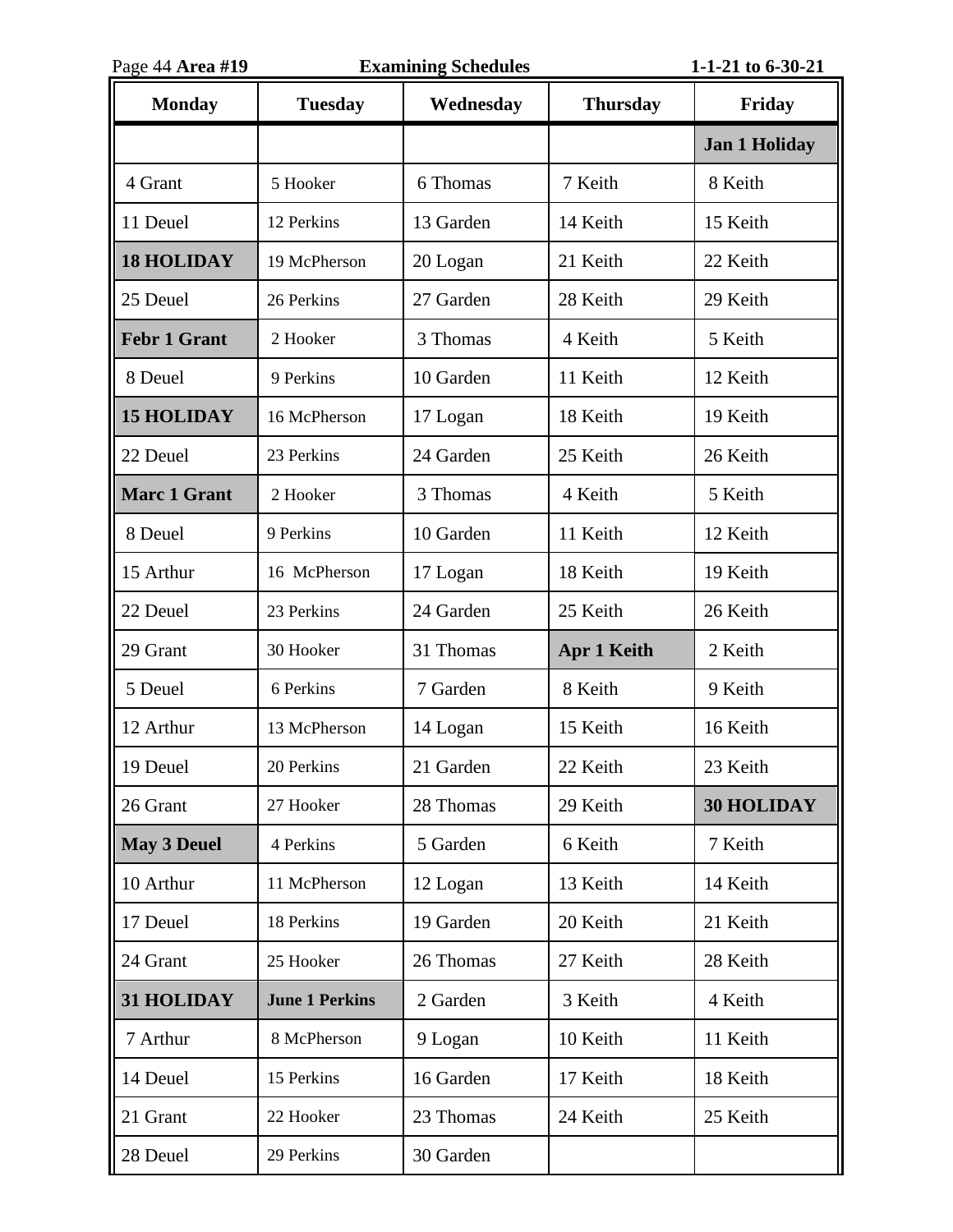| Page 45 Area #19   |                | <b>Examining Schedules</b> |                     | 7-1-21 to 12-31-21 |
|--------------------|----------------|----------------------------|---------------------|--------------------|
| <b>Monday</b>      | <b>Tuesday</b> | Wednesday                  | <b>Thursday</b>     | Friday             |
|                    |                |                            | <b>July 1 Keith</b> | 2 Keith            |
| <b>5 HOLIDAY</b>   | 6 McPherson    | 7 Logan                    | 8 Keith             | 9 Keith            |
| 12 Deuel           | 13 Perkins     | 14 Garden                  | 15 Keith            | 16 Keith           |
| 19 Grant           | 20 Hooker      | 21 Thomas                  | 22 Keith            | 23 Keith           |
| 26 Deuel           | 27 Perkins     | 28 Garden                  | 29 Keith            | 30 Keith           |
| Aug 2 Arthur       | 3 McPherson    | 4 Logan                    | 5 Keith             | 6 Keith            |
| 9 Deuel            | 10 Perkins     | 11 Garden                  | 12 Keith            | 13 Keith           |
| 16 Grant           | 17 Hooker      | 18 Thomas                  | 19 Keith            | 20 Keith           |
| 23 Deuel           | 24 Perkins     | 25 Garden                  | 26 Keith            | 27 Keith           |
| 30 Arthur          | 31 McPherson   | <b>Sept 1 Logan</b>        | 2 Keith             | 3 Keith            |
| <b>6 HOLIDAY</b>   | 7 Perkins      | 8 Garden                   | 9 Keith             | 10 Keith           |
| 13 Grant           | 14 Hooker      | 15 Thomas                  | 16 Keith            | 17 Keith           |
| 20 Deuel           | 21 Perkins     | 22 Garden                  | 23 Keith            | 24 Keith           |
| 27 Arthur          | 28 McPherson   | 29 Logan                   | 30 Keith            | <b>Oct 1 Keith</b> |
| 4 Deuel            | 5 Perkins      | 6 Garden                   | 7 Keith             | 8 Keith            |
| 11 HOLIDAY         | 12 Hooker      | 13 Thomas                  | 14 Keith            | 15 Keith           |
| 18 Deuel           | 19 Perkins     | 20 Garden                  | 21 Keith            | 22 Keith           |
| 25 Arthur          | 26 McPherson   | 27 Logan                   | 28 Keith            | 29 Keith           |
| <b>Nov 1 Deuel</b> | 2 Perkins      | 3 Garden                   | 4 Keith             | 5 Keith            |
| 8 Grant            | 9 Hooker       | 10 Thomas                  | 11 HOLIDAY          | 12 Keith           |
| 15 Deuel           | 16 Perkins     | 17 Garden                  | 18 Keith            | 19 Keith           |
| 22 Arthur          | 23 McPherson   | 24 Logan                   | 25 HOLIDAY          | 26 HOLIDAY         |
| 29 Deuel           | 30 Perkins     | <b>Dec 1 Garden</b>        | 2 Keith             | 3 Keith            |
| 6 Grant            | 7 Hooker       | 8 Thomas                   | 9 Keith             | 10 Keith           |
| 13 Deuel           | 14 Perkins     | 15 Garden                  | 16 Keith            | 17 Keith           |
| 20 Arthur          | 21 McPherson   | 22 Logan                   | 23 Keith            | 24 HOLIDAY         |
| 27 Deuel           | 28 Perkins     | 29 Garden                  | 30 Keith            | 31 HOLIDAY         |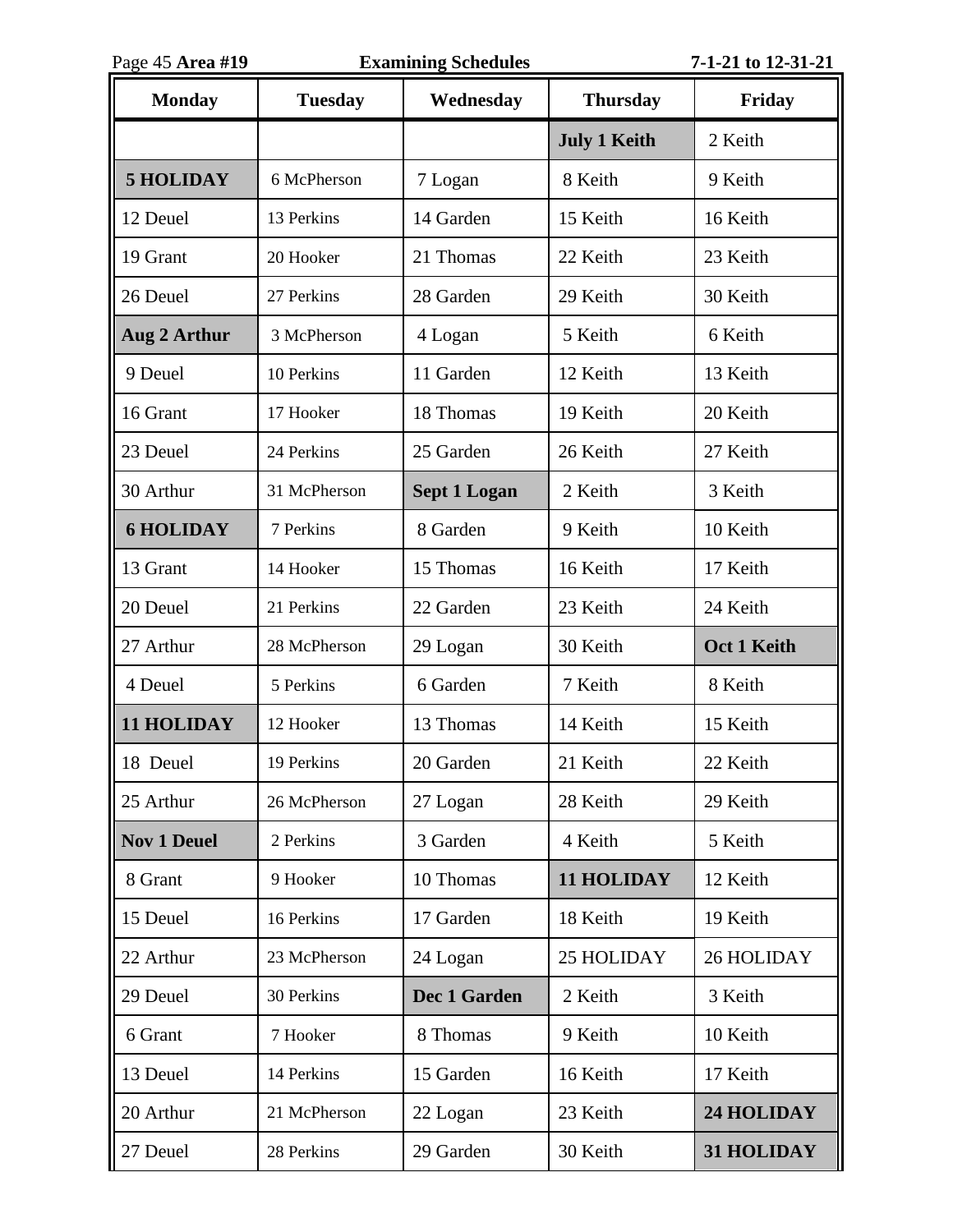|                                                              |                        | Area #20<br>2021                                 | <b>EXAMINATION SCHEDULES</b>                                                 |                  |  |  |
|--------------------------------------------------------------|------------------------|--------------------------------------------------|------------------------------------------------------------------------------|------------------|--|--|
| Monday                                                       | <b>Boyd</b>            | 8:45 to 12:00                                    | Courthouse<br>401 Thayer St.                                                 | $(402)$ 775-2581 |  |  |
|                                                              |                        | 12:30 to 2:00                                    | <b>Butte 68722</b>                                                           |                  |  |  |
| Monday                                                       | Holt                   | See office hours                                 | <b>Community Center</b><br>501 S 4 <sup>th</sup> St., Rm. B<br>O'Neill 68763 | $(402)$ 336-1864 |  |  |
| Tuesday                                                      | Cherry                 | 9:00 to 12:00                                    | Courthouse<br>365 N. Main                                                    | $(402)$ 376-1580 |  |  |
|                                                              |                        | 1:00 to 4:00                                     | Valentine 69201                                                              |                  |  |  |
| Wednesday                                                    | Cherry                 | 9:00 to 12:00                                    | Courthouse<br>365 N. Main                                                    | $(402)$ 376-1580 |  |  |
|                                                              |                        | 1:00 to 4:00                                     | Valentine 69201                                                              |                  |  |  |
| Thursday                                                     | Rock                   | 9:30 to 12:00                                    | Courthouse<br>400 State Street                                               | $(402)$ 684-3337 |  |  |
|                                                              |                        | 1:00 to $4:30$                                   | Bassett 68714                                                                |                  |  |  |
| Thursday                                                     | <b>Blaine</b>          | 8:15 to 12:00                                    | Courthouse<br><b>Lincoln Avenue</b>                                          | $(308)$ 547-2223 |  |  |
|                                                              |                        | 12:30 to 1:45                                    | Brewster 68821                                                               |                  |  |  |
| Thursday                                                     | Keya Paha              | 8:30 to 12:00                                    | Courthouse<br>310 Courthouse Dr.                                             | $(402)$ 497-3791 |  |  |
|                                                              |                        | 1:00 to 3:30                                     | Springview 68778                                                             |                  |  |  |
| Friday                                                       | <b>Brown</b>           | 8:00 to 12:00                                    | Courthouse<br>148 West 4th St.                                               | $(402)$ 387-2650 |  |  |
|                                                              |                        | 1:00 to 4:45                                     | Ainsworth 69210                                                              |                  |  |  |
|                                                              |                        |                                                  | NO EXAMINATIONS WILL BE GIVEN ON THE FOLLOWING HOLIDAYS:                     |                  |  |  |
|                                                              |                        | Friday - January 1                               |                                                                              |                  |  |  |
|                                                              |                        | Monday - January 18                              |                                                                              |                  |  |  |
|                                                              |                        | Monday – February 15<br>Friday - April 30        |                                                                              |                  |  |  |
|                                                              |                        | Monday $-$ May 31                                |                                                                              |                  |  |  |
|                                                              | Monday $-$ July 5      |                                                  |                                                                              |                  |  |  |
| Monday – September 6                                         |                        |                                                  |                                                                              |                  |  |  |
| Monday – October 11                                          |                        |                                                  |                                                                              |                  |  |  |
|                                                              | Thursday - November 11 |                                                  |                                                                              |                  |  |  |
|                                                              |                        | Thursday – November $25$<br>Friday – November 26 |                                                                              |                  |  |  |
|                                                              |                        | Friday – December 24                             |                                                                              |                  |  |  |
|                                                              |                        | Friday - December 31                             |                                                                              |                  |  |  |
| CDL Skills testes only administered in O'Neill and Valentine |                        |                                                  |                                                                              |                  |  |  |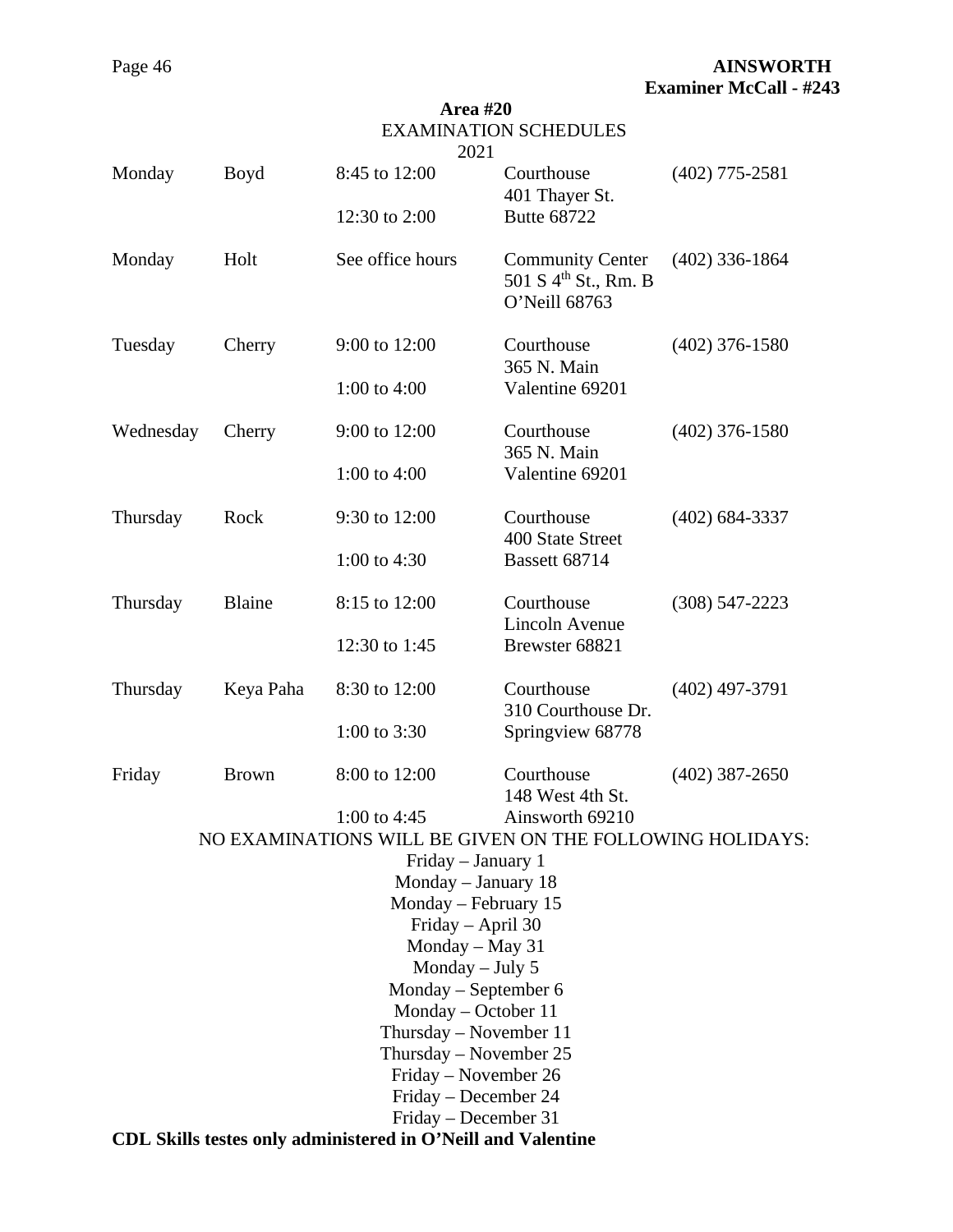| Page 47 Area #20   | <b>Examining Schedules</b> |           |                 | 1-1-21 to 6-30-21    |
|--------------------|----------------------------|-----------|-----------------|----------------------|
| <b>Monday</b>      | <b>Tuesday</b>             | Wednesday | <b>Thursday</b> | Friday               |
|                    |                            |           |                 | <b>Jan 1 Holiday</b> |
| 4 Holt             | 5 Cherry                   | 6 Cherry  | 7 Keya Paha     | 8 Brown              |
| 11 Boyd            | 12 Cherry                  | 13 Cherry | 14 Rock         | 15 Brown             |
| <b>18 HOLIDAY</b>  | 19 Cherry                  | 20 Cherry | 21 Blaine       | 22 Brown             |
| 25 Boyd            | 26 Cherry                  | 27 Cherry | 28 Rock         | 29 Brown             |
| <b>Febr 1 Holt</b> | 2 Cherry                   | 3 Cherry  | 4 Keya Paha     | 5 Brown              |
| 8 Boyd             | 9 Cherry                   | 10 Cherry | 11 Rock         | 12 Brown             |
| <b>15 HOLIDAY</b>  | 16 Cherry                  | 17 Cherry | 18 Blaine       | 19 Brown             |
| 22 Boyd            | 23 Cherry                  | 24 Cherry | 25 Rock         | 26 Brown             |
| <b>Marc 1 Holt</b> | 2 Cherry                   | 3 Cherry  | 4 Keya Paha     | 5 Brown              |
| 8 Boyd             | 9 Cherry                   | 10 Cherry | 11 Rock         | 12 Brown             |
| 15 Holt            | 16 Cherry                  | 17 Cherry | 18 Blaine       | 19 Brown             |
| 22 Boyd            | 23 Cherry                  | 24 Cherry | 25 Rock         | 26 Brown             |
| 29 Holt            | 30 Cherry                  | 31 Cherry | Apr 1 Keya Paha | 2 Brown              |
| 5 Boyd             | 6 Cherry                   | 7 Cherry  | 8 Rock          | 9 Brown              |
| 12 Holt            | 13 Cherry                  | 14 Cherry | 15 Blaine       | 16 Brown             |
| 19 Boyd            | 20 Cherry                  | 21 Cherry | 22 Rock         | 23 Brown             |
| 26 Holt            | 27 Cherry                  | 28 Cherry | 29 Keya Paha    | <b>30 HOLIDAY</b>    |
| May 3 Boyd         | 4 Cherry                   | 5 Cherry  | 6 Rock          | 7 Brown              |
| 10 Holt            | 11 Cherry                  | 12 Cherry | 13 Blaine       | 14 Brown             |
| 17 Boyd            | 18 Cherry                  | 19 Cherry | 20 Rock         | 21 Brown             |
| 24 Holt            | 25 Cherry                  | 26 Cherry | 27 Keya Paha    | 28 Brown             |
| 31 HOLIDAY         | <b>June 1 Cherry</b>       | 2 Cherry  | 3 Rock          | 4 Brown              |
| 7 Holt             | 8 Cherry                   | 9 Cherry  | 10 Blaine       | 11 Brown             |
| 14 Boyd            | 15 Cherry                  | 16 Cherry | 17 Rock         | 18 Brown             |
| 21 Holt            | 22 Cherry                  | 23 Cherry | 24 Keya Paha    | 25 Brown             |
| 28 Boyd            | 29 Cherry                  | 30 Cherry |                 |                      |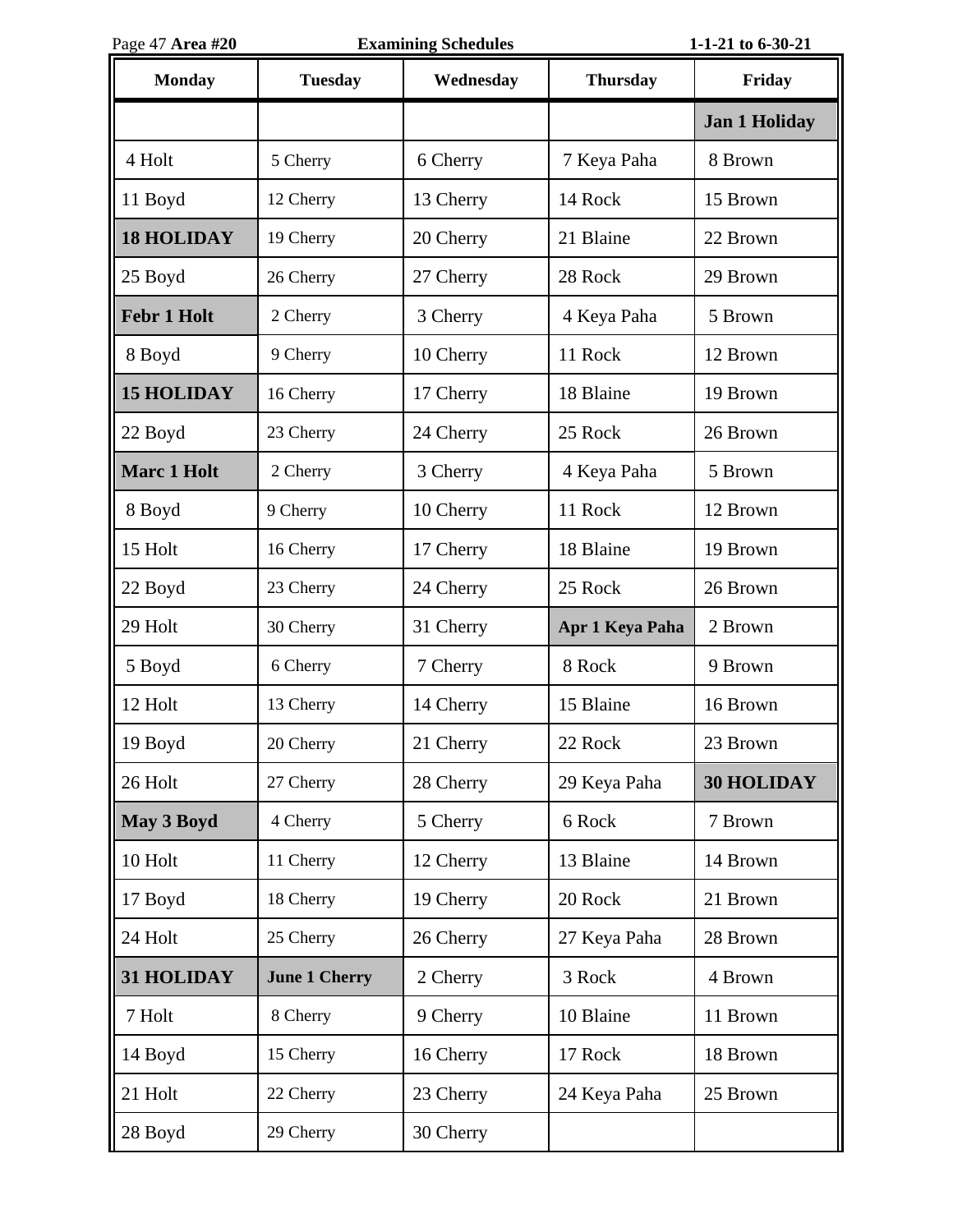| Page 48 Area #20 |           | <b>Examining Schedules</b> |                    | 7-1-21 to 12-31-21 |
|------------------|-----------|----------------------------|--------------------|--------------------|
| Monday           | Tuesday   | Wednesday                  | Thursday           | Friday             |
|                  |           |                            | <b>July 1 Rock</b> | 2 Brown            |
| <b>5 HOLIDAY</b> | 6 Cherry  | 7 Cherry                   | 8 Blaine           | 9 Brown            |
| 12 Boyd          | 13 Cherry | 14 Cherry                  | 15 Rock            | 16 Brown           |
| 19 Holt          | 20 Cherry | 21 Cherry                  | 22 Keya Paha       | 23 Brown           |
| 26 Boyd          | 27 Cherry | 28 Cherry                  | 29 Rock            | 30 Brown           |
| Aug 2 Holt       | 3 Cherry  | 4 Cherry                   | 5 Blaine           | 6 Brown            |
| 9 Boyd           | 10 Cherry | 11 Cherry                  | 12 Rock            | 13 Brown           |
| 16 Holt          | 17 Cherry | 18 Cherry                  | 19 Keya Paha       | 20 Brown           |
| 23 Boyd          | 24 Cherry | 25 Cherry                  | 26 Rock            | 27 Brown           |
| 30 Holt          | 31 Cherry | <b>Sept 1 Cherry</b>       | 2 Blaine           | 3 Brown            |
| <b>6 HOLIDAY</b> | 7 Cherry  | 8 Cherry                   | 9 Rock             | 10 Brown           |
| 13 Holt          | 14 Cherry | 15 Cherry                  | 16 Keya Paha       | 17 Brown           |
| 20 Boyd          | 21 Cherry | 22 Cherry                  | 23 Rock            | 24 Brown           |
| 27 Holt          | 28 Cherry | 29 Cherry                  | 30 Blaine          | <b>Oct 1 Brown</b> |
| 4 Boyd           | 5 Cherry  | 6 Cherry                   | 7 Rock             | 8 Brown            |
| 11 HOLIDAY       | 12 Cherry | 13 Cherry                  | 14 Keya Paha       | 15 Brown           |
| 18 Boyd          | 19 Cherry | 20 Cherry                  | 21 Rock            | 22 Brown           |
| 25 Holt          | 26 Cherry | 27 Cherry                  | 28 Blaine          | 29 Brown           |
| Nov 1 Boyd       | 2 Cherry  | 3 Cherry                   | 4 Rock             | 5 Brown            |
| 8 Holt           | 9 Cherry  | 10 Cherry                  | <b>11 HOLIDAY</b>  | 12 Brown           |
| 15 Boyd          | 16 Cherry | 17 Cherry                  | 18 Rock            | 19 Brown           |
| 22 Holt          | 23 Cherry | 24 Cherry                  | <b>25 HOLIDAY</b>  | <b>26 HOLIDAY</b>  |
| 29 Boyd          | 30 Cherry | Dec 1 Cherry               | 2 Rock             | 3 Brown            |
| 6 Holt           | 7 Cherry  | 8 Cherry                   | 9 Keya Paha        | 10 Brown           |
| 13 Boyd          | 14 Cherry | 15 Cherry                  | 16 Rock            | 17 Brown           |
| 20 Holt          | 21 Cherry | 22 Cherry                  | 23 Blaine          | 24 HOLIDAY         |
| 27 Boyd          | 28 Cherry | 29 Cherry                  | 30 Rock            | 31 HOLIDAY         |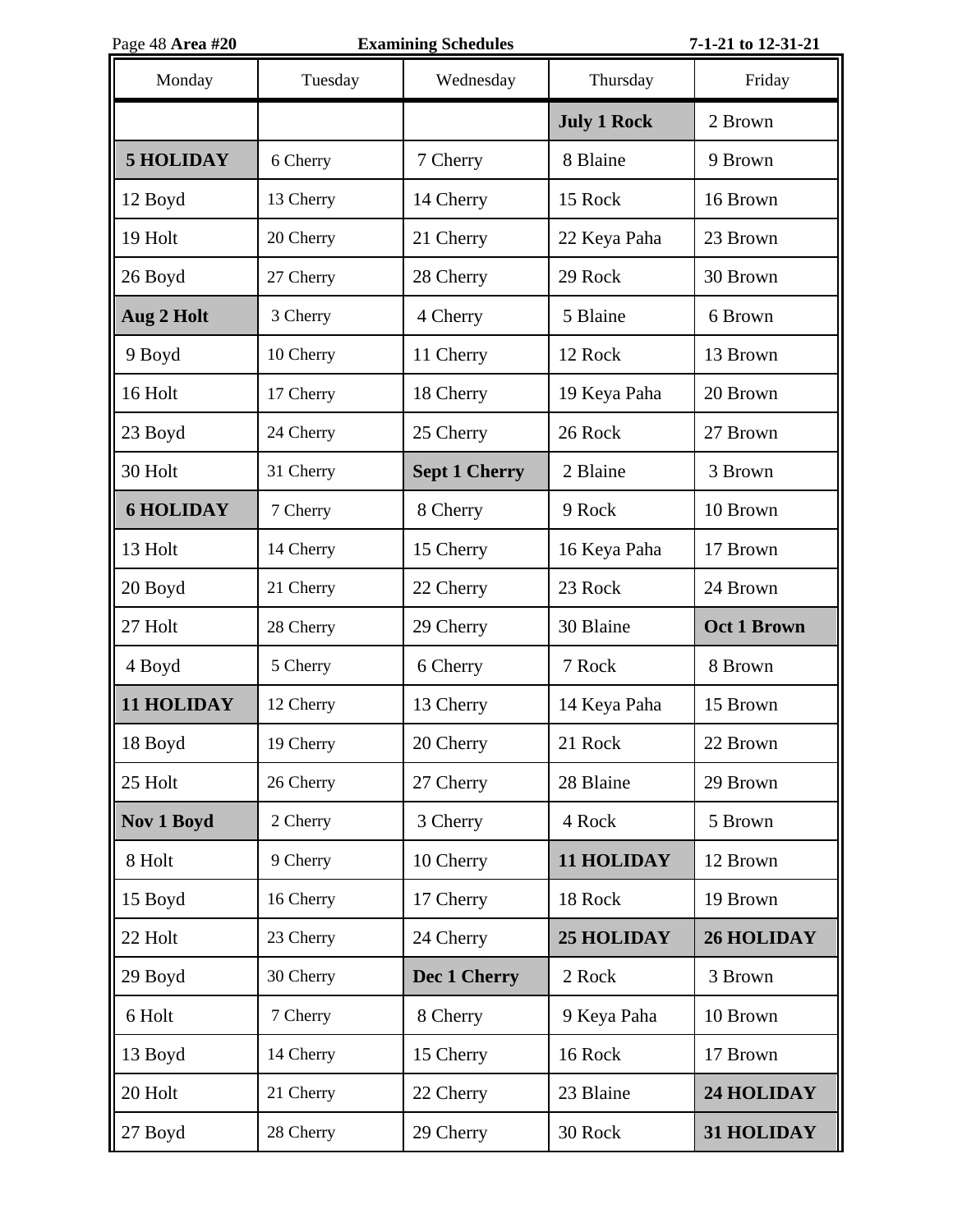# EXAMINATION SCHEDULES 2021 NO EXAMINATIONS WILL BE GIVEN ON THESE HOLIDAYS:

|                     | Friday - January 1<br>Monday - January 18<br>Monday – February 15<br>Friday - April 30<br>Monday $-$ May 31<br>Monday $-$ July 5<br>Monday – September 6<br>Monday – October 11<br>Thursday – November $11$                                                      |                  |
|---------------------|------------------------------------------------------------------------------------------------------------------------------------------------------------------------------------------------------------------------------------------------------------------|------------------|
|                     | Thursday – November 25<br>Friday – November 26<br>Friday – December 24<br>Friday – December 31                                                                                                                                                                   |                  |
| <b>Scotts Bluff</b> | Administration Building, Gering 69341<br>1825 $10th$ Street<br>$8:00$ to 4:30 (MT) – Monday thru Friday                                                                                                                                                          | $(308)$ 436-6597 |
| Banner              | Courthouse, Harrisburg 69345<br>204 State Street<br>1:00 to 4:00 (MT) on the following Wednesdays:<br>January 20<br>February 17<br>March 17<br>April 21<br>May 19<br>June 16<br>July 21<br>August 18<br>September 15<br>October 20<br>November 17<br>December 15 | $(308)$ 436-5260 |

**CDL Skills tests only administered in Gering**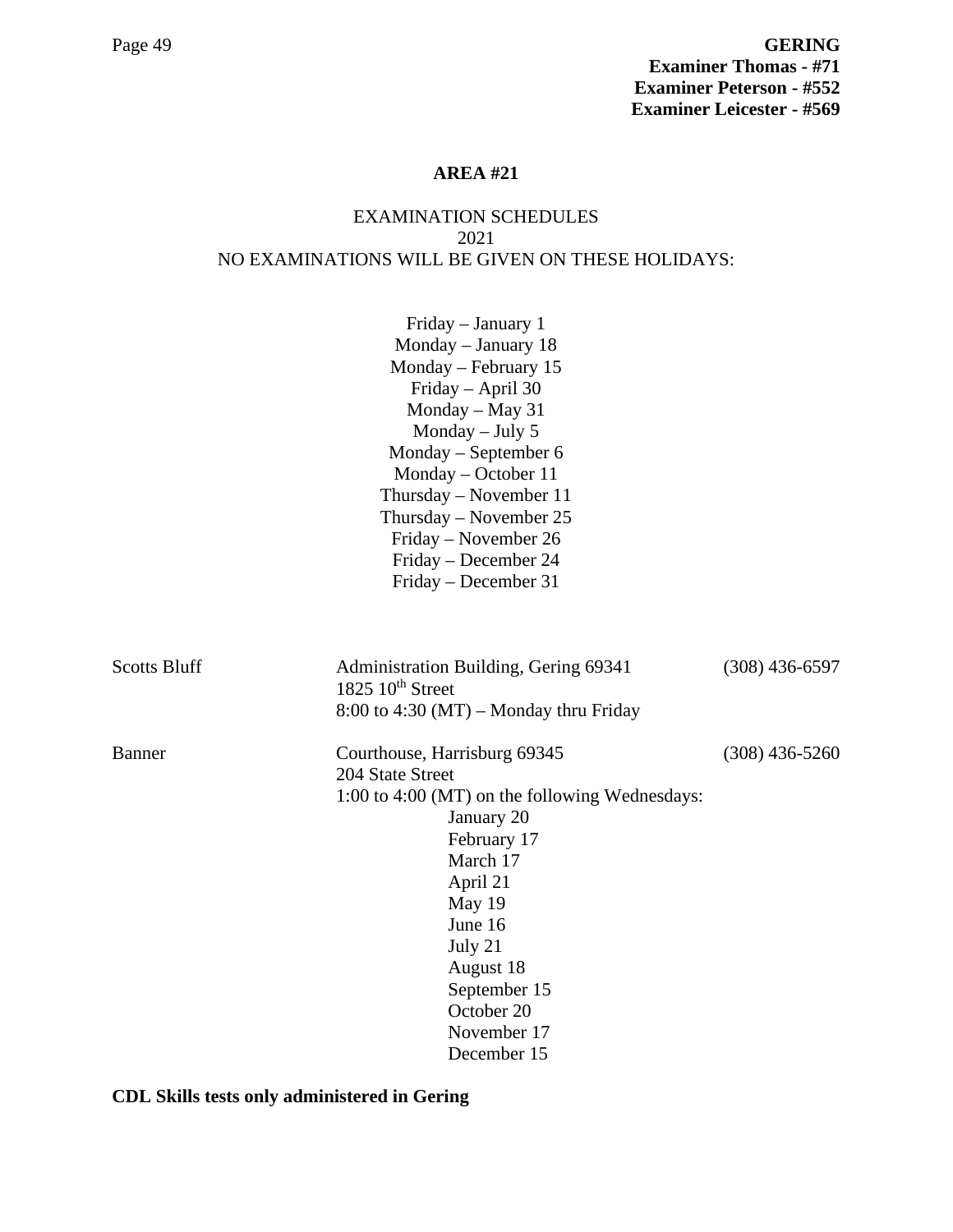#### **AREA #22A**

#### EXAMINATION SCHEDULES 2021

| Monday    | Dawes            | 9:00 to 12:00(MT)<br>12:45 to 4:00 | Courthouse<br>451 Main St.<br>Chadron 69337 | $(308)$ 432-6112 |
|-----------|------------------|------------------------------------|---------------------------------------------|------------------|
| Tuesday   | Dawes            | 9:00 to $12:00(MT)$                | Courthouse<br>451 Main St.                  | $(308)$ 432-6112 |
|           |                  | 12:45 to 4:00                      | Chadron 69337                               |                  |
| Tuesday   | Sioux            | 10:15 to $12:00(MT)$               | Courthouse<br>325 Main St.                  | $(308)$ 668-2422 |
|           |                  | 12:45 to $3:00$                    | Harrison 69346                              |                  |
| Wednesday | Sheridan         | 8:45 to $12:00(MT)$                | Courthouse<br>301 East $2nd$                | $(308)$ 327-2902 |
|           |                  | 12:45 to 4:00                      | Rushville 69360                             |                  |
| Thursday  | <b>Box Butte</b> | 8:45 to 4:00 (MT)                  | 524 Box Butte Ave.<br>Alliance 69301        | $(308)$ 763-2949 |
| Friday    | <b>Box Butte</b> | 8:45 to $4:00(MT)$                 | 524 Box Butte Ave.<br>Alliance 69301        | $(308)$ 763-2949 |

### NO EXAMINATIONS WILL BE GIVEN ON THE FOLLOWING HOLIDAYS:

Friday – January 1 Monday – January 18 Monday – February 15 Friday – April 30 Monday – May 31 Monday – July 5 Monday – September 6 Monday – October 11 Thursday – November 11 Thursday – November 25 Friday – November 26 Friday – December 24 Friday – December 31

#### **CDL Skills tests only administered in Chadron**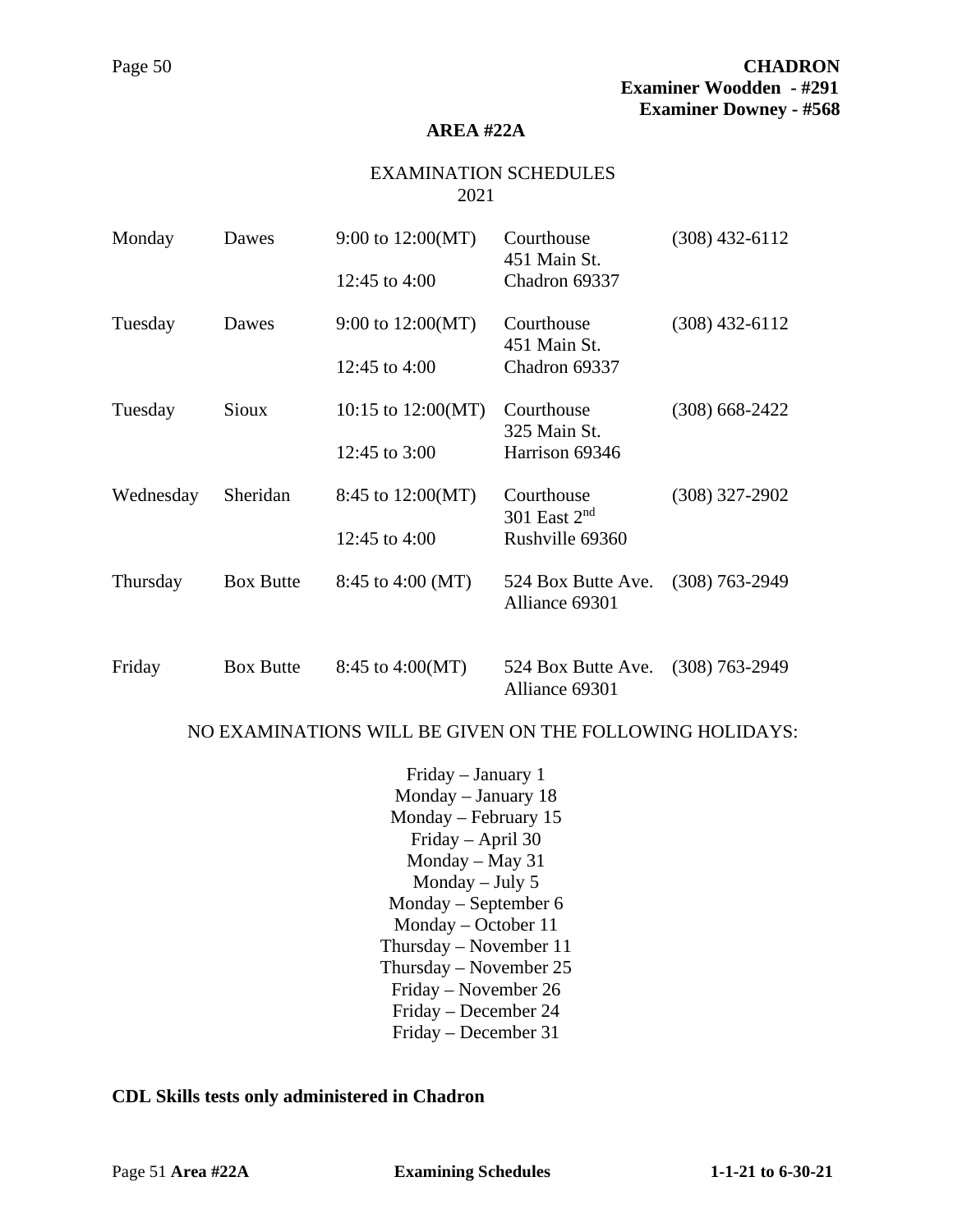| <b>Monday</b>       | <b>Tuesday</b>      | Wednesday   | <b>Thursday</b>        | Friday               |
|---------------------|---------------------|-------------|------------------------|----------------------|
|                     |                     |             |                        | <b>Jan 1 Holiday</b> |
| 4 Dawes             | 5 Dawes             | 6 Sheridan  | 7 Box Butte            | 8 Box Butte          |
| 11 Dawes            | 12 Dawes            | 13 Sheridan | 14 Box Butte           | 15 Box Butte         |
| <b>18 HOLIDAY</b>   | 19 Dawes            | 20 Sheridan | 21 Box Butte           | 22 Box Butte         |
| 25 Dawes            | 26 Sioux            | 27 Sheridan | 28 Box Butte           | 29 Box Butte         |
| <b>Febr 1 Dawes</b> | 2 Dawes             | 3 Sheridan  | 4 Box Butte            | 5 Box Butte          |
| 8 Dawes             | 9 Dawes             | 10 Sheridan | 11 Box Butte           | 12 Box Butte         |
| <b>15 HOLIDAY</b>   | 16 Dawes            | 17 Sheridan | 18 Box Butte           | 19 Box Butte         |
| 22 Dawes            | 23 Sioux            | 24 Sheridan | 25 Box Butte           | 26 Box Butte         |
| <b>Marc 1 Dawes</b> | 2 Dawes             | 3 Sheridan  | 4 Box Butte            | 5 Box Butte          |
| 8 Dawes             | 9 Dawes             | 10 Sheridan | 11 Box Butte           | 12 Box Butte         |
| 15 Dawes            | 16 Dawes            | 17 Sheridan | 18 Box Butte           | 19 Box Butte         |
| 22 Dawes            | 23 Dawes            | 24 Sheridan | 25 Box Butte           | 26 Box Butte         |
| 29 Dawes            | 30 Sioux            | 31 Sheridan | <b>Apr 1 Box Butte</b> | 2 Box Butte          |
| 5 Dawes             | 6 Dawes             | 7 Sheridan  | 8 Box Butte            | 9 Box Butte          |
| 12 Dawes            | 13 Dawes            | 14 Sheridan | 15 Box Butte           | 16 Box Butte         |
| 19 Dawes            | 20 Dawes            | 21 Sheridan | 22 Box Butte           | 23 Box Butte         |
| 26 Dawes            | 27 Sioux            | 28 Sheridan | 29 Box Butte           | <b>30 HOLIDAY</b>    |
| <b>May 3 Dawes</b>  | 4 Dawes             | 5 Sheridan  | 6 Box Butte            | 7 Box Butte          |
| 10 Dawes            | 11 Dawes            | 12 Sheridan | 13 Box Butte           | 14 Box Butte         |
| 17 Dawes            | 18 Dawes            | 19 Sheridan | 20 Box Butte           | 21 Box Butte         |
| 24 Dawes            | 25 Sioux            | 26 Sheridan | 27 Box Butte           | 28 Box Butte         |
| <b>31 HOLIDAY</b>   | <b>June 1 Dawes</b> | 2 Sheridan  | 3 Box Butte            | 4 Box Butte          |
| 7 Dawes             | 8 Dawes             | 9 Sheridan  | 10 Box Butte           | 11 Box Butte         |
| 14 Dawes            | 15 Dawes            | 16 Sheridan | 17 Box Butte           | 18 Box Butte         |
| 21 Dawes            | 22 Dawes            | 23 Sheridan | 24 Box Butte           | 25 Box Butte         |
| 28 Dawes            | 29 Sioux            | 30 Sheridan |                        |                      |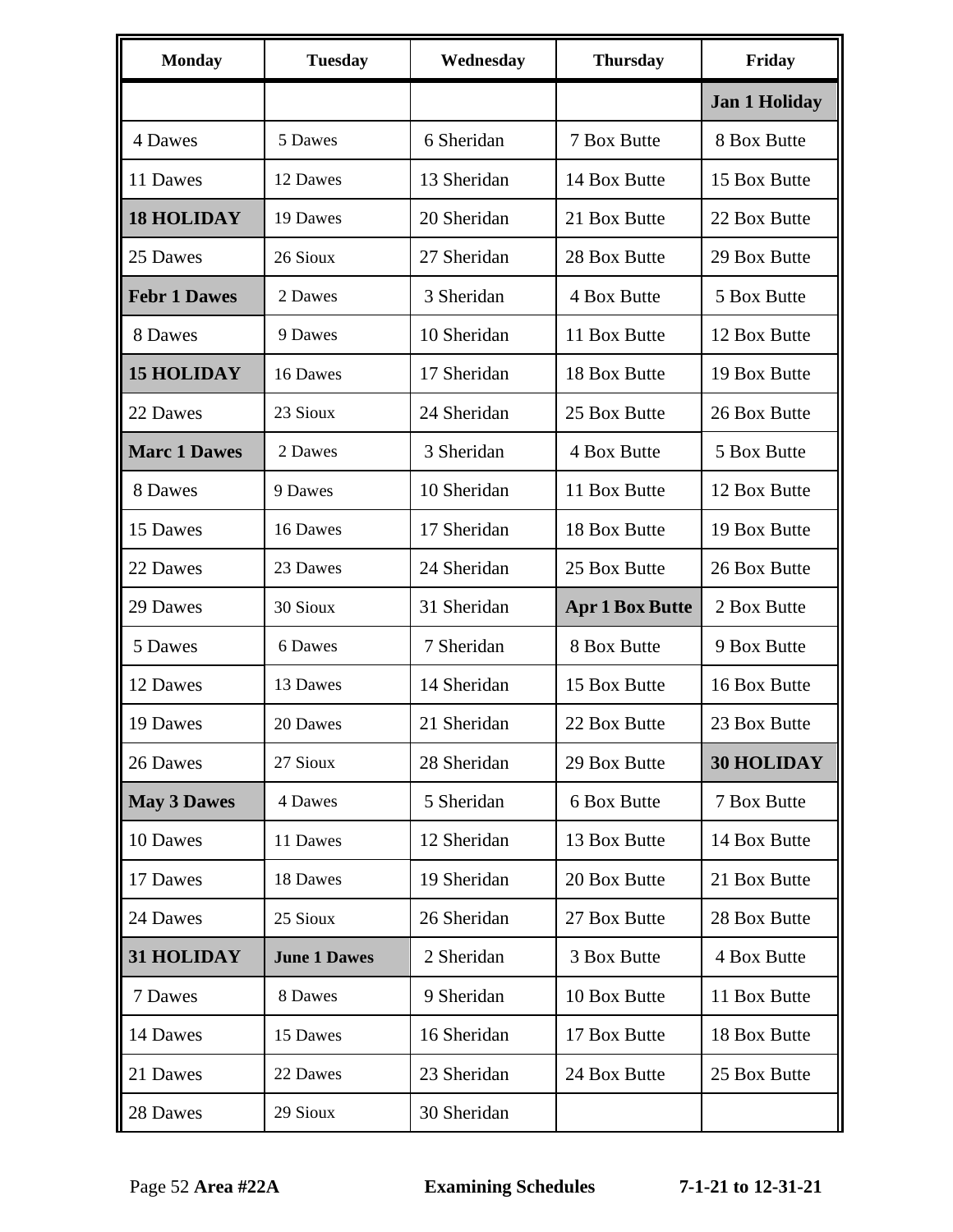| <b>Monday</b>      | <b>Tuesday</b> | Wednesday              | <b>Thursday</b>         | Friday                 |
|--------------------|----------------|------------------------|-------------------------|------------------------|
|                    |                |                        | <b>July 1 Box Butte</b> | 2 Box Butte            |
| <b>5 HOLIDAY</b>   | 6 Dawes        | 7 Sheridan             | 8 Box Butte             | 9 Box Butte            |
| 12 Dawes           | 13 Dawes       | 14 Sheridan            | 15 Box Butte            | 16 Box Butte           |
| 19 Dawes           | 20 Dawes       | 21 Sheridan            | 22 Box Butte            | 23 Box Butte           |
| 26 Dawes           | 27 Sioux       | 28 Sheridan            | 29 Box Butte            | 30 Box Butte           |
| <b>Aug 2 Dawes</b> | 3 Dawes        | 4 Sheridan             | 5 Box Butte             | 6 Box Butte            |
| 9 Dawes            | 10 Dawes       | 11 Sheridan            | 12 Box Butte            | 13 Box Butte           |
| 16 Dawes           | 17 Dawes       | 18 Sheridan            | 19 Box Butte            | 20 Box Butte           |
| 23 Dawes           | 24 Dawes       | 25 Sheridan            | 26 Box Butte            | 27 Box Butte           |
| 30 Dawes           | 31 Sioux       | <b>Sept 1 Sheridan</b> | 2 Box Butte             | 3 Box Butte            |
| <b>6 HOLIDAY</b>   | 7 Dawes        | 8 Sheridan             | 9 Box Butte             | 10 Box Butte           |
| 13 Dawes           | 14 Dawes       | 15 Sheridan            | 16 Box Butte            | 17 Box Butte           |
| 20 Dawes           | 21 Dawes       | 22 Sheridan            | 23 Box Butte            | 24 Box Butte           |
| 27 Dawes           | 28 Sioux       | 29 Sheridan            | 30 Box Butte            | <b>Oct 1 Box Butte</b> |
| 4 Dawes            | 5 Dawes        | 6 Sheridan             | 7 Box Butte             | 8 Box Butte            |
| 11 HOLIDAY         | 12 Dawes       | 13 Sheridan            | 14 Box Butte            | 15 Box Butte           |
| 18 Dawes           | 19 Dawes       | 20 Sheridan            | 21 Box Butte            | 22 Box Butte           |
| 25 Dawes           | 26 Sioux       | 27 Sheridan            | 28 Box Butte            | 29 Box Butte           |
| <b>Nov 1 Dawes</b> | 2 Dawes        | 3 Sheridan             | 4 Box Butte             | 5 Box Butte            |
| 8 Dawes            | 9 Dawes        | 10 Sheridan            | <b>11 HOLIDAY</b>       | 12 Box Butte           |
| 15 Dawes           | 16 Dawes       | 17 Sheridan            | 18 Box Butte            | 19 Box Butte           |
| 22 Dawes           | 23 Dawes       | 24 Sheridan            | <b>25 HOLIDAY</b>       | <b>26 HOLIDAY</b>      |
| 29 Dawes           | 30 Sioux       | Dec 1 Sheridan         | 2 Box Butte             | 3 Box Butte            |
| 6 Dawes            | 7 Dawes        | 8 Sheridan             | 9 Box Butte             | 10 Box Butte           |
| 13 Dawes           | 14 Dawes       | 15 Sheridan            | 16 Box Butte            | 17 Box Butte           |
| 20 Dawes           | 21 Dawes       | 22 Sheridan            | 23 Box Butte            | 24 HOLIDAY             |
| 27 Dawes           | 28 Sioux       | 29 Sheridan            | 30 Box Butte            | 31 HOLIDAY             |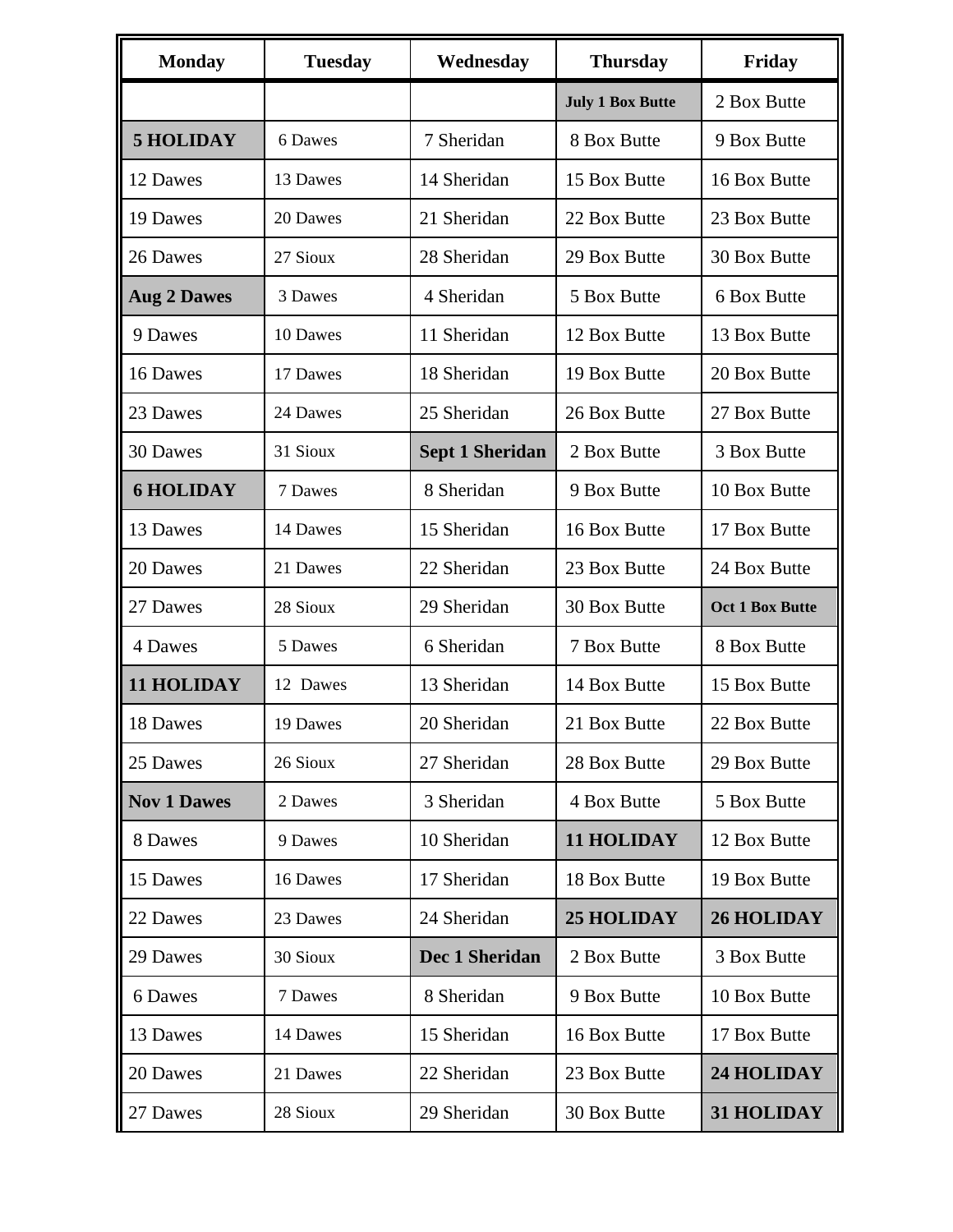#### **AREA #22B**

# EXAMINATION SCHEDULES 2021

| Monday    | Morrill  | 9:45 to $12:00(MT)$<br>12:30 to 4:00 | Courthouse<br>602 L Street<br>Bridgeport 69336 | $(308)$ 262-1927 |
|-----------|----------|--------------------------------------|------------------------------------------------|------------------|
| Tuesday   | Kimball  | 9:45 to $12:00(MT)$                  | Courthouse<br>114 E. $3^{rd}$                  | $(308)$ 235-2242 |
|           |          | 12:30 to 4:00                        | Kimball 69145                                  |                  |
| Wednesday | Cheyenne | 8:00 to 12:00(MT)                    | Courthouse<br>$1000~10^{\text{th}}$            | $(308)$ 254-2733 |
|           |          | 12:30 to 4:00                        | Sidney 69162                                   |                  |
| Thursday  | Cheyenne | 8:00 to 12:00(MT)                    | Courthouse<br>$1000~10^{\text{th}}$            | $(308)$ 254-2733 |
|           |          | 12:30 to 4:00                        | Sidney 69162                                   |                  |
| Friday    | (RELIEF) | as scheduled                         |                                                |                  |

### NO EXAMINATIONS WILL BE GIVEN ON THE FOLLOWING HOLIDAYS:

Friday – January 1 Monday – January 18 Monday – February 15 Friday – April 30 Monday – May 31 Monday – July 5 Monday – September 6 Monday – October 11 Thursday – November 11 Thursday – November 25 Friday – November 26 Friday – December 24 Friday – December 31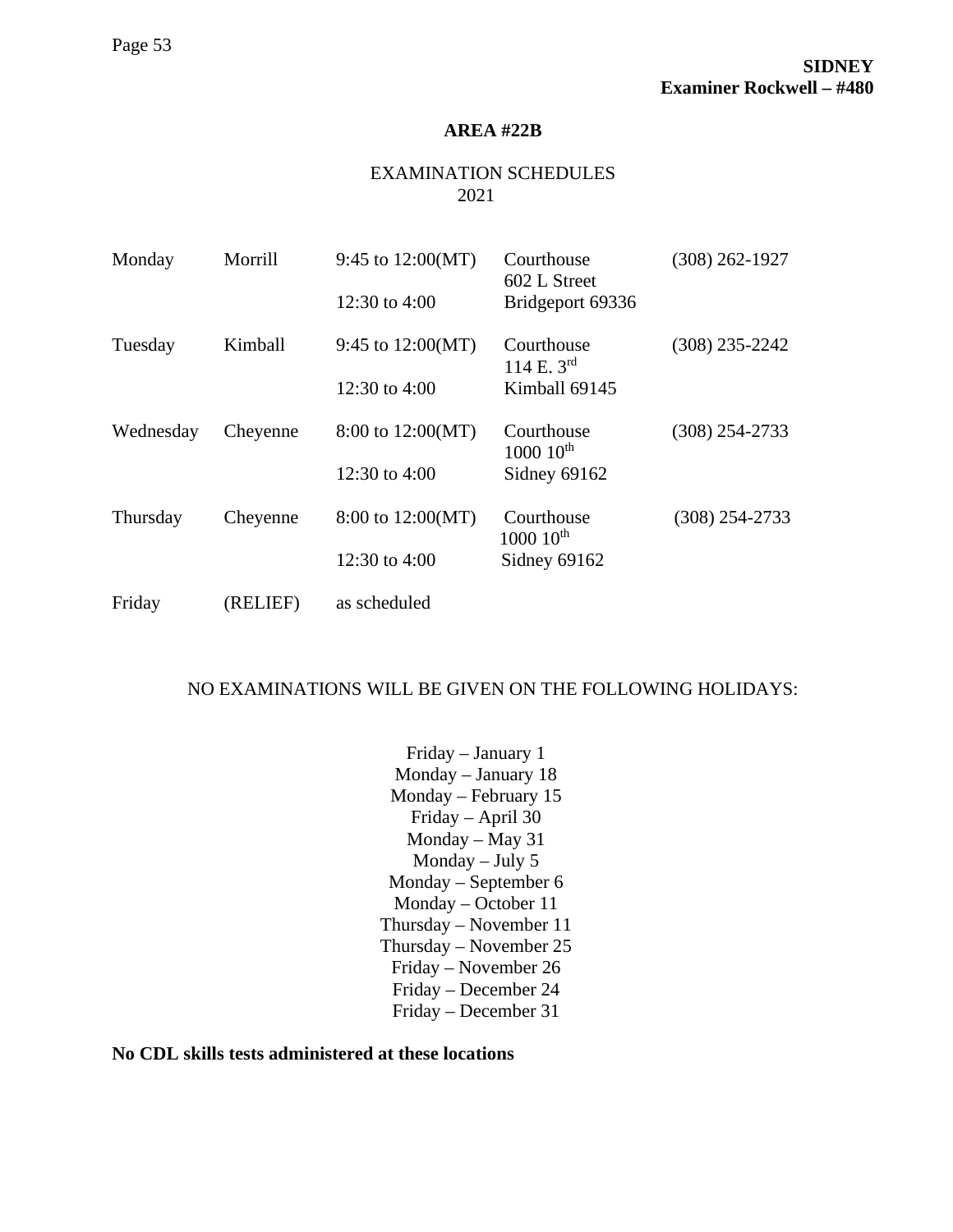# EXAMINATION SCHEDULES 2021

#### NO EXAMINATIONS WILL BE GIVEN ON THESE HOLIDAYS:

Friday – January 1 Monday – January 18 Monday – February 15 Friday – April 30 Monday – May 31 Monday – July 5 Monday – September 6 Monday – October 11 Thursday – November 11 Thursday – November 25 Friday – November 26 Friday – December 24 Friday – December 31

Lincoln 311 N Vine, Suite 1 North Platte 69101 308-535-8326 8:00 to 4:30 (Public) Monday thru Friday

308-535-8327 (Private)